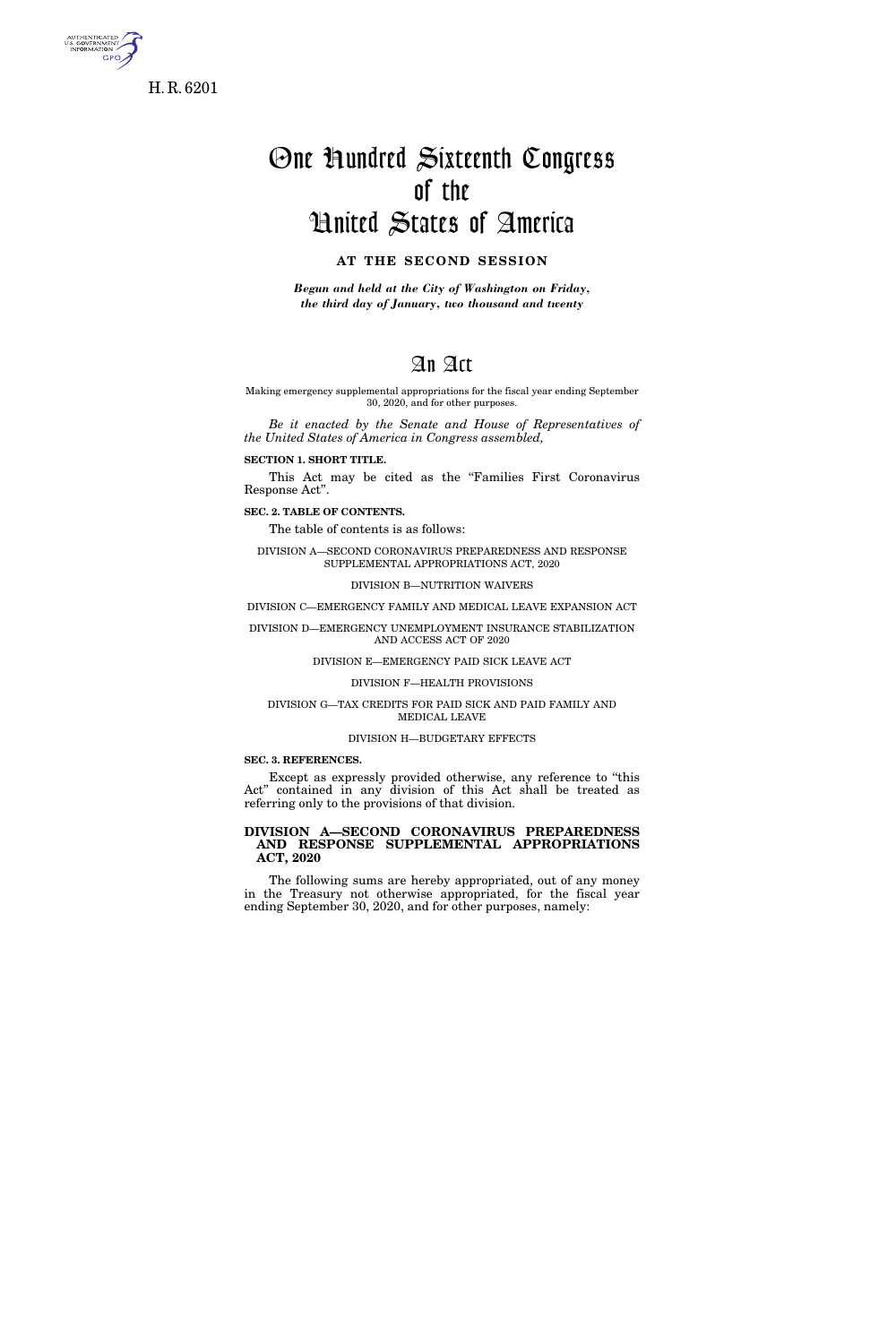## TITLE I

## DEPARTMENT OF AGRICULTURE

#### FOOD AND NUTRITION SERVICE

# SPECIAL SUPPLEMENTAL NUTRITION PROGRAM FOR WOMEN, INFANTS, AND CHILDREN (WIC)

For an additional amount for the "Special Supplemental Nutrition Program for Women, Infants, and Children", \$500,000,000, to remain available through September 30, 2021: *Provided*, That such amount is designated by the Congress as being for an emergency requirement pursuant to section 251(b)(2)(A)(i) of the Balanced Budget and Emergency Deficit Control Act of 1985.

#### COMMODITY ASSISTANCE PROGRAM

For an additional amount for the "Commodity Assistance Program'' for the emergency food assistance program as authorized by section 27(a) of the Food and Nutrition Act of 2008 (7 U.S.C.  $2036(a)$  and section  $204(a)(1)$  of the Emergency Food Assistance Act of 1983 (7 U.S.C. 7508(a)(1)), \$400,000,000, to remain available through September 30, 2021: *Provided*, That of the funds made available, the Secretary may use up to \$100,000,000 for costs associated with the distribution of commodities: *Provided further*, That such amount is designated by the Congress as being for an emergency requirement pursuant to section 251(b)(2)(A)(i) of the Balanced Budget and Emergency Deficit Control Act of 1985.

## GENERAL PROVISIONS—THIS TITLE

SEC. 1101. (a) PUBLIC HEALTH EMERGENCY.—During fiscal year 2020, in any case in which a school is closed for at least 5 consecutive days during a public health emergency designation during which the school would otherwise be in session, each household containing at least 1 member who is an eligible child attending the school shall be eligible to receive assistance pursuant to a state agency plan approved under subsection (b).

(b) ASSISTANCE.—To carry out this section, the Secretary of Agriculture may approve State agency plans for temporary emergency standards of eligibility and levels of benefits under the Food and Nutrition Act of 2008 (7 U.S.C. 2011 et seq.) for households with eligible children. Plans approved by the Secretary shall provide for supplemental allotments to households receiving benefits under such Act, and issuances to households not already receiving benefits. Such level of benefits shall be determined by the Secretary in an amount not less than the value of meals at the free rate over the course of 5 school days for each eligible child in the household.

(c) MINIMUM CLOSURE REQUIREMENT.—The Secretary of Agriculture shall not provide assistance under this section in the case of a school that is closed for less than 5 consecutive days.

(d) USE OF EBT SYSTEM.—A State agency may provide assistance under this section through the EBT card system established under section 7 of the Food and Nutrition Act of 2008 (7 U.S.C. 2016).

(e) RELEASE OF INFORMATION.—Notwithstanding any other provision of law, the Secretary of Agriculture may authorize State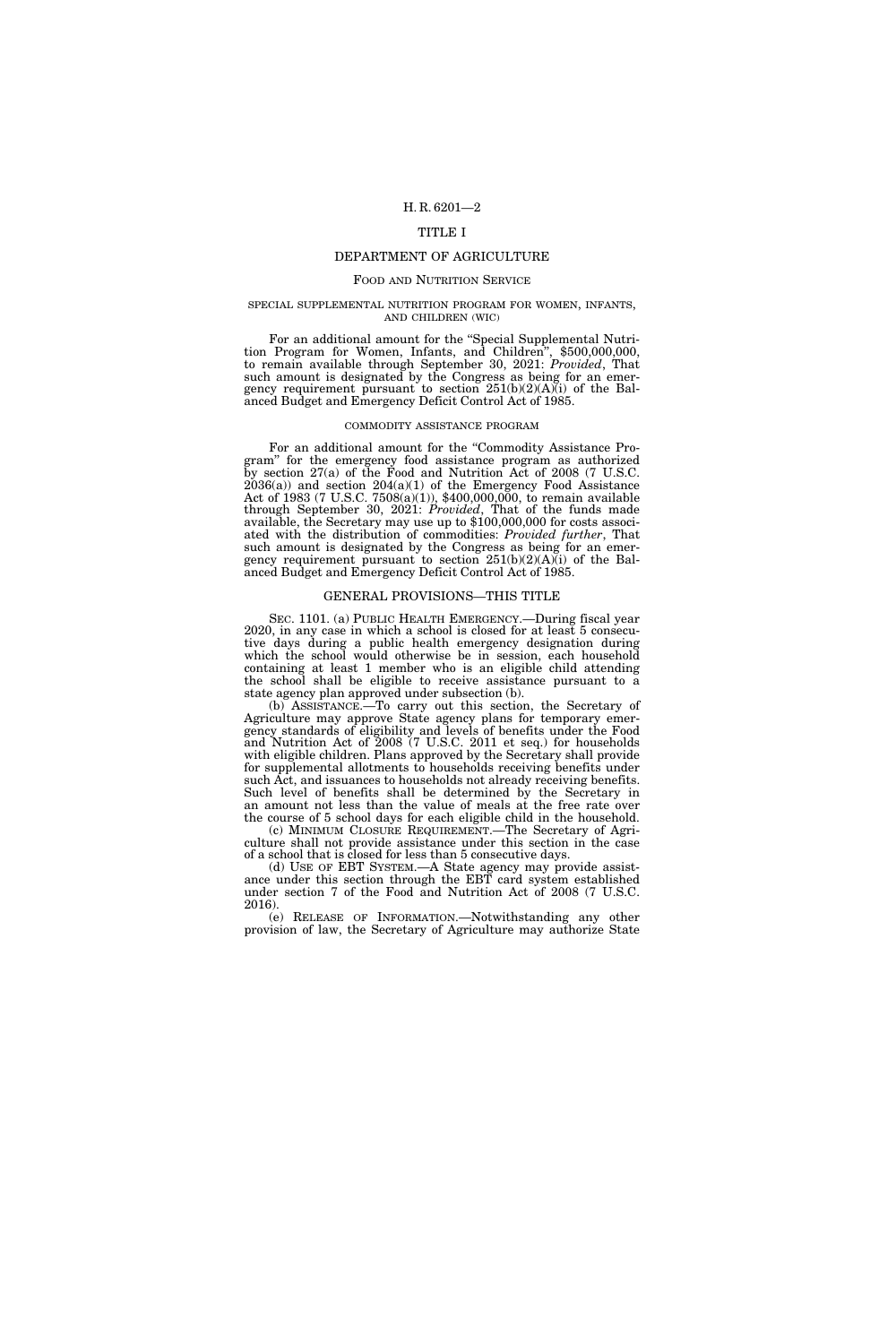educational agencies and school food authorities administering a school lunch program under the Richard B. Russell National School Lunch Act (42 U.S.C. 1751 et seq.) to release to appropriate officials administering the supplemental nutrition assistance program such information as may be necessary to carry out this section.

(f) WAIVERS.—To facilitate implementation of this section, the Secretary of Agriculture may approve waivers of the limits on certification periods otherwise applicable under section 3(f) of the Food and Nutrition Act of 2008  $(7 \text{ U.S.C. } 2012 \text{ (f)}),$  reporting requirements otherwise applicable under section 6(c) of such Act (7 U.S.C. 2015(c)), and other administrative requirements otherwise applicable to State agencies under such Act.

(g) AVAILABILITY OF COMMODITIES.—During fiscal year 2020, the Secretary of Agriculture may purchase commodities for emergency distribution in any area of the United States during a public health emergency designation.

(h) DEFINITIONS.—In this section:

(1) The term ''eligible child'' means a child (as defined in section  $12(d)$  or served under section  $11(a)(1)$  of the Richard B. Russell National School Lunch Act (42 U.S.C. 1760(d),  $1759(a)(1)$  who, if not for the closure of the school attended by the child during a public health emergency designation and due to concerns about a COVID–19 outbreak, would receive free or reduced price school meals under the Richard B. Russell National School Lunch Act (42 U.S.C. 175l et seq.) at the school.

(2) The term ''public health emergency designation'' means the declaration of a public health emergency, based on an outbreak of SARS–CoV–2 or another coronavirus with pandemic potential, by the Secretary of Health and Human Services under section 319 of the Public Health Service Act (42 U.S.C. 247d).

(3) The term ''school'' has the meaning given the term in section 12(d) of the Richard B. Russell National School Lunch Act (42 U.S.C. 1760(d)).

(i) FUNDING.—There are hereby appropriated to the Secretary of Agriculture such amounts as are necessary to carry out this section: *Provided*, That such amount is designated by the Congress as being for an emergency requirement pursuant to section  $251(b)(2)(A)(i)$  of the Balanced Budget and Emergency Deficit Control Act of 1985.

SEC. 1102. In addition to amounts otherwise made available, \$100,000,000, to remain available through September 30, 2021, shall be available for the Secretary of Agriculture to provide grants to the Commonwealth of the Northern Mariana Islands, Puerto Rico, and American Samoa for nutrition assistance in response to a COVID–19 public health emergency: *Provided*, That such amount is designated by the Congress as being for an emergency requirement pursuant to section 251(b)(2)(A)(i) of the Balanced Budget and Emergency Deficit Control Act of 1985.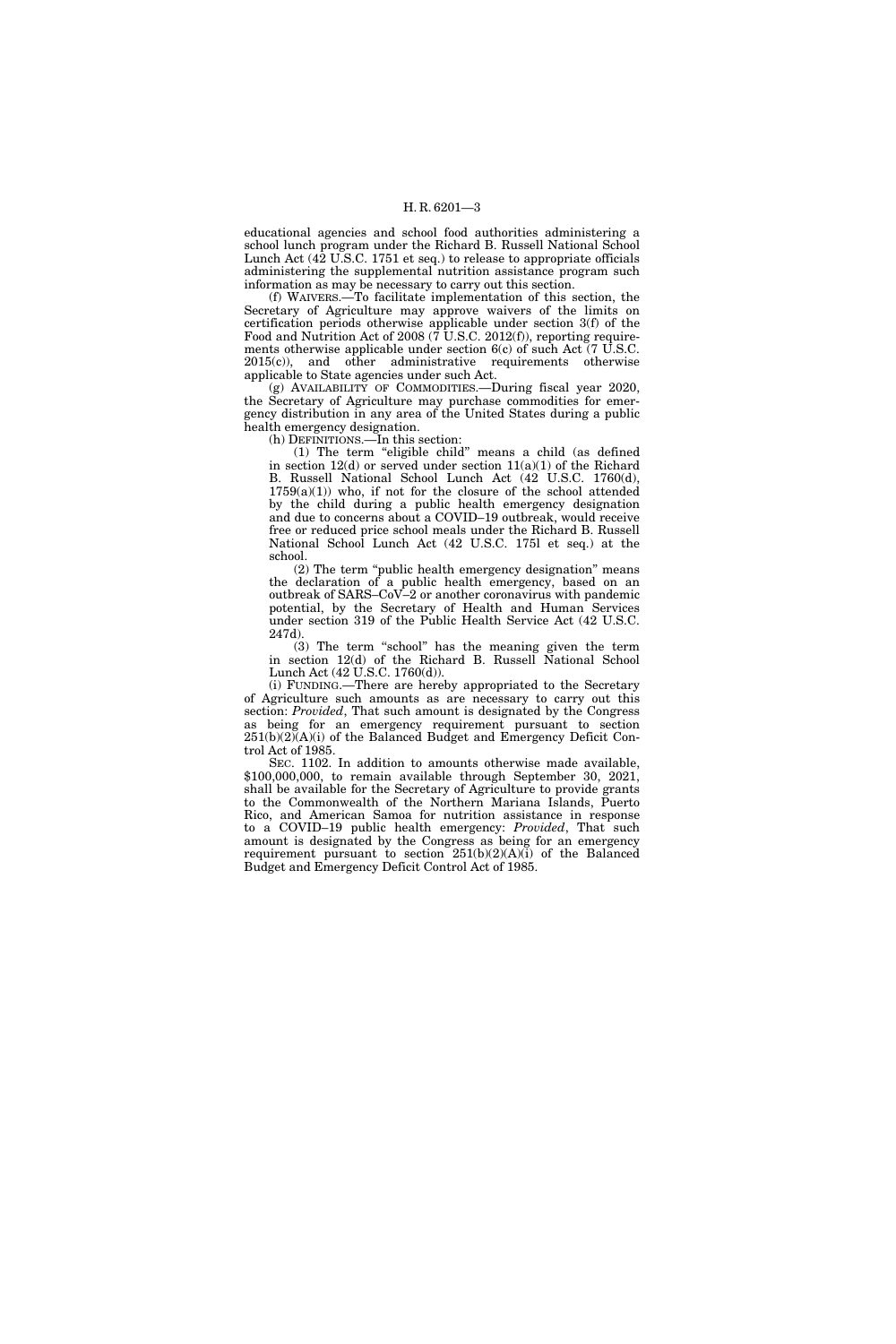## TITLE II

#### DEPARTMENT OF DEFENSE

#### DEFENSE HEALTH PROGRAM

For an additional amount for "Defense Health Program",  $$82,000,000$ , to remain available until September 30, 2022, for health services consisting of SARS–CoV–2 or COVID–19 related items and services as described in section 6006(a) of division F of the Families First Coronavirus Response Act (or the administration of such products): *Provided*, That such amount is designated by the Congress as being for an emergency requirement pursuant to section 251(b)(2)(A)(i) of the Balanced Budget and Emergency Deficit Control Act of 1985.

#### TITLE III

### DEPARTMENT OF THE TREASURY

#### INTERNAL REVENUE SERVICE

#### TAXPAYER SERVICES

For an additional amount for "Taxpayer Services", \$15,000,000, to remain available until September 30, 2022, for the purposes of carrying out the Families First Coronavirus Response Act: *Provided*, That amounts provided under this heading in this Act may be transferred to and merged with ''Operations Support'': *Provided further*, That such amount is designated by the Congress as being for an emergency requirement pursuant to section  $251(b)(2)(A)(i)$ of the Balanced Budget and Emergency Deficit Control Act of 1985.

## TITLE IV

#### DEPARTMENT OF HEALTH AND HUMAN SERVICES

#### INDIAN HEALTH SERVICE

#### INDIAN HEALTH SERVICES

For an additional amount for "Indian Health Services", \$64,000,000, to remain available until September 30, 2022, for health services consisting of SARS–CoV–2 or COVID–19 related items and services as described in section 6007 of division F of the Families First Coronavirus Response Act (or the administration of such products): *Provided*, That such amounts shall be allocated at the discretion of the Director of the Indian Health Service: *Provided further*, That such amount is designated by the Congress as being for an emergency requirement pursuant to section 251(b)(2)(A)(i) of the Balanced Budget and Emergency Deficit Control Act of 1985.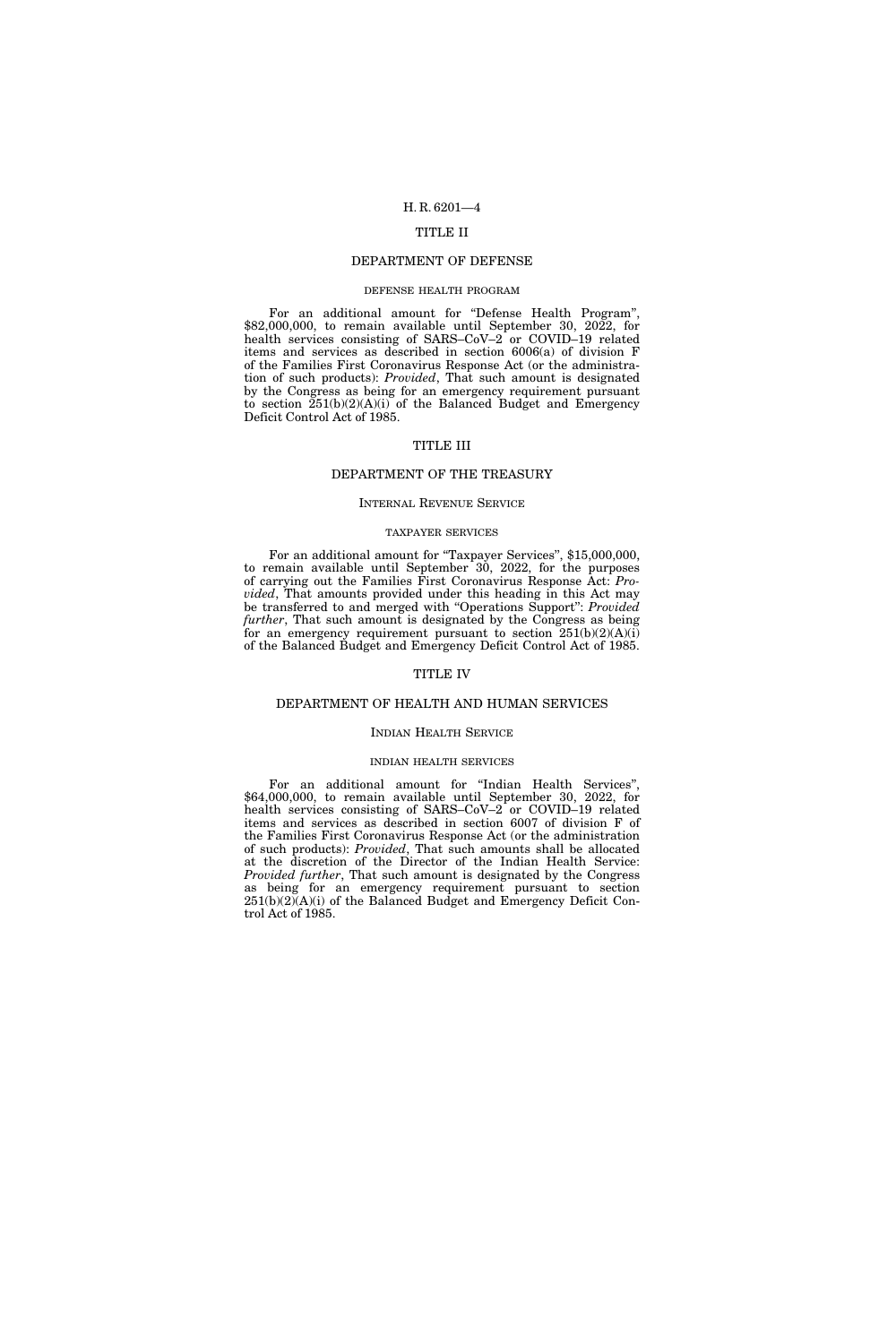## TITLE V

## DEPARTMENT OF HEALTH AND HUMAN SERVICES

#### ADMINISTRATION FOR COMMUNITY LIVING

#### AGING AND DISABILITY SERVICES PROGRAMS

For an additional amount for "Aging and Disability Services Programs'', \$250,000,000, to remain available until September 30, 2021, for activities authorized under subparts 1 and 2 of part C, of title III, and under title VI, of the Older Americans Act of 1965 (''OAA''), of which \$160,000,000 shall be for Home-Delivered Nutrition Services, \$80,000,000 shall be for Congregate Nutrition Services, and \$10,000,000 shall be for Nutrition Services for Native Americans: *Provided*, That State matching requirements under sections  $304(d)(1)(D)$  and  $309(b)(2)$  of the OAA shall not apply to funds made available under this heading in this Act: *Provided further*, That such amount is designated by the Congress as being for an emergency requirement pursuant to section  $251(b)(2)(A)(i)$ of the Balanced Budget and Emergency Deficit Control Act of 1985.

#### OFFICE OF THE SECRETARY

#### PUBLIC HEALTH AND SOCIAL SERVICES EMERGENCY FUND

For an additional amount for ''Public Health and Social Services Emergency Fund", \$1,000,000,000, to remain available until expended, for activities authorized under section 2812 of the Public Health Service Act (42 U.S.C. 300hh–11), in coordination with the Assistant Secretary for Preparedness and Response and the Administrator of the Centers for Medicare & Medicaid Services, to pay the claims of providers for reimbursement, as described in subsection (a)(3)(D) of such section 2812, for health services consisting of SARS–CoV–2 or COVID–19 related items and services as described in paragraph (1) of section 6001(a) of division F of the Families First Coronavirus Response Act (or the administration of such products) or visits described in paragraph (2) of such section for uninsured individuals: *Provided*, That the term "uninsured individual'' in this paragraph means an individual who is not enrolled in—

(1) a Federal health care program (as defined under section 1128B(f) of the Social Security Act (42 U.S.C. 1320a-7b(f)), including an individual who is eligible for medical assistance only because of subsection  $(a)(10)(\tilde{A})(ii)(XXIII)$  of Section 1902 of the Social Security Act; or

(2) a group health plan or health insurance coverage offered by a health insurance issuer in the group or individual market (as such terms are defined in section 2791 of the Public Health Service Act (42 U.S.C. 300gg-91)), or a health plan offered under chapter 89 of title 5, United States Code:

*Provided further*, That such amount is designated by the Congress as being for an emergency requirement pursuant to section 251(b)(2)(A)(i) of the Balanced Budget and Emergency Deficit Control Act of 1985.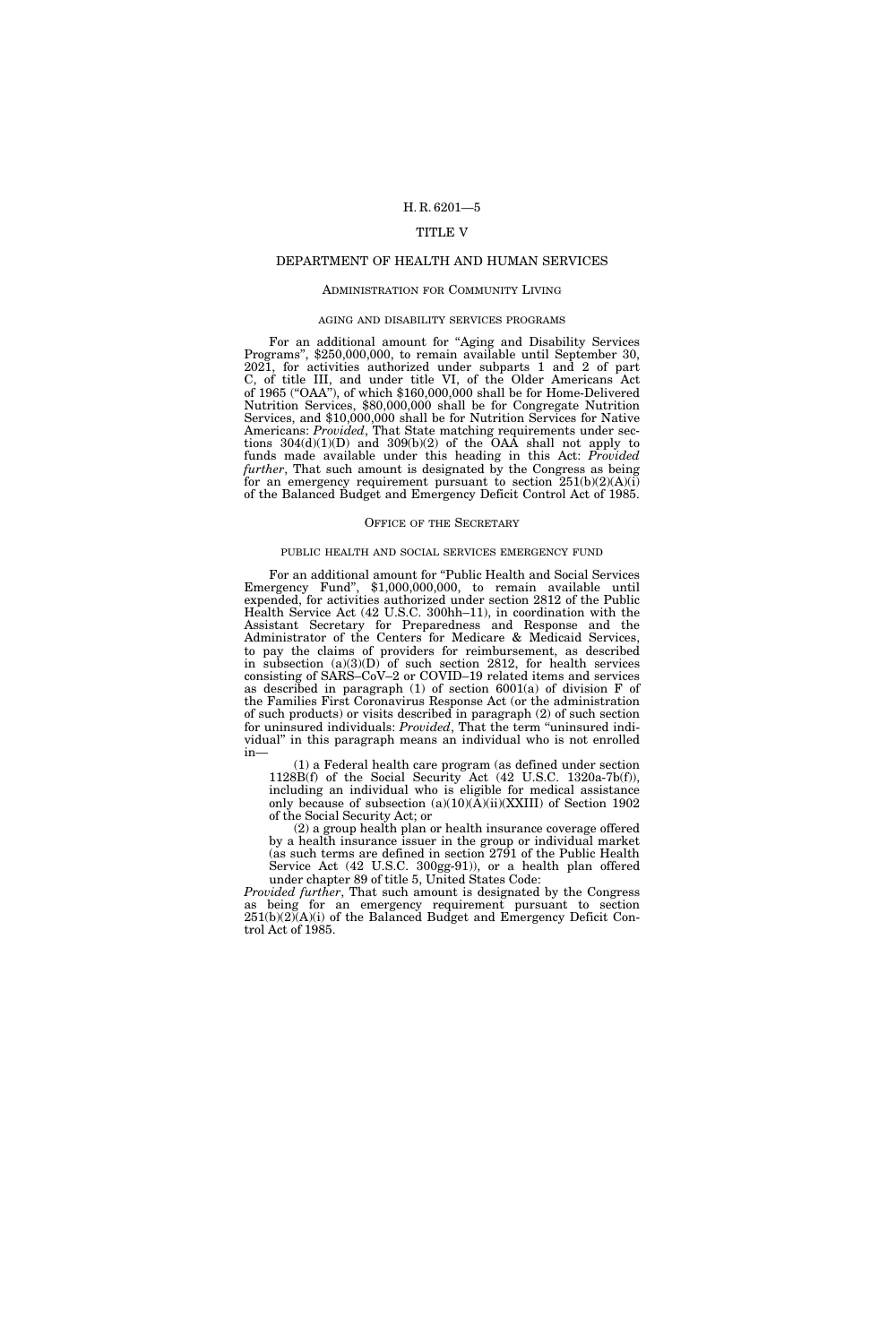## TITLE VI

#### DEPARTMENT OF VETERANS AFFAIRS

## VETERANS HEALTH ADMINISTRATION

#### MEDICAL SERVICES

For an additional amount for "Medical Services", \$30,000,000, to remain available until September 30, 2022, for health services consisting of SARS–CoV–2 or COVID–19 related items and services as described in section 6006(b) of division F of the Families First Coronavirus Response Act (or the administration of such products): *Provided*, That such amount is designated by the Congress as being for an emergency requirement pursuant to section  $251(b)(2)(A)(i)$  of the Balanced Budget and Emergency Deficit Control Act of 1985.

#### MEDICAL COMMUNITY CARE

For an additional amount for "Medical Community Care", \$30,000,000, to remain available until September 30, 2022, for health services consisting of SARS–CoV–2 or COVID–19 related items and services as described in section 6006(b) of division F of the Families First Coronavirus Response Act (or the administration of such products): *Provided*, That such amount is designated by the Congress as being for an emergency requirement pursuant to section 251(b)(2)(A)(i) of the Balanced Budget and Emergency Deficit Control Act of 1985.

### TITLE VII

## GENERAL PROVISIONS—THIS ACT

SEC. 1701. Not later than 30 days after the date of enactment of this Act, the head of each executive agency that receives funding in this Act shall provide a report detailing the anticipated uses of all such funding to the Committees on Appropriations of the House of Representatives and the Senate: *Provided*, That each report shall include estimated personnel and administrative costs, as well as the total amount of funding apportioned, allotted, obligated, and expended, to date: *Provided further*, That each such plan shall be updated and submitted to such Committees every 60 days until all funds are expended or expire.

SEC. 1702. States and local governments receiving funds or assistance pursuant to this division shall ensure the respective State Emergency Operations Center receives regular and real-time reporting on aggregated data on testing and results from State and local public health departments, as determined by the Director of the Centers for Disease Control and Prevention, and that such data is transmitted to the Centers for Disease Control and Prevention.

SEC. 1703. Each amount appropriated or made available by this Act is in addition to amounts otherwise appropriated for the fiscal year involved.

SEC. 1704. No part of any appropriation contained in this Act shall remain available for obligation beyond the current fiscal year unless expressly so provided herein.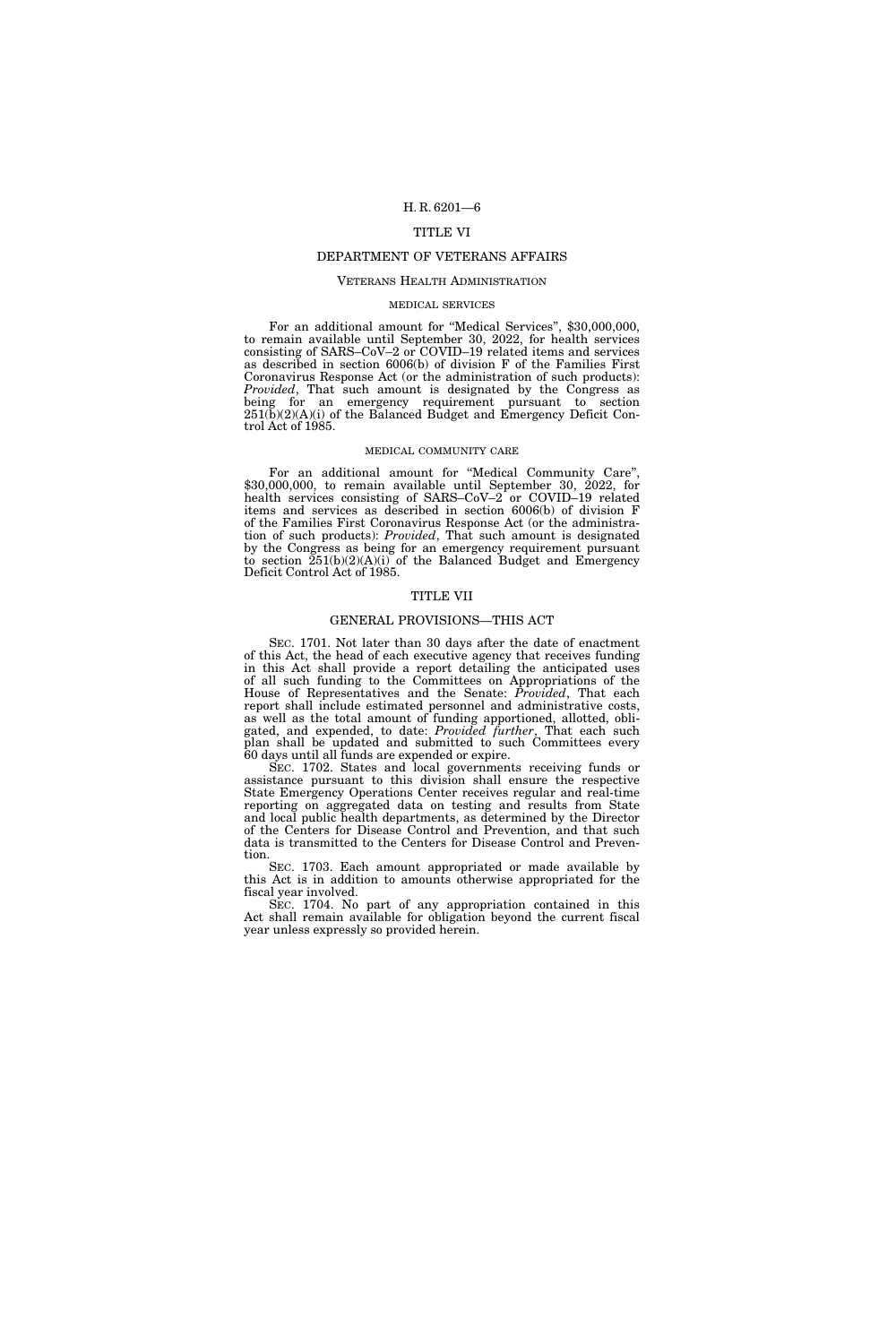SEC. 1705. Unless otherwise provided for by this Act, the additional amounts appropriated by this Act to appropriations accounts shall be available under the authorities and conditions applicable to such appropriations accounts for fiscal year 2020.

SEC. 1706. Each amount designated in this Act by the Congress as being for an emergency requirement pursuant to section 251(b)(2)(A)(i) of the Balanced Budget and Emergency Deficit Control Act of 1985 shall be available (or rescinded or transferred, if applicable) only if the President subsequently so designates all such amounts and transmits such designations to the Congress.

SEC. 1707. Any amount appropriated by this Act, designated by the Congress as an emergency requirement pursuant to section  $251(b)(2)(A)(i)$  of the Balanced Budget and Emergency Deficit Control Act of 1985 and subsequently so designated by the President, and transferred pursuant to transfer authorities provided by this Act shall retain such designation.

This division may be cited as the "Second Coronavirus Preparedness and Response Supplemental Appropriations Act, 2020''.

## **DIVISION B—NUTRITION WAIVERS**

## **TITLE I—MAINTAINING ESSENTIAL ACCESS TO LUNCH FOR STUDENTS ACT**

#### **SEC. 2101. SHORT TITLE.**

This title may be cited as the ''Maintaining Essential Access to Lunch for Students Act'' or the ''MEALS Act''.

#### **SEC. 2102. WAIVER EXCEPTION FOR SCHOOL CLOSURES DUE TO COVID–19.**

(a) IN GENERAL.—The requirements under section  $12(1)(1)(A)(iii)$ of the Richard B. Russell National School Lunch Act (42 U.S.C. 1760(l)(1)(A)(iii)) shall not apply to a qualified COVID–19 waiver.

(b) ALLOWABLE INCREASE IN FEDERAL COSTS.—Notwithstanding paragraph (4) of section 12(l) of the Richard B. Russell National School Lunch Act (42 U.S.C. 1760(l)), the Secretary of Agriculture may grant a qualified COVID–19 waiver that increases Federal costs.

(c) TERMINATION AFTER PERIODIC REVIEW.—The requirements under section 12(l)(5) of the Richard B. Russell National School Lunch Act (42 U.S.C. 1760(l)(5)) shall not apply to a qualified COVID–19 waiver.

(d) QUALIFIED COVID–19 WAIVER.—In this section, the term ''qualified COVID–19 waiver'' means a waiver—

(1) requested by a State (as defined in section  $12(d)(8)$ of the Richard B. Russell National School Lunch Act (42 U.S.C.  $1760(d)(8)$ ) or eligible service provider under section  $12(l)$  of the Richard B. Russell National School Lunch Act (42 U.S.C. 1760(l)); and

(2) to waive any requirement under such Act (42 U.S.C. 1751 et seq.) or the Child Nutrition Act of 1966 (42 U.S.C. 1771 et seq.), or any regulation issued under either such Act, for purposes of providing meals and meal supplements under such Acts during a school closure due to COVID–19.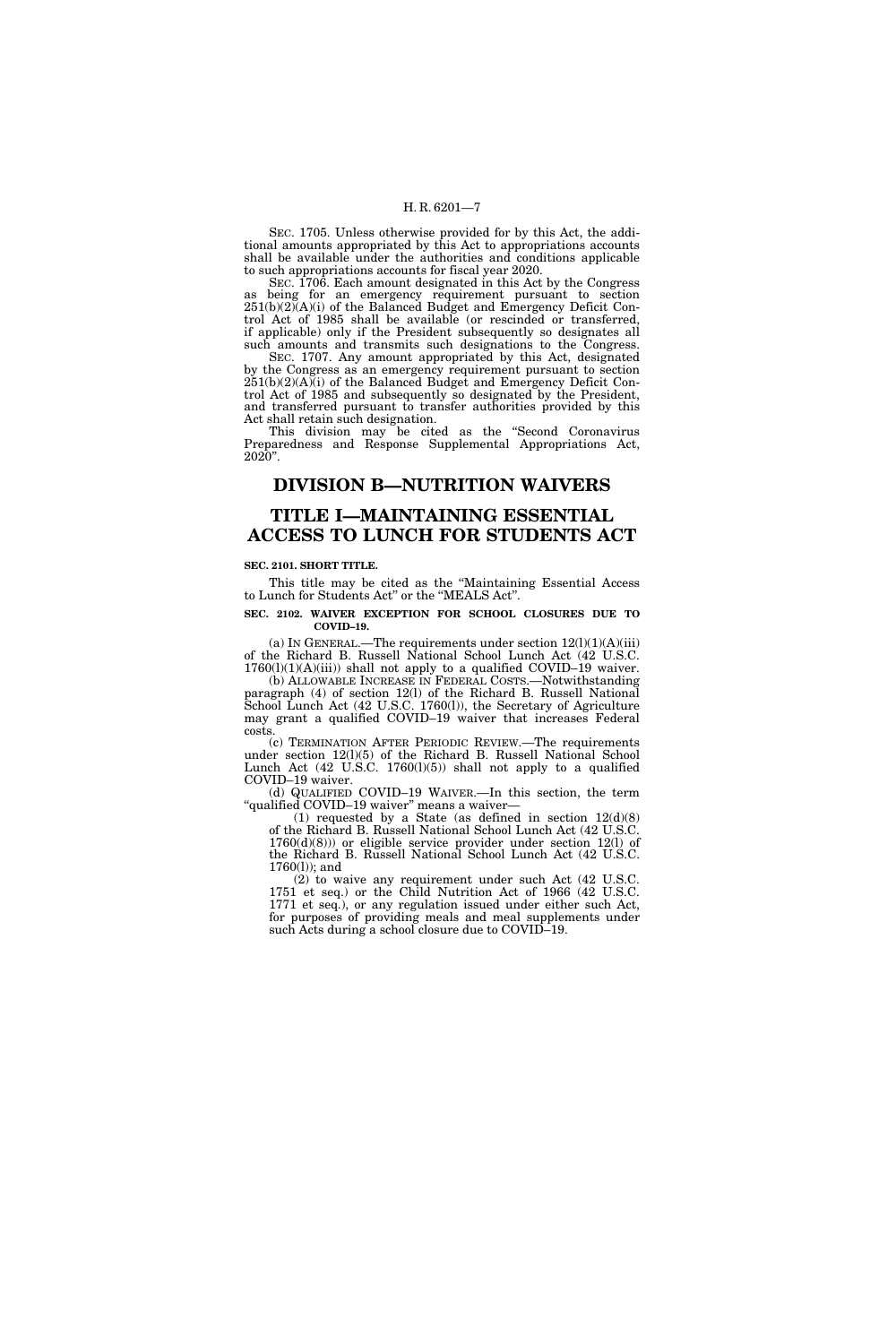## **TITLE II—COVID—19 CHILD NUTRITION RESPONSE ACT**

#### **SEC. 2201. SHORT TITLE.**

This title may be cited as the "COVID-19 Child Nutrition Response Act''.

## **SEC. 2202. NATIONAL SCHOOL LUNCH PROGRAM REQUIREMENT WAIVERS ADDRESSING COVID–19.**

(a) NATIONWIDE WAIVER.— (1) IN GENERAL.—Notwithstanding any other provision of law, the Secretary may establish a waiver for all States under section 12(l) of the Richard B. Russell National School Lunch Act (42 U.S.C. 1760(l)), for purposes of—

(A) providing meals and meal supplements under a qualified program; and

(B) carrying out subparagraph (A) with appropriate safety measures with respect to COVID–19, as determined by the Secretary.

(2) STATE ELECTION.—A waiver established under paragraph (1) shall—

(A) notwithstanding paragraph (2) of section 12(l) of the Richard B. Russell National School Lunch Act (42 U.S.C. 1760(l)), apply automatically to any State that elects to be subject to the waiver without further application; and

(B) not be subject to the requirements under paragraph (3) of such section.

(b) CHILD AND ADULT CARE FOOD PROGRAM WAIVER.—Notwithstanding any other provision of law, the Secretary may grant a waiver under section 12(l) of the Richard B. Russell National School Lunch Act (42 U.S.C. 1760(l)) to allow non-congregate feeding under a child and adult care food program under section 17 of the Richard B. Russell National School Lunch Act (42 U.S.C. 1766) if such waiver is for the purposes of—

(1) providing meals and meal supplements under such child and adult care food program; and

(2) carrying out paragraph (1) with appropriate safety measures with respect to COVID–19, as determined by the Secretary.

(c) MEAL PATTERN WAIVER.—Notwithstanding paragraph (4)(A) of section 12(l) of the Richard B. Russell National School Lunch Act (42 U.S.C. 1760(l)) the Secretary may grant a waiver under such section that relates to the nutritional content of meals served if the Secretary determines that—

(1) such waiver is necessary to provide meals and meal supplements under a qualified program; and

(2) there is a supply chain disruption with respect to foods served under such a qualified program and such disruption is due to COVID–19.

(d) REPORTS.—Each State that receives a waiver under subsection (a), (b), or (c), shall, not later than 1 year after the date such State received such waiver, submit a report to the Secretary that includes the following:

(1) A summary of the use of such waiver by the State and eligible service providers.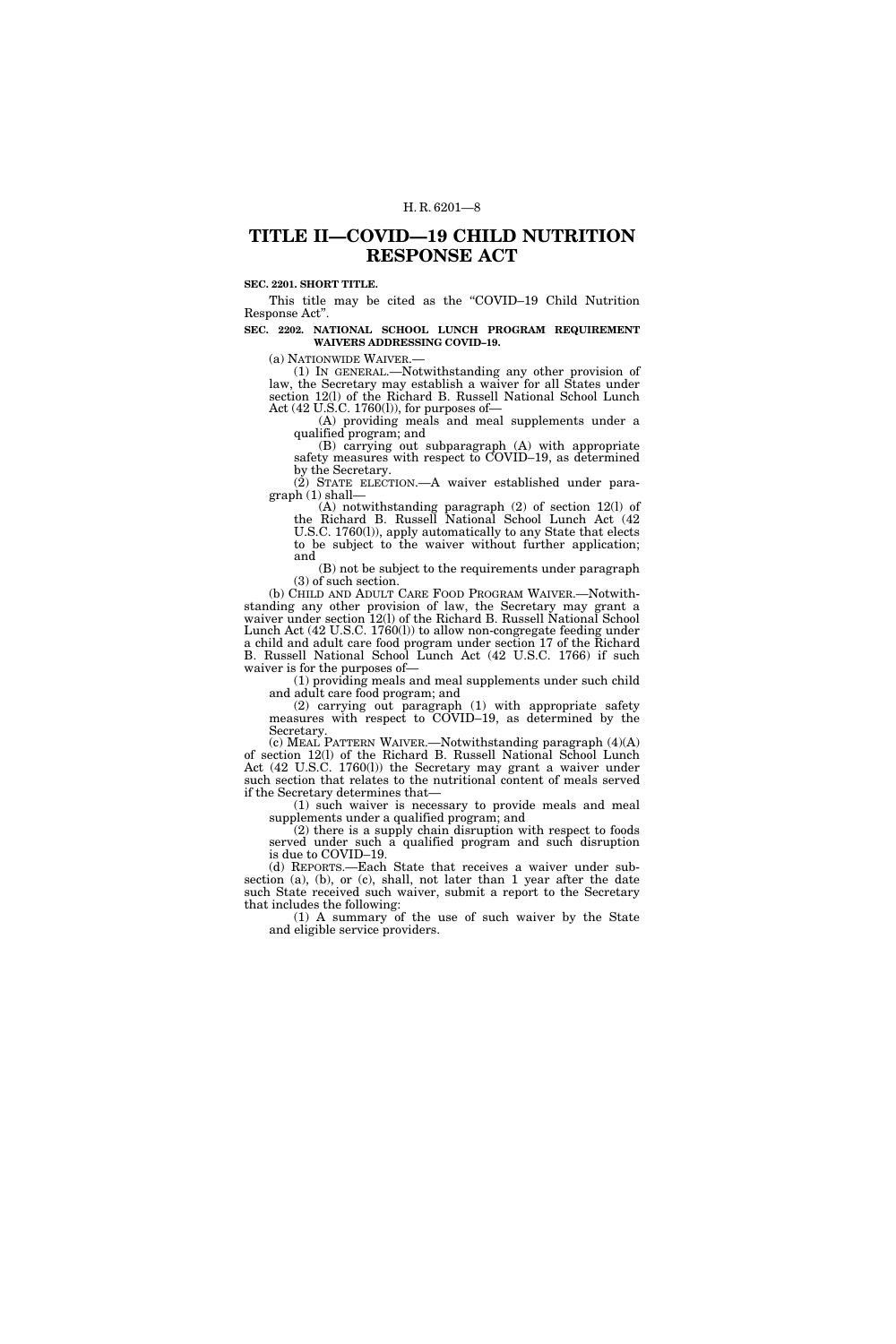(2) A description of whether such waiver resulted in improved services to children.

(e) SUNSET.—The authority of the Secretary to establish or grant a waiver under this section shall expire on September 30, 2020.

(f) DEFINITIONS.—In this section:

(1) QUALIFIED PROGRAM.—The term ''qualified program'' means the following:

(A) The school lunch program under the Richard B. Russell National School Lunch Act (42 U.S.C. 1751 et seq.). (B) The school breakfast program under section 4 of

the Child Nutrition Act of 1966 (42 U.S.C. 1773). (C) The child and adult care food program under sec-

tion 17 of the Richard B. Russell National School Lunch Act (42 U.S.C. 1766).

(D) The summer food service program for children under section 13 of the Richard B. Russell National School Lunch Act (42 U.S.C. 1761).

(2) SECRETARY.—The term ''Secretary'' means the Secretary of Agriculture.

(3) STATE.—The term ''State'' has the meaning given such term in section 12(d)(8) of the Richard B. Russell National School Lunch Act (42 U.S.C. 1760(d)(8)).

#### **SEC. 2203. PHYSICAL PRESENCE WAIVER UNDER WIC DURING CERTAIN PUBLIC HEALTH EMERGENCIES.**

(a) WAIVER AUTHORITY.—

(1) IN GENERAL.—Notwithstanding any other provision of law, the Secretary may grant a request described in paragraph  $(2)$  to-

(A) waive the requirement under section  $17(d)(3)(C)(i)$ of the Child Nutrition Act of 1966 (42 U.S.C.  $1786(d)(3)(C)(i)$ ; and

(B) defer anthropometric and bloodwork requirements necessary to determine nutritional risk.

(2) REQUEST.—A request described in this paragraph is a request made to the Secretary by a State agency to waive, on behalf of the local agencies served by such State agency, the requirements described in paragraph (1) during any portion of the emergency period (as defined in paragraph  $(1)(B)$  of section 1135(g) of the Social Security Act (42 U.S.C. 1320b- $5(g)$ ) (beginning on or after the date of the enactment of this section).

(b) REPORTS.—

(1) LOCAL AGENCY REPORTS.—Each local agency that uses a waiver pursuant to subsection (a) shall, not later than 1 year after the date such local agency uses such waiver, submit a report to the State agency serving such local agency that includes the following:

(A) A summary of the use of such waiver by the local agency.

(B) A description of whether such waiver resulted in improved services to women, infants, and children.

(2) STATE AGENCY REPORTS.—Each State agency that receives a waiver under subsection (a) shall, not later than 18 months after the date such State agency received such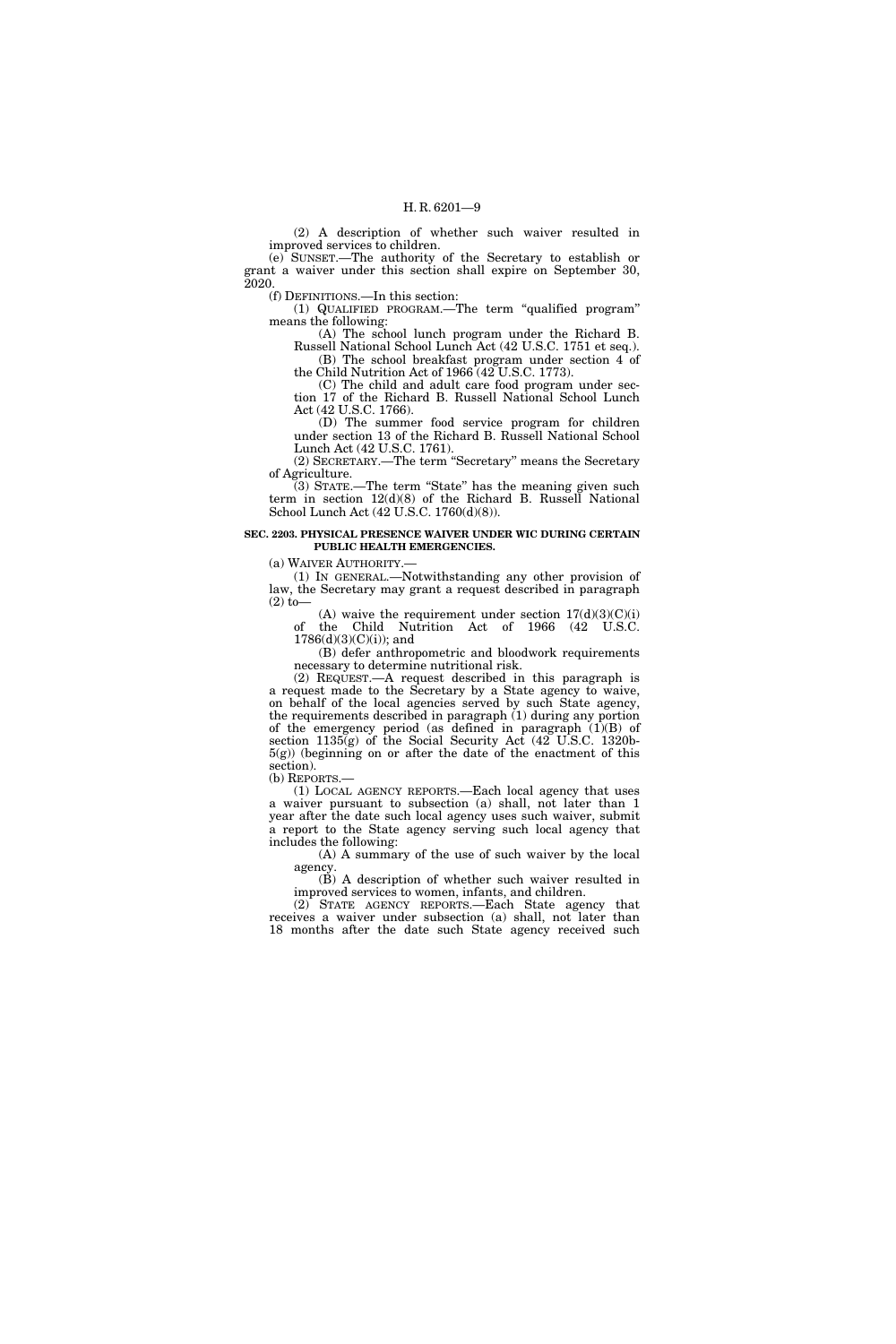waiver, submit a report to the Secretary that includes the following:

(A) A summary of the reports received by the State agency under paragraph (1).

(B) A description of whether such waiver resulted in improved services to women, infants, and children.

(c) SUNSET.—The authority under this section shall expire on September 30, 2020.

(d) DEFINITIONS.—In this section:

(1) LOCAL AGENCY.—The term ''local agency'' has the meaning given the term in section 17(b) of the Child Nutrition Act of 1966 (42 U.S.C. 1786(b)).

(2) NUTRITIONAL RISK.—The term ''nutritional risk'' has the meaning given the term in section 17(b) of the Child Nutrition Act of 1966 (42 U.S.C. 1786(b)).

(3) SECRETARY.—The term ''Secretary'' means the Secretary of Agriculture.

(4) STATE AGENCY.— The term ''State agency'' has the meaning given the term in section 17(b) of the Child Nutrition Act of 1966 (42 U.S.C. 1786(b)).

#### **SEC. 2204. ADMINISTRATIVE REQUIREMENTS WAIVER UNDER WIC.**

(a) WAIVER AUTHORITY.— (1) IN GENERAL.—Notwithstanding any other provision of law, the Secretary of Agriculture may, if requested by a State agency (as defined in section 17(b) of the Child Nutrition Act of 1966 (42 U.S.C. 1786(b)), modify or waive any qualified administrative requirement with respect to such State agency.

(2) QUALIFIED ADMINISTRATIVE REQUIREMENT.—In this section, the term "qualified administrative requirement" means a regulatory requirement issued under section 17 of the Child Nutrition Act of 1966 (42 U.S.C. 1786) that the Secretary of Agriculture determines—

(A) cannot be met by a State agency due to COVID– 19; and

(B) the modification or waiver of which is necessary to provide assistance under such section.

(b) STATE AGENCY REPORTS.—Each State agency that receives a waiver under subsection (a)(1) shall, not later than 1 year after the date such State agency received such waiver, submit a report to the Secretary of Agriculture that includes the following:

(1) A summary of the use of such waiver by the State agency.

(2) A description of whether such waiver resulted in improved services to women, infants, and children.

(c) SUNSET.—The authority under this section shall expire on September 30, 2020.

## **TITLE III—SNAP WAIVERS**

**SEC. 2301. SNAP FLEXIBILITY FOR LOW-INCOME JOBLESS WORKERS.** 

(a) Beginning with the first month that begins after the enactment of this Act and for each subsequent month through the end of the month subsequent to the month a public health emergency declaration by the Secretary of Health and Human Services under section 319 of the Public Health Service Act based on an outbreak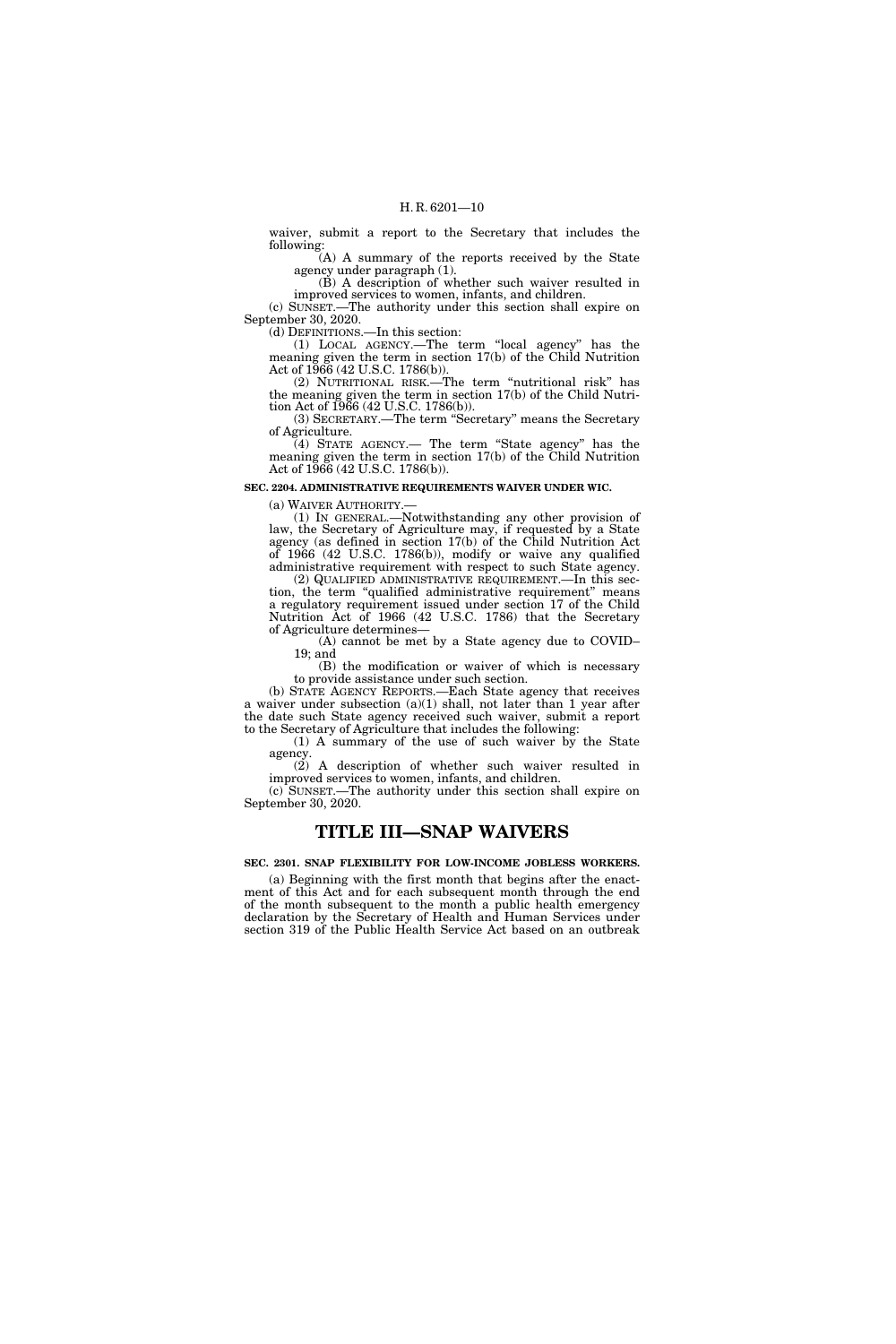of coronavirus disease 2019 (COVID–19) is lifted, eligibility for supplemental nutrition assistance program benefits shall not be limited under section  $6(0)(2)$  of the Food and Nutrition Act of 2008 unless an individual does not comply with the requirements of a program offered by the State agency (as defined in section 3 of the Food and Nutrition Act of 2008) that meets the standards of subparagraphs  $(B)$  or  $(C)$  of such section  $6(0)(2)$ .

(b) Beginning on the month subsequent to the month the public health emergency declaration by the Secretary of Health and Human Services under section 319 of the Public Health Service Act based on an outbreak of COVID–19 is lifted for purposes of section 6(o) of the Food and Nutrition Act of 2008, such State agency shall disregard any period during which an individual received benefits under the supplemental nutrition assistance program prior to such month.

#### **SEC. 2302. ADDITIONAL SNAP FLEXIBILITIES IN A PUBLIC HEALTH EMERGENCY.**

(a) In the event of a public health emergency declaration by the Secretary of Health and Human Services under section 319 of the Public Health Service Act based on an outbreak of coronavirus disease 2019 (COVID–19) and the issuance of an emergency or disaster declaration by a State based on an outbreak of COVID– 19, the Secretary of Agriculture—

(1) shall provide, at the request of a State agency (as defined in section 3 of the Food and Nutrition Act of 2008) that provides sufficient data (as determined by the Secretary through guidance) supporting such request, for emergency allotments to households participating in the supplemental nutrition assistance program under the Food and Nutrition Act of 2008 to address temporary food needs not greater than the applicable maximum monthly allotment for the household size; and

(2) may adjust, at the request of State agencies or by guidance in consultation with one or more State agencies, issuance methods and application and reporting requirements under the Food and Nutrition Act of 2008 to be consistent with what is practicable under actual conditions in affected areas. (In making this adjustment, the Secretary shall consider the availability of offices and personnel in State agencies, any conditions that make reliance on electronic benefit transfer systems described in section 7(h) of the Food and Nutrition Act of 2008 impracticable, any disruptions of transportation and communication facilities, and any health considerations that warrant alternative approaches.)

(b) Not later than 10 days after the date of the receipt or issuance of each document listed in paragraphs (1), (2), or (3) of this subsection, the Secretary of Agriculture shall make publicly available on the website of the Department the following documents: (1) Any request submitted by State agencies under sub-

section (a).

(2) The Secretary's approval or denial of each such request. (3) Any guidance issued under subsection (a)(2).

(c) The Secretary of Agriculture shall, within 18 months after the public health emergency declaration described in subsection (a) is lifted, submit a report to the House and Senate Agriculture Committees with a description of the measures taken to address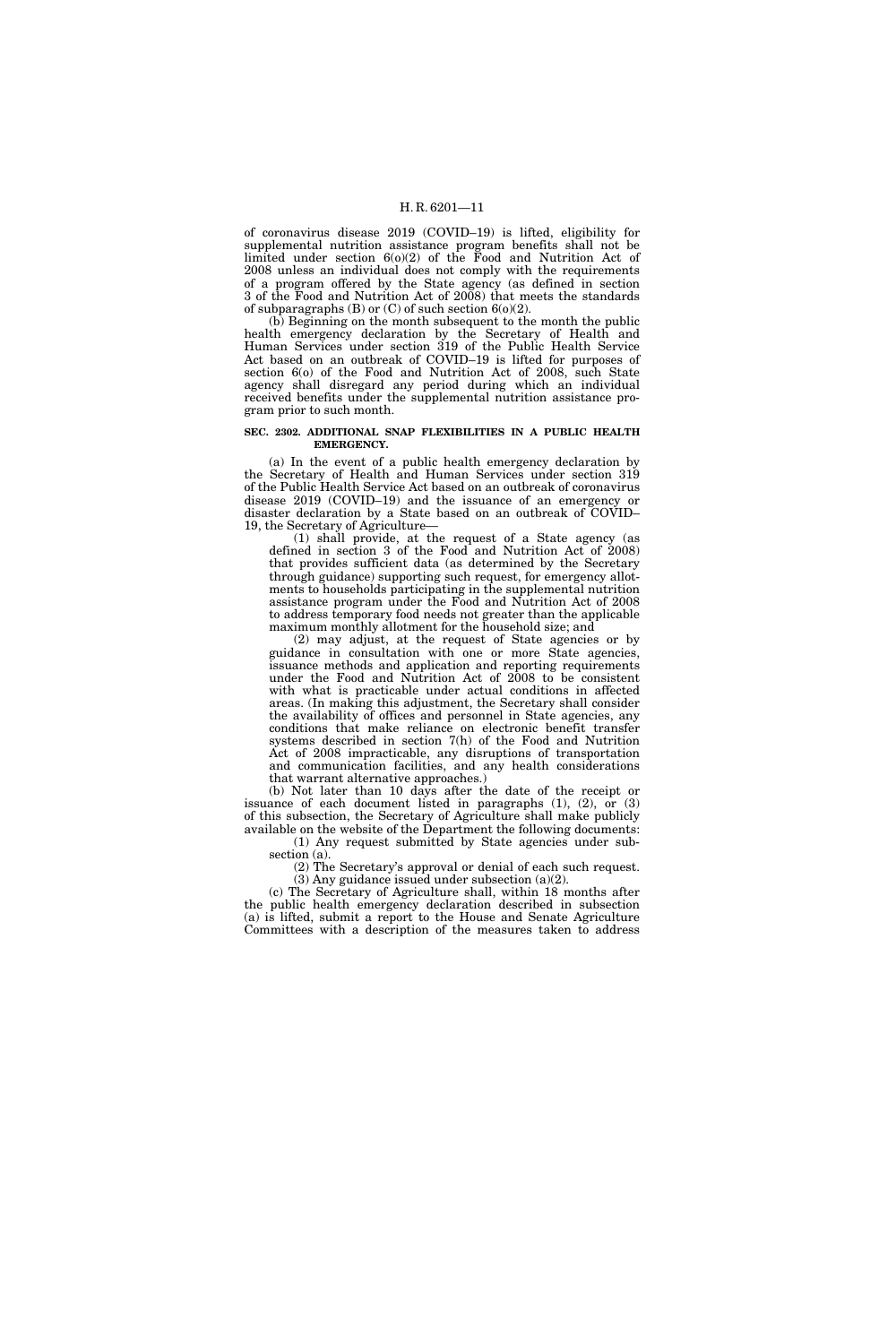the food security needs of affected populations during the emergency, any information or data supporting State agency requests, any additional measures that States requested that were not approved, and recommendations for changes to the Secretary's authority under the Food and Nutrition Act of 2008 to assist the Secretary and States and localities in preparations for any future health emergencies.

## **DIVISION C—EMERGENCY FAMILY AND MEDICAL LEAVE EXPANSION ACT**

#### **SEC. 3101. SHORT TITLE.**

This Act may be cited as "Emergency Family and Medical Leave Expansion Act''.

**SEC. 3102. AMENDMENTS TO THE FAMILY AND MEDICAL LEAVE ACT OF 1993.** 

(a) PUBLIC HEALTH EMERGENCY LEAVE.—

(1) IN GENERAL.—Section  $102(a)(1)$  of the Family and Medical Leave Act of 1993 (29 U.S.C.  $2612(a)(1)$ ) is amended by adding at the end the following:

"(F) During the period beginning on the date the Emergency Family and Medical Leave Expansion Act takes effect, and ending on December 31, 2020, because of a qualifying need related to a public health emergency in accordance with section 110.

(2) PAID LEAVE REQUIREMENT.—Section 102(c) of the Family and Medical Leave Act of 1993 (29 U.S.C. 2612(c)) is amended by striking ''under subsection (a)'' and inserting ''under subsection (a) (other than certain periods of leave under subsection  $(a)(1)(F)$ ".

(b) REQUIREMENTS.—Title I of the Family and Medical Leave Act of 1993 (29 U.S.C. 2611 et seq.) is amended by adding at the end the following:

## **''SEC. 110. PUBLIC HEALTH EMERGENCY LEAVE.**

"(a) DEFINITIONS.—The following shall apply with respect to leave under section 102(a)(1)(F):

''(1) APPLICATION OF CERTAIN TERMS.—The definitions in section 101 shall apply, except as follows:

''(A) ELIGIBLE EMPLOYEE.—In lieu of the definition in sections 101(2)(A) and 101(2)(B)(ii), the term 'eligible employee' means an employee who has been employed for at least 30 calendar days by the employer with respect to whom leave is requested under section  $102(a)(1)(F)$ .

''(B) EMPLOYER THRESHOLD.—Section 101(4)(A)(i) shall be applied by substituting 'fewer than 500 employees' for '50 or more employees for each working day during each of 20 or more calendar workweeks in the current or preceding calendar year'.

''(2) ADDITIONAL DEFINITIONS.—In addition to the definitions described in paragraph (1), the following definitions shall apply with respect to leave under section  $102(\tilde{a})(1)(F)$ :

"(A) QUALIFYING NEED RELATED TO A PUBLIC HEALTH EMERGENCY.—The term 'qualifying need related to a public health emergency', with respect to leave, means the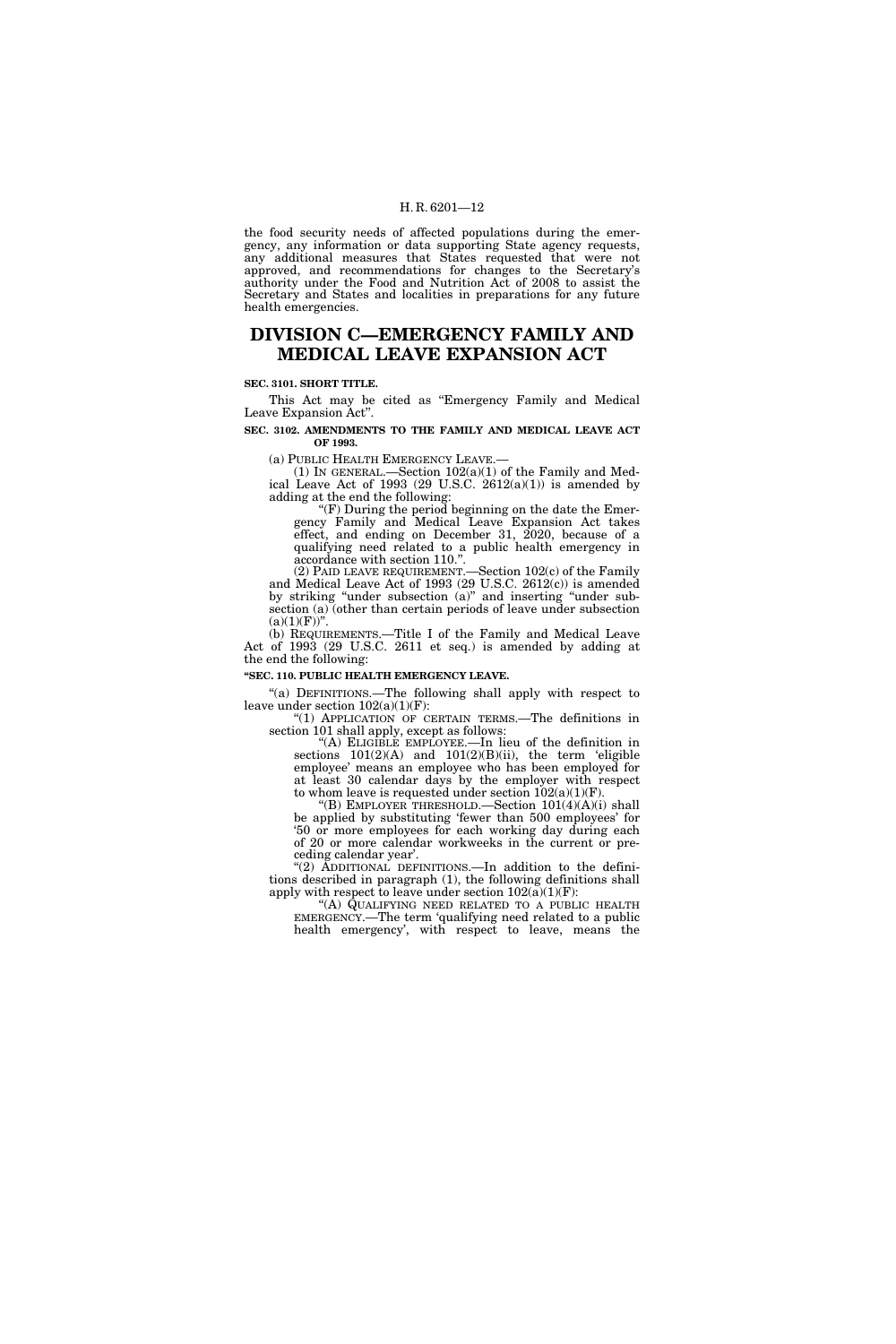employee is unable to work (or telework) due to a need for leave to care for the son or daughter under 18 years of age of such employee if the school or place of care has been closed, or the child care provider of such son or daughter is unavailable, due to a public health emergency.

''(B) PUBLIC HEALTH EMERGENCY.—The term 'public health emergency' means an emergency with respect to COVID–19 declared by a Federal, State, or local authority.

''(C) CHILD CARE PROVIDER.—The term 'child care provider' means a provider who receives compensation for providing child care services on a regular basis, including an 'eligible child care provider' (as defined in section 658P of the Child Care and Development Block Grant Act of 1990 (42 U.S.C. 9858n)).

''(D) SCHOOL.—The term 'school' means an 'elementary school' or 'secondary school' as such terms are defined in section 8101 of the Elementary and Secondary Education Act of 1965 (20 U.S.C. 7801).

''(3) REGULATORY AUTHORITIES.—The Secretary of Labor shall have the authority to issue regulations for good cause under sections  $553(b)(B)$  and  $553(d)(A)$  of title 5, United States Code—

''(A) to exclude certain health care providers and emergency responders from the definition of eligible employee under section 110(a)(1)(A); and

" $(B)$  to exempt small businesses with fewer than 50 employees from the requirements of section  $102(a)(1)(F)$ when the imposition of such requirements would jeopardize the viability of the business as a going concern.

''(b) RELATIONSHIP TO PAID LEAVE.—

''(1) UNPAID LEAVE FOR INITIAL 10 DAYS.—

''(A) IN GENERAL.—The first 10 days for which an employee takes leave under section  $102(a)(1)(F)$  may consist of unpaid leave.

''(B) EMPLOYEE ELECTION.—An employee may elect to substitute any accrued vacation leave, personal leave, or medical or sick leave for unpaid leave under section  $102(a)(1)(F)$  in accordance with section  $102(d)(2)(B)$ .

"(2) PAID LEAVE FOR SUBSEQUENT DAYS.-

''(A) IN GENERAL.—An employer shall provide paid leave for each day of leave under section  $102(a)(1)(F)$  that an employee takes after taking leave under such section for 10 days.

''(B) CALCULATION.—

''(i) IN GENERAL.—Subject to clause (ii), paid leave under subparagraph (A) for an employee shall be calculated based on—

 $f(I)$  an amount that is not less than two-thirds of an employee's regular rate of pay (as determined under section 7(e) of the Fair Labor Standards Act of 1938 (29 U.S.C. 207(e)); and

''(II) the number of hours the employee would otherwise be normally scheduled to work (or the number of hours calculated under subparagraph (C)).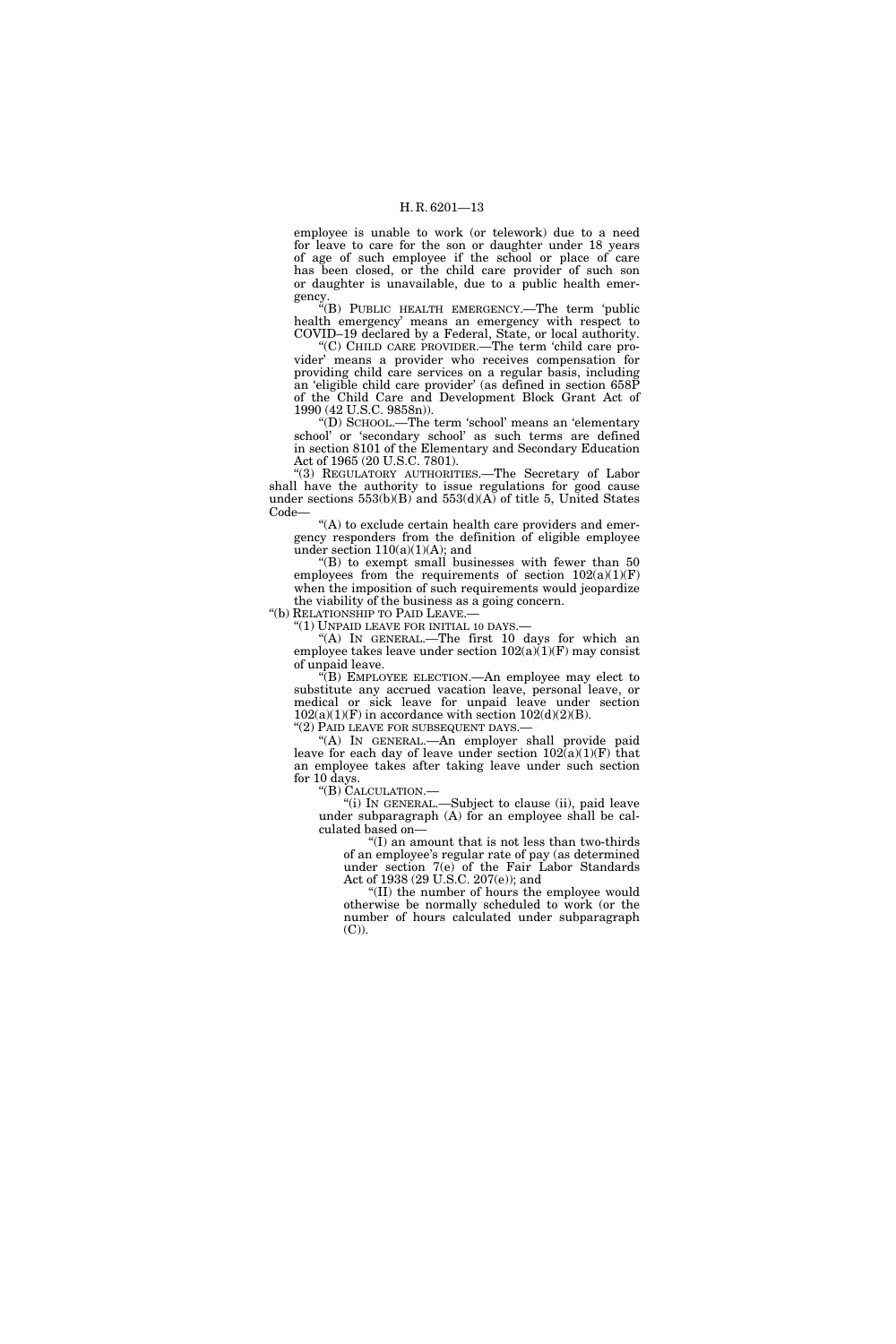''(ii) CLARIFICATION.—In no event shall such paid leave exceed \$200 per day and \$10,000 in the aggregate.

''(C) VARYING SCHEDULE HOURS CALCULATION.—In the case of an employee whose schedule varies from week to week to such an extent that an employer is unable to determine with certainty the number of hours the employee would have worked if such employee had not taken leave under section  $102(a)(1)(F)$ , the employer shall use the following in place of such number:

''(i) Subject to clause (ii), a number equal to the average number of hours that the employee was scheduled per day over the 6-month period ending on the date on which the employee takes such leave, including hours for which the employee took leave of any type.

"(ii) If the employee did not work over such period, the reasonable expectation of the employee at the time of hiring of the average number of hours per day that the employee would normally be scheduled to work.

''(c) NOTICE.—In any case where the necessity for leave under section  $102(a)(1)(F)$  for the purpose described in subsection  $(a)(2)(A)(iii)$  is foreseeable, an employee shall provide the employer with such notice of leave as is practicable.

"(d) RESTORATION TO POSITION.-

"(1) IN GENERAL.—Section  $104(a)(1)$  shall not apply with respect to an employee of an employer who employs fewer than 25 employees if the conditions described in paragraph (2) are met.

"(2) CONDITIONS.—The conditions described in this paragraph are the following:

"(A) The employee takes leave under section  $102(a)(1)(F)$ .

''(B) The position held by the employee when the leave commenced does not exist due to economic conditions or other changes in operating conditions of the employer— ''(i) that affect employment; and

"(ii) are caused by a public health emergency during the period of leave.

''(C) The employer makes reasonable efforts to restore the employee to a position equivalent to the position the employee held when the leave commenced, with equivalent employment benefits, pay, and other terms and conditions of employment.

 $\sqrt[\mu]{(D)}$  If the reasonable efforts of the employer under subparagraph (C) fail, the employer makes reasonable efforts during the period described in paragraph (3) to contact the employee if an equivalent position described in subparagraph  $(C)$  becomes available.

''(3) CONTACT PERIOD.—The period described under this paragraph is the 1-year period beginning on the earlier of— "(A) the date on which the qualifying need related

to a public health emergency concludes; or

 $\hat{f}(B)$  the date that is 12 weeks after the date on which the employee's leave under section  $102(a)(1)(F)$  commences.".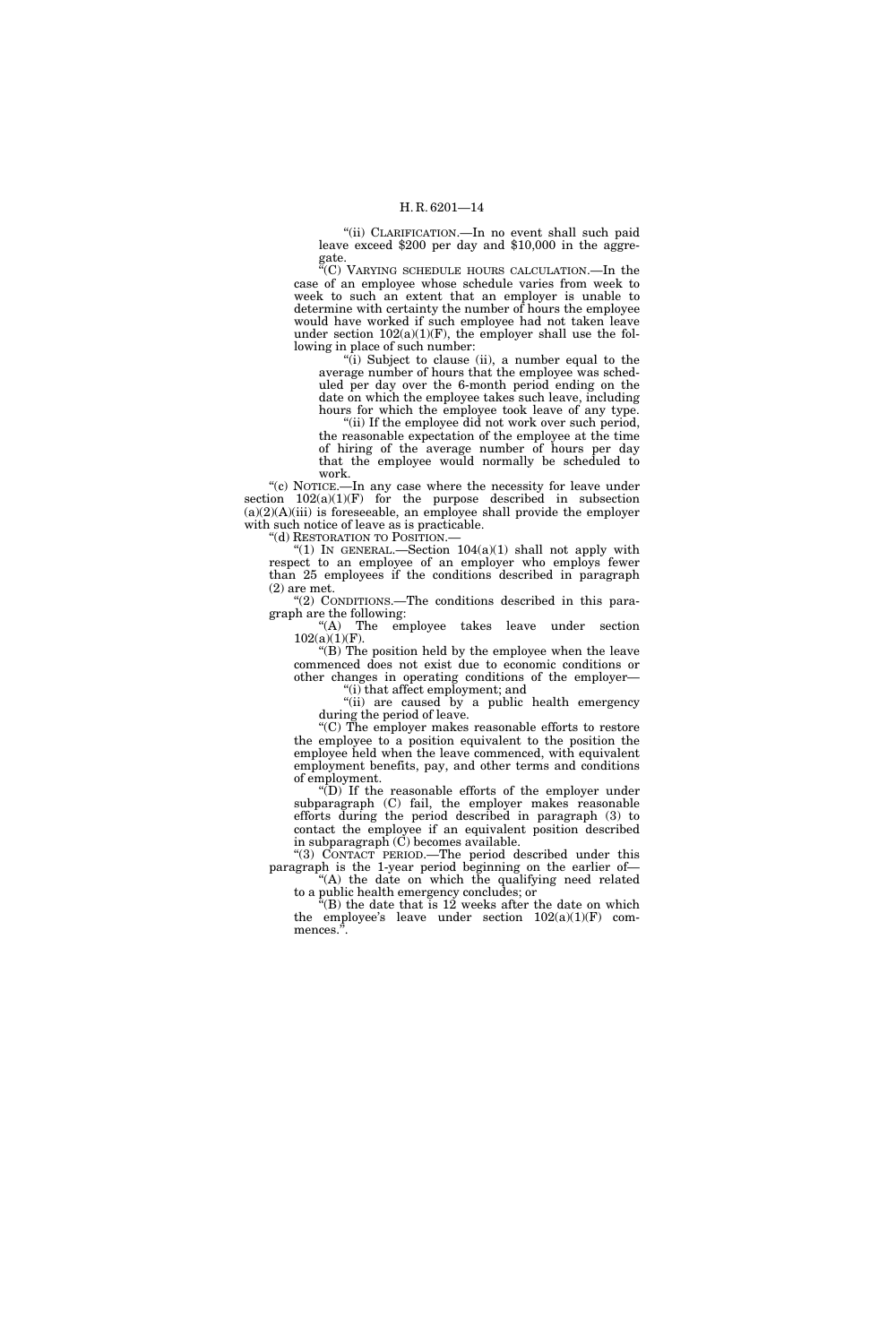#### **SEC. 3103. EMPLOYMENT UNDER MULTI-EMPLOYER BARGAINING AGREEMENTS.**

(a) EMPLOYERS.—An employer signatory to a multiemployer collective bargaining agreement may, consistent with its bargaining obligations and its collective bargaining agreement, fulfill its obligations under section 110(b)(2) of title I of the Family and Medical Leave Act of 1993, as added by the Families First Coronavirus Response Act, by making contributions to a multiemployer fund, plan, or program based on the paid leave each of its employees is entitled to under such section while working under the multiemployer collective bargaining agreement, provided that the fund, plan, or program enables employees to secure pay from such fund, plan, or program based on hours they have worked under the multiemployer collective bargaining agreement for paid leave taken under section  $102(a)(1)(F)$  of title I of the Family and Medical Leave Act of 1993, as added by the Families First Coronavirus Response Act.

(b) EMPLOYEES.—Employees who work under a multiemployer collective bargaining agreement into which their employers make contributions as provided in subsection (a) may secure pay from such fund, plan, or program based on hours they have worked under the multiemployer collective bargaining agreement for paid leave taken under section  $102(a)(1)(F)$  of title I of the Family and Medical Leave Act of 1993, as added by the Families First Coronavirus Response Act.

## **SEC. 3104. SPECIAL RULE FOR CERTAIN EMPLOYERS.**

An employer under  $110(a)(B)$  shall not be subject to section 107(a) for a violation of section  $102(a)(1)(F)$  if the employer does not meet the definition of employer set forth in Section  $101(4)(A)(i)$ .

#### **SEC. 3105. SPECIAL RULE FOR HEALTH CARE PROVIDERS AND EMER-GENCY RESPONDERS.**

An employer of an employee who is a health care provider or an emergency responder may elect to exclude such employee from the application of the provisions in the amendments made under of section 3102 of this Act.

#### **SEC. 3106. EFFECTIVE DATE.**

This Act shall take effect not later than 15 days after the date of enactment of this Act.

## **DIVISION D—EMERGENCY UNEMPLOY-MENT INSURANCE STABILIZATION AND ACCESS ACT OF 2020**

## **SEC. 4101. SHORT TITLE.**

This division may be cited as the ''Emergency Unemployment Insurance Stabilization and Access Act of 2020''.

## **SEC. 4102. EMERGENCY TRANSFERS FOR UNEMPLOYMENT COMPENSA-TION ADMINISTRATION.**

(a) IN GENERAL.—Section 903 of the Social Security Act (42 U.S.C. 1103) is amended by adding at the end the following: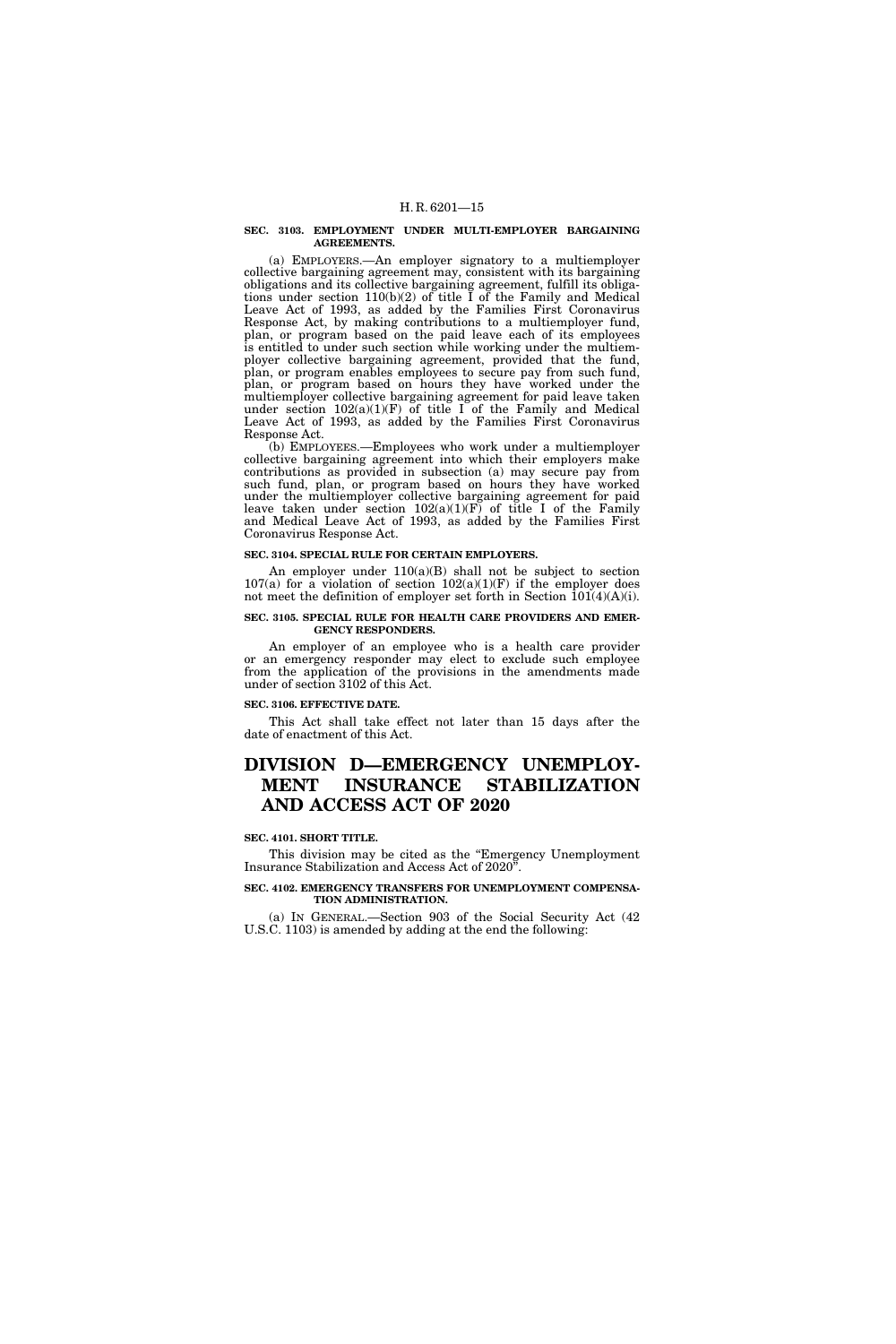#### ''Emergency Transfers in Fiscal Year 2020 for Administration

 $(h)(1)(A)$  In addition to any other amounts, the Secretary of Labor shall provide for the making of emergency administration grants in fiscal year 2020 to the accounts of the States in the Unemployment Trust Fund, in accordance with succeeding provisions of this subsection.

''(B) The amount of an emergency administration grant with respect to a State shall, as determined by the Secretary of Labor, be equal to the amount obtained by multiplying \$1,000,000,000 by the same ratio as would apply under subsection  $(a)(2)(B)$  for purposes of determining such State's share of any excess amount  $(\text{as described in subsection } (a)(1))$  that would have been subject to transfer to State accounts, as of October 1, 2019, under the provisions of subsection (a).

''(C) Of the emergency administration grant determined under subparagraph (B) with respect to a State—

" $(i)$  not later than 60 days after the date of enactment of this subsection, 50 percent shall be transferred to the account of such State upon a certification by the Secretary of Labor to the Secretary of the Treasury that the State meets the requirements of paragraph (2); and

"(ii) only with respect to a State in which the number of unemployment compensation claims has increased by at least 10 percent over the same quarter in the previous calendar year, the remainder shall be transferred to the account of such State upon a certification by the Secretary of Labor to the Secretary of the Treasury that the State meets the requirements of paragraph (3).

" $(2)$  The requirements of this paragraph with respect to a State are the following:

''(A) The State requires employers to provide notification of the availability of unemployment compensation to employees at the time of separation from employment. Such notification may be based on model notification language issued by the Secretary of Labor.

''(B) The State ensures that applications for unemployment compensation, and assistance with the application process, are accessible in at least two of the following: in-person, by phone, or online.

''(C) The State notifies applicants when an application is received and is being processed, and in any case in which an application is unable to be processed, provides information about steps the applicant can take to ensure the successful processing of the application.

''(3) The requirements of this paragraph with respect to a State are the following:

"(A) The State has expressed its commitment to maintain and strengthen access to the unemployment compensation system, including through initial and continued claims.

''(B) The State has demonstrated steps it has taken or will take to ease eligibility requirements and access to unemployment compensation for claimants, including waiving work search requirements and the waiting week, and noncharging employers directly impacted by COVID–19 due to an illness in the workplace or direction from a public health official to isolate or quarantine workers.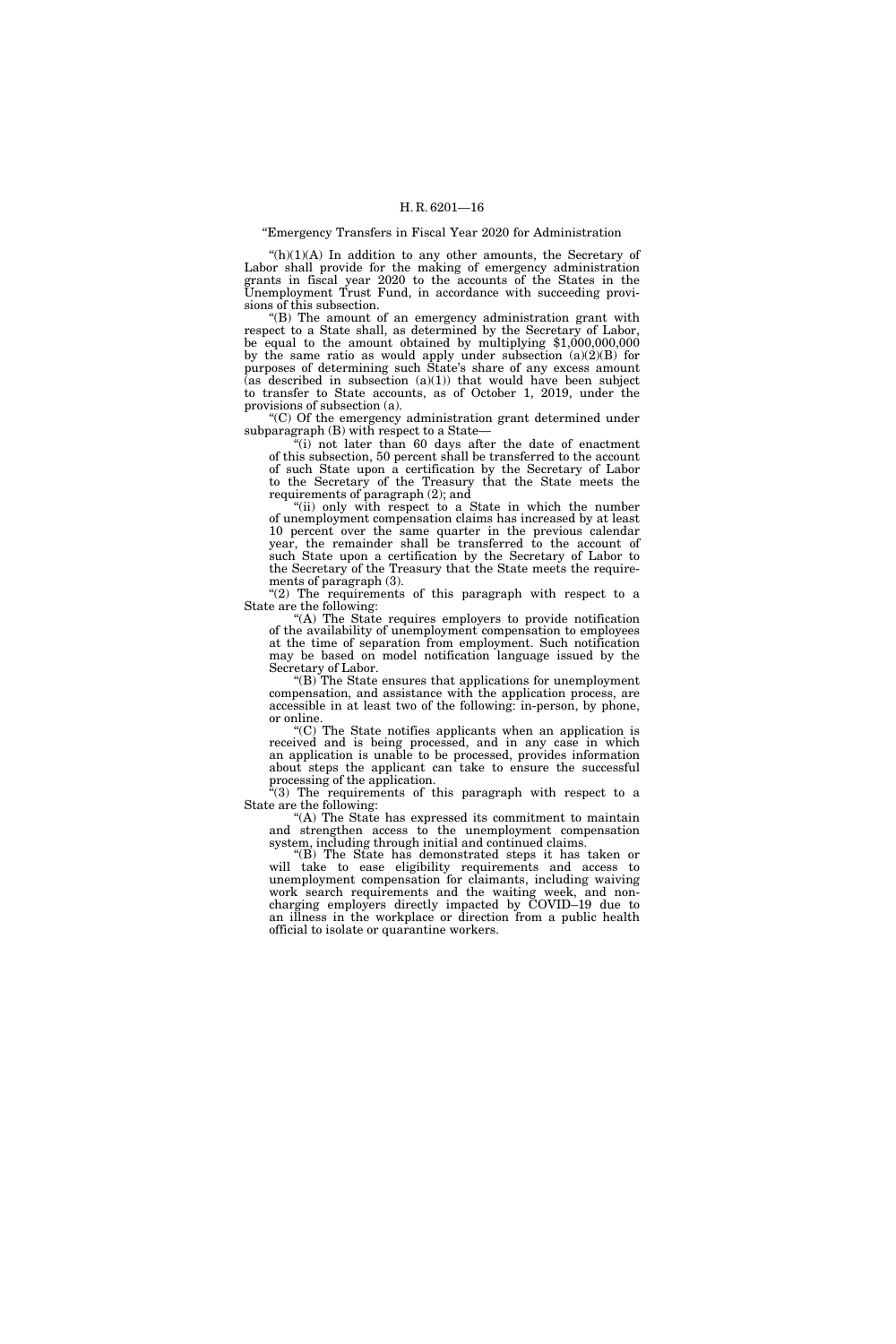"(4) Any amount transferred to the account of a State under this subsection may be used by such State only for the administration of its unemployment compensation law, including by taking such steps as may be necessary to ensure adequate resources in periods of high demand.

''(5) Not later than 1 year after the date of enactment of the Emergency Unemployment Insurance Stabilization and Access Act of 2020, each State receiving emergency administration grant funding under paragraph (1)(C)(i) shall submit to the Secretary of Labor, the Committee on Ways and Means of the House of Representatives, and the Committee on Finance of the Senate, a report that includes—

''(A) an analysis of the recipiency rate for unemployment compensation in the State as such rate has changed over time;

''(B) a description of steps the State intends to take to increase such recipiency rate.

 $<sup>4</sup>(6)(A)$  Notwithstanding any other provision of law, the Sec-</sup> retary of the Treasury shall transfer from the general fund of the Treasury (from funds not otherwise appropriated) to the employment security administration account (as established by section 901 of the Social Security Act) such sums as the Secretary of Labor estimates to be necessary for purposes of making the transfers described in paragraph  $(1)(C)$ .

''(B) There are appropriated from the general fund of the Treasury, without fiscal year limitation, the sums referred to in the preceding sentence and such sums shall not be required to be repaid.''.

(b) EMERGENCY FLEXIBILITY.—Notwithstanding any other law, if a State modifies its unemployment compensation law and policies with respect to work search, waiting week, good cause, or employer experience rating on an emergency temporary basis as needed to respond to the spread of COVID–19, such modifications shall be disregarded for the purposes of applying section 303 of the Social Security Act and section 3304 of the Internal Revenue Code of 1986 to such State law.

(c) REGULATIONS.—The Secretary of Labor may prescribe any regulations, operating instructions, or other guidance necessary to carry out the amendment made by subsection (a).

#### **SEC. 4103. TEMPORARY ASSISTANCE FOR STATES WITH ADVANCES.**

Section  $1202(b)(10)(A)$  of the Social Security Act (42 U.S.C.  $1322(b)(10)(A)$  is amended by striking "beginning on the date of enactment of this paragraph and ending on December 31, 2010'' and inserting ''beginning on the date of enactment of the Emergency Unemployment Insurance Stabilization and Access Act of 2020 and ending on December 31, 2020''.

#### **SEC. 4104. TECHNICAL ASSISTANCE AND GUIDANCE FOR SHORT-TIME COMPENSATION PROGRAMS.**

The Secretary of Labor shall assist States in establishing, implementing, and improving the employer awareness of shorttime compensation programs (as defined in section 3306(v) of the Internal Revenue Code of 1986) to help avert layoffs, including by providing technical assistance and guidance.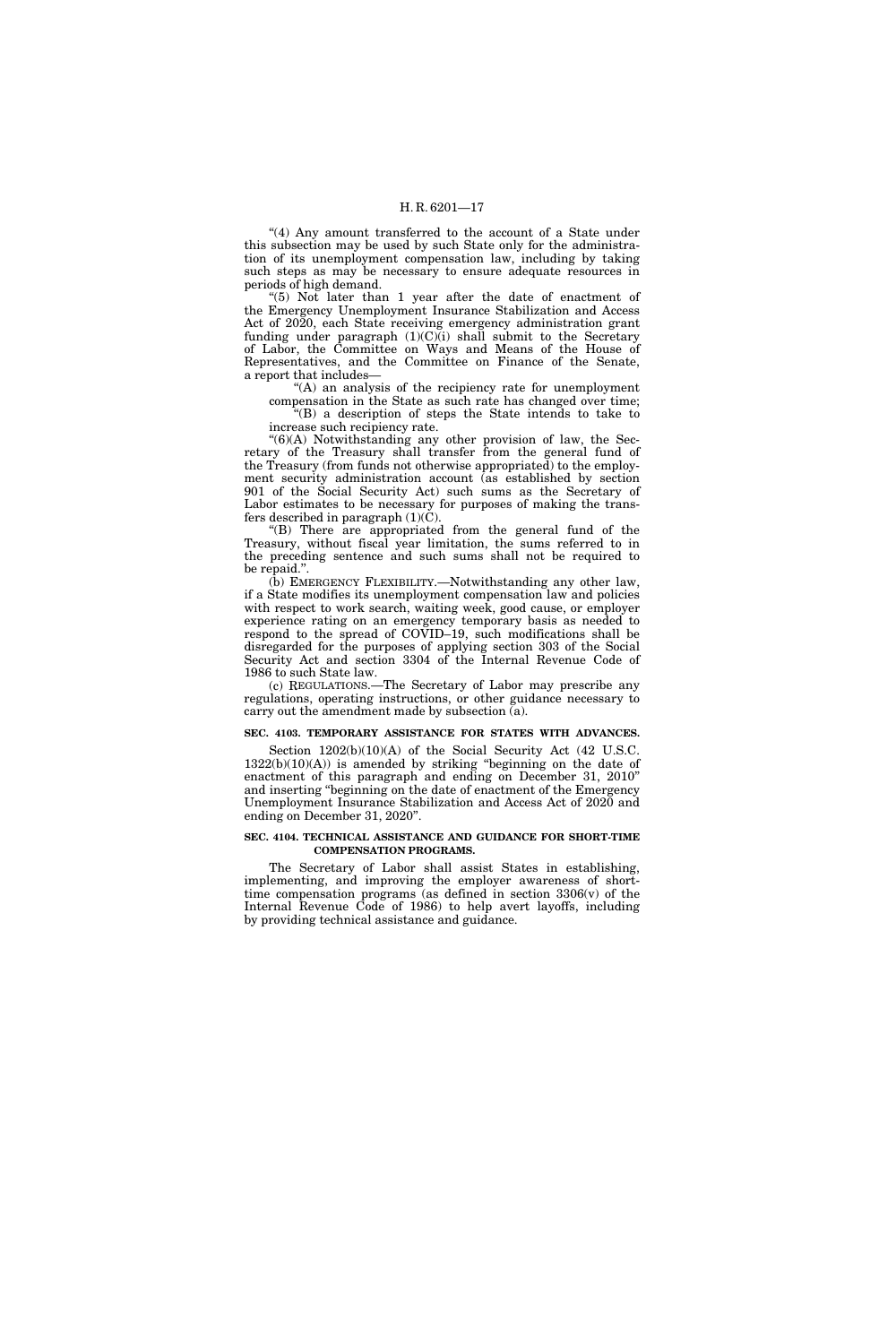#### **SEC. 4105. FULL FEDERAL FUNDING OF EXTENDED UNEMPLOYMENT COMPENSATION FOR A LIMITED PERIOD.**

(a) IN GENERAL.—In the case of sharable extended compensation and sharable regular compensation paid for weeks of unemployment beginning after the date of the enactment of this section and before December 31, 2020 (and only with respect to States that receive emergency administration grant funding under clauses (i) and (ii) of section  $903(h)(1)(C)$  of the Social Security Act (42) U.S.C.  $1102(h)(1)(C))$ , section  $204(a)(1)$  of the Federal-State Extended Unemployment Compensation Act of 1970 (26 U.S.C. 3304 note) shall be applied by substituting ''100 percent of'' for ''one-half of''.

(b) TEMPORARY FEDERAL MATCHING FOR THE FIRST WEEK OF EXTENDED BENEFITS FOR STATES WITH NO WAITING WEEK.—With respect to weeks of unemployment beginning after the date of the enactment of this Act and ending on or before December 31, 2020, subparagraph (B) of section 204(a)(2) of the Federal-State Extended Unemployment Compensation Act of 1970 (26 U.S.C. 3304 note) shall not apply.

(c) DEFINITIONS.—For purposes of this section—

(1) the terms ''sharable extended compensation'' and ''sharable regular compensation'' have the respective meanings given such terms under section 204 of the Federal-State Extended Unemployment Compensation Act of 1970; and

(2) the term ''week'' has the meaning given such term under section 205 of the Federal-State Extended Unemployment Compensation Act of 1970.

(d) REGULATIONS.—The Secretary of Labor may prescribe any operating instructions or regulations necessary to carry out this section.

## **DIVISION E—EMERGENCY PAID SICK LEAVE ACT**

#### **SEC. 5101. SHORT TITLE.**

This Act may be cited as the "Emergency Paid Sick Leave Act''.

#### **SEC. 5102. PAID SICK TIME REQUIREMENT.**

(a) IN GENERAL.—An employer shall provide to each employee employed by the employer paid sick time to the extent that the employee is unable to work (or telework) due to a need for leave because:

(1) The employee is subject to a Federal, State, or local quarantine or isolation order related to COVID–19.

(2) The employee has been advised by a health care provider to self-quarantine due to concerns related to COVID– 19.

(3) The employee is experiencing symptoms of COVID– 19 and seeking a medical diagnosis.

(4) The employee is caring for an individual who is subject to an order as described in subparagraph (1) or has been advised as described in paragraph (2).

(5) The employee is caring for a son or daughter of such employee if the school or place of care of the son or daughter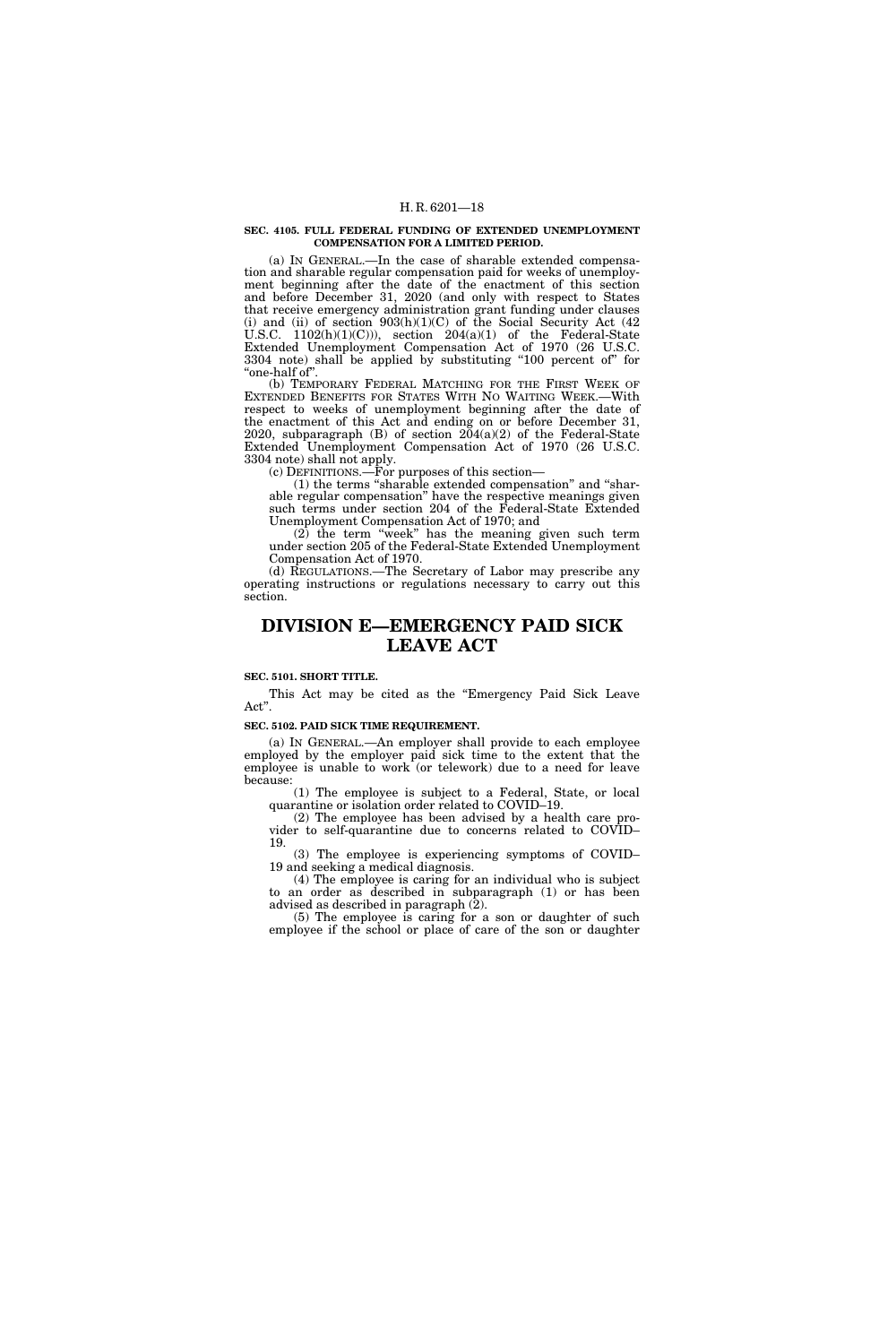has been closed, or the child care provider of such son or daughter is unavailable, due to COVID–19 precautions.

(6) The employee is experiencing any other substantially similar condition specified by the Secretary of Health and Human Services in consultation with the Secretary of the Treasury and the Secretary of Labor.

Except that an employer of an employee who is a health care provider or an emergency responder may elect to exclude such employee from the application of this subsection.<br>(b) DURATION OF PAID SICK TIME.—

(1) IN GENERAL.—An employee shall be entitled to paid sick time for an amount of hours determined under paragraph (2).

(2) AMOUNT OF HOURS.—The amount of hours of paid sick time to which an employee is entitled shall be as follows: (A) For full-time employees, 80 hours.

(B) For part-time employees, a number of hours equal to the number of hours that such employee works, on average, over a 2-week period.

(3) CARRYOVER.—Paid sick time under this section shall not carry over from 1 year to the next.

(c) EMPLOYER'S TERMINATION OF PAID SICK TIME.—Paid sick time provided to an employee under this Act shall cease beginning with the employee's next scheduled workshift immediately following the termination of the need for paid sick time under subsection (a).

(d) PROHIBITION.—An employer may not require, as a condition of providing paid sick time under this Act, that the employee involved search for or find a replacement employee to cover the hours during which the employee is using paid sick time.<br>(e) USE OF PAID SICK TIME.—

(1) IN GENERAL.—The paid sick time under subsection  $(a)$ shall be available for immediate use by the employee for the purposes described in such subsection, regardless of how long the employee has been employed by an employer.<br>(2)  $SEQUENCING$ .

 $(A)$  In GENERAL.—An employee may first use the paid sick time under subsection (a) for the purposes described in such subsection.

(B) PROHIBITION.—An employer may not require an employee to use other paid leave provided by the employer to the employee before the employee uses the paid sick time under subsection (a).

## **SEC. 5103. NOTICE.**

(a) IN GENERAL.—Each employer shall post and keep posted, in conspicuous places on the premises of the employer where notices to employees are customarily posted, a notice, to be prepared or approved by the Secretary of Labor, of the requirements described in this Act.

(b) MODEL NOTICE.—Not later than 7 days after the date of enactment of this Act, the Secretary of Labor shall make publicly available a model of a notice that meets the requirements of subsection (a).

## **SEC. 5104. PROHIBITED ACTS.**

It shall be unlawful for any employer to discharge, discipline, or in any other manner discriminate against any employee who—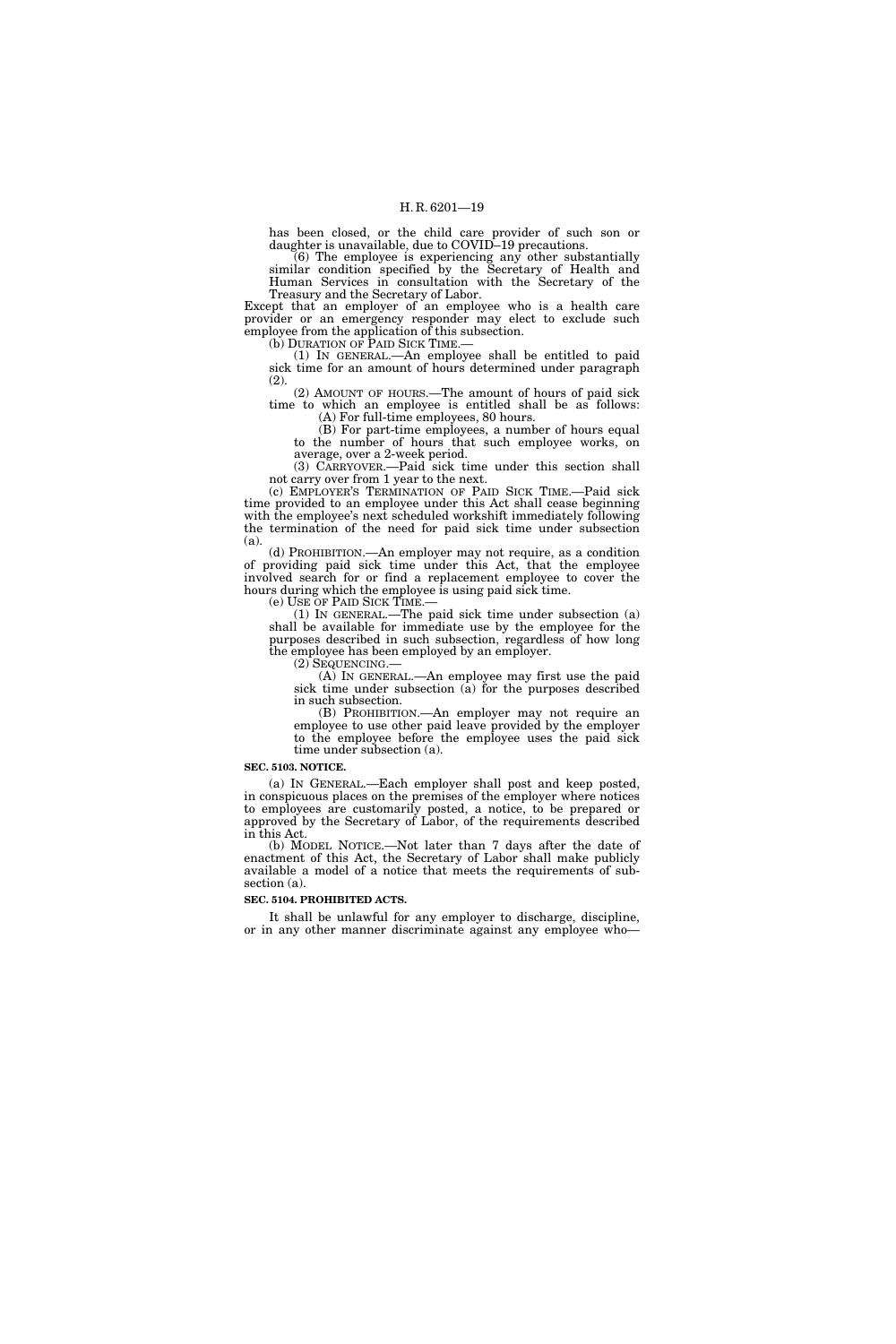(1) takes leave in accordance with this Act; and

(2) has filed any complaint or instituted or caused to be instituted any proceeding under or related to this Act (including a proceeding that seeks enforcement of this Act), or has testified or is about to testify in any such proceeding.

#### **SEC. 5105. ENFORCEMENT.**

(a) UNPAID SICK LEAVE.—An employer who violates section 5102 shall—

(1) be considered to have failed to pay minimum wages in violation of section 6 of the Fair Labor Standards Act of 1938 (29 U.S.C. 206); and

(2) be subject to the penalties described in sections 16 and 17 of such Act (29 U.S.C. 216; 217) with respect to such violation.

(b) UNLAWFUL TERMINATION.—An employer who willfully violates section 5104 shall—

(1) be considered to be in violation of section  $15(a)(3)$  of the Fair Labor Standards Act of 1938  $(29 \text{ U.S.C. } 215(a)(3));$ and

(2) be subject to the penalties described in sections 16 and 17 of such Act (29 U.S.C. 216; 217) with respect to such violation.

### **SEC. 5106. EMPLOYMENT UNDER MULTI-EMPLOYER BARGAINING AGREEMENTS.**

(a) EMPLOYERS.—An employer signatory to a multiemployer collective bargaining agreement may, consistent with its bargaining obligations and its collective bargaining agreement, fulfill its obligations under this Act by making contributions to a multiemployer fund, plan, or program based on the hours of paid sick time each of its employees is entitled to under this Act while working under the multiemployer collective bargaining agreement, provided that the fund, plan, or program enables employees to secure pay from such fund, plan, or program based on hours they have worked under the multiemployer collective bargaining agreement and for the uses specified under section 5102(a).

(b) EMPLOYEES.—Employees who work under a multiemployer collective bargaining agreement into which their employers make contributions as provided in subsection (a) may secure pay from such fund, plan, or program based on hours they have worked under the multiemployer collective bargaining agreement for the uses specified in section 5102(a).

#### **SEC. 5107. RULES OF CONSTRUCTION.**

Nothing in this Act shall be construed—

(1) to in any way diminish the rights or benefits that an employee is entitled to under any—

(A) other Federal, State, or local law;

(B) collective bargaining agreement; or

(C) existing employer policy; or

(2) to require financial or other reimbursement to an employee from an employer upon the employee's termination, resignation, retirement, or other separation from employment for paid sick time under this Act that has not been used by such employee.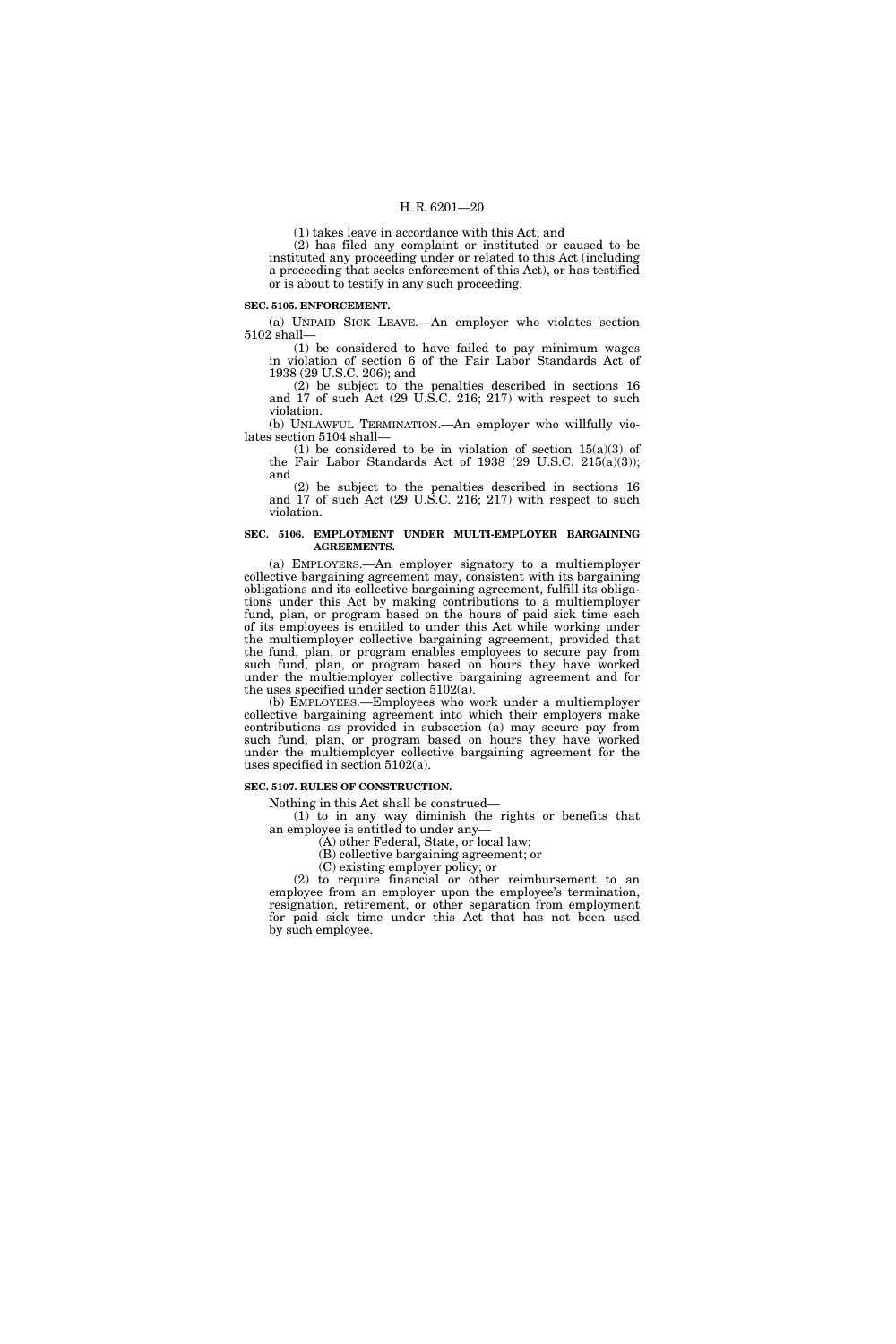#### **SEC. 5108. EFFECTIVE DATE.**

This Act, and the requirements under this Act, shall take effect not later than 15 days after the date of enactment of this Act.

#### **SEC. 5109. SUNSET.**

This Act, and the requirements under this Act, shall expire on December 31, 2020.

#### **SEC. 5110. DEFINITIONS.**

For purposes of the Act:

(1) EMPLOYEE.—The terms ''employee'' means an individual who is—

(A)(i) an employee, as defined in section 3(e) of the Fair Labor Standards Act of 1938 (29 U.S.C. 203(e)), who is not covered under subparagraph (E) or (F), including such an employee of the Library of Congress, except that a reference in such section to an employer shall be considered to be a reference to an employer described in clauses  $(i)(I)$  and  $(ii)$  of paragraph  $(5)(A)$ ; or

(ii) an employee of the Government Accountability Office;

(B) a State employee described in section 304(a) of the Government Employee Rights Act of 1991 (42 U.S.C.  $2000e-16c(a)$ ;

(C) a covered employee, as defined in section 101 of the Congressional Accountability Act of 1995 (2 U.S.C. 1301), other than an applicant for employment;

 $(D)$  a covered employee, as defined in section  $411(c)$ of title 3, United States Code;

(E) a Federal officer or employee covered under subchapter V of chapter 63 of title 5, United States Code; or

(F) any other individual occupying a position in the civil service (as that term is defined in section 2101(1) of title 5, United States Code). (2) EMPLOYER.—

(A) In GENERAL.—The term "employer" means a person who is-

(i)(I) a covered employer, as defined in subparagraph (B), who is not covered under subclause (V);

(II) an entity employing a State employee described in section 304(a) of the Government Employee Rights Act of 1991;

(III) an employing office, as defined in section 101 of the Congressional Accountability Act of 1995;

(IV) an employing office, as defined in section 411(c) of title 3, United States Code; or

(V) an Executive Agency as defined in section 105 of title 5, United States Code, and including the U.S. Postal Service and the Postal Regulatory Commission; and

(ii) engaged in commerce (including government), or an industry or activity affecting commerce (including government), as defined in subparagraph (B)(iii). (B) COVERED EMPLOYER.—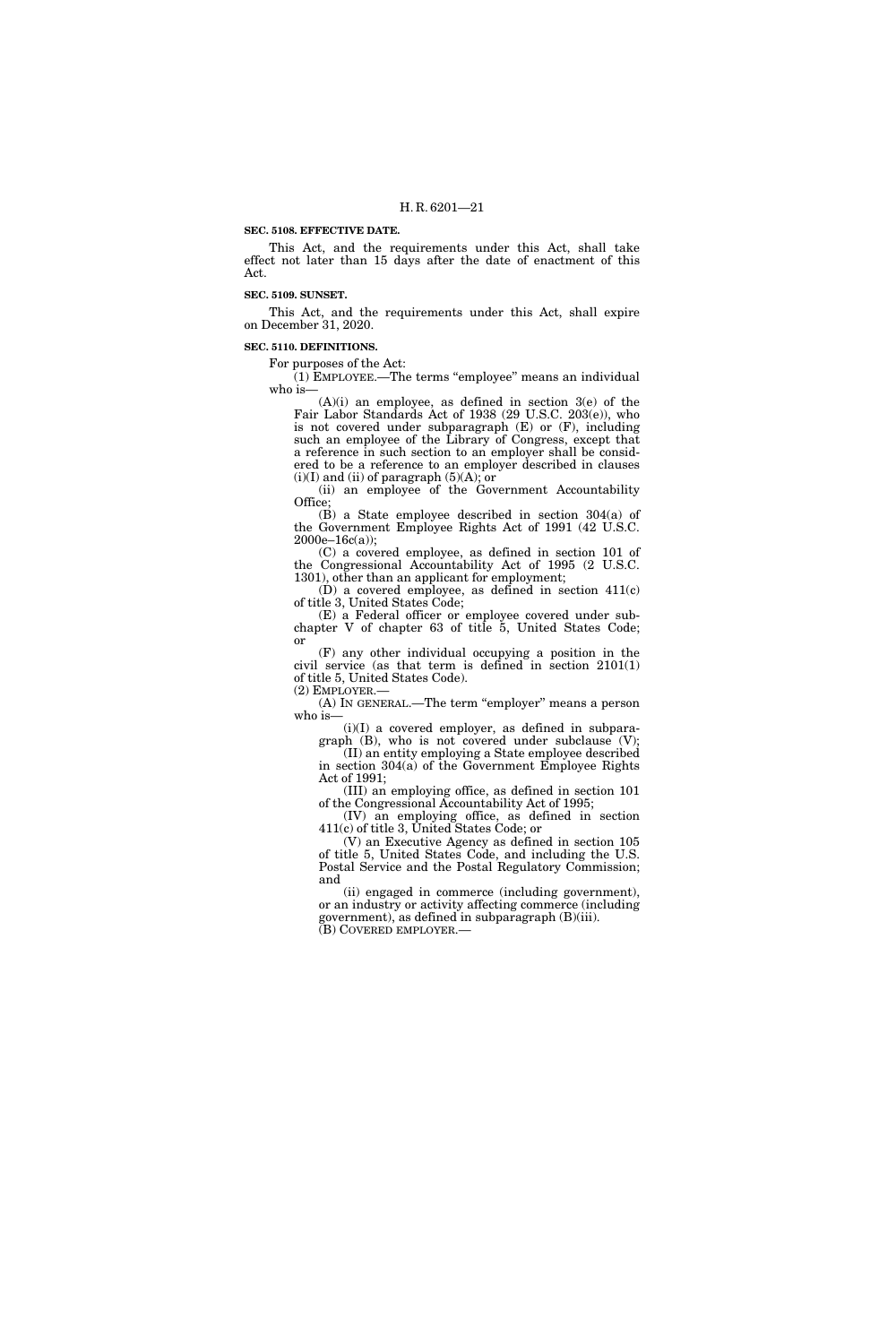(i) IN GENERAL.—In subparagraph (A)(i)(I), the term "covered employer"-

(I) means any person engaged in commerce or in any industry or activity affecting commerce that—

(aa) in the case of a private entity or individual, employs fewer than 500 employees; and

(bb) in the case of a public agency or any other entity that is not a private entity or individual, employs 1 or more employees; (II) includes—

(aa) includes any person acting directly or indirectly in the interest of an employer in relation to an employee (within the meaning of such phrase in section 3(d) of the Fair Labor Standards Act of 1938 (29 U.S.C. 203(d)); and (bb) any successor in interest of an

employer; (III) includes any ''public agency'', as defined in section 3(x) of the Fair Labor Standards Act of 1938 (29 U.S.C. 203(x)); and

(IV) includes the Government Accountability Office and the Library of Congress.

(ii) PUBLIC AGENCY.—For purposes of clause (i)(IV), a public agency shall be considered to be a person engaged in commerce or in an industry or activity affecting commerce.

(iii) DEFINITIONS.—For purposes of this subparagraph:

(I) COMMERCE.—The terms ''commerce'' and "industry or activity affecting commerce" means any activity, business, or industry in commerce or in which a labor dispute would hinder or obstruct commerce or the free flow of commerce, and include "commerce" and any "industry affecting commerce'', as defined in paragraphs (1) and (3) of section 501 of the Labor Management Relations Act of 1947 (29 U.S.C. 142 (1) and (3)).

(II) EMPLOYEE.—The term ''employee'' has the same meaning given such term in section 3(e) of the Fair Labor Standards Act of 1938 (29 U.S.C.  $203(e)$ ).

(III) PERSON.—The term ''person'' has the same meaning given such term in section 3(a) of the Fair Labor Standards Act of 1938 (29 U.S.C.  $203(a)$ ).

(3) FLSA TERMS.—The terms "employ" and "State" have the meanings given such terms in section 3 of the Fair Labor Standards Act of 1938 (29 U.S.C. 203).

(4) FMLA TERMS.—The terms ''health care provider'' and "son or daughter" have the meanings given such terms in section 101 of the Family and Medical Leave Act of 1993 (29 U.S.C. 2611).

(A) IN GENERAL.—The term "paid sick time" means an increment of compensated leave that—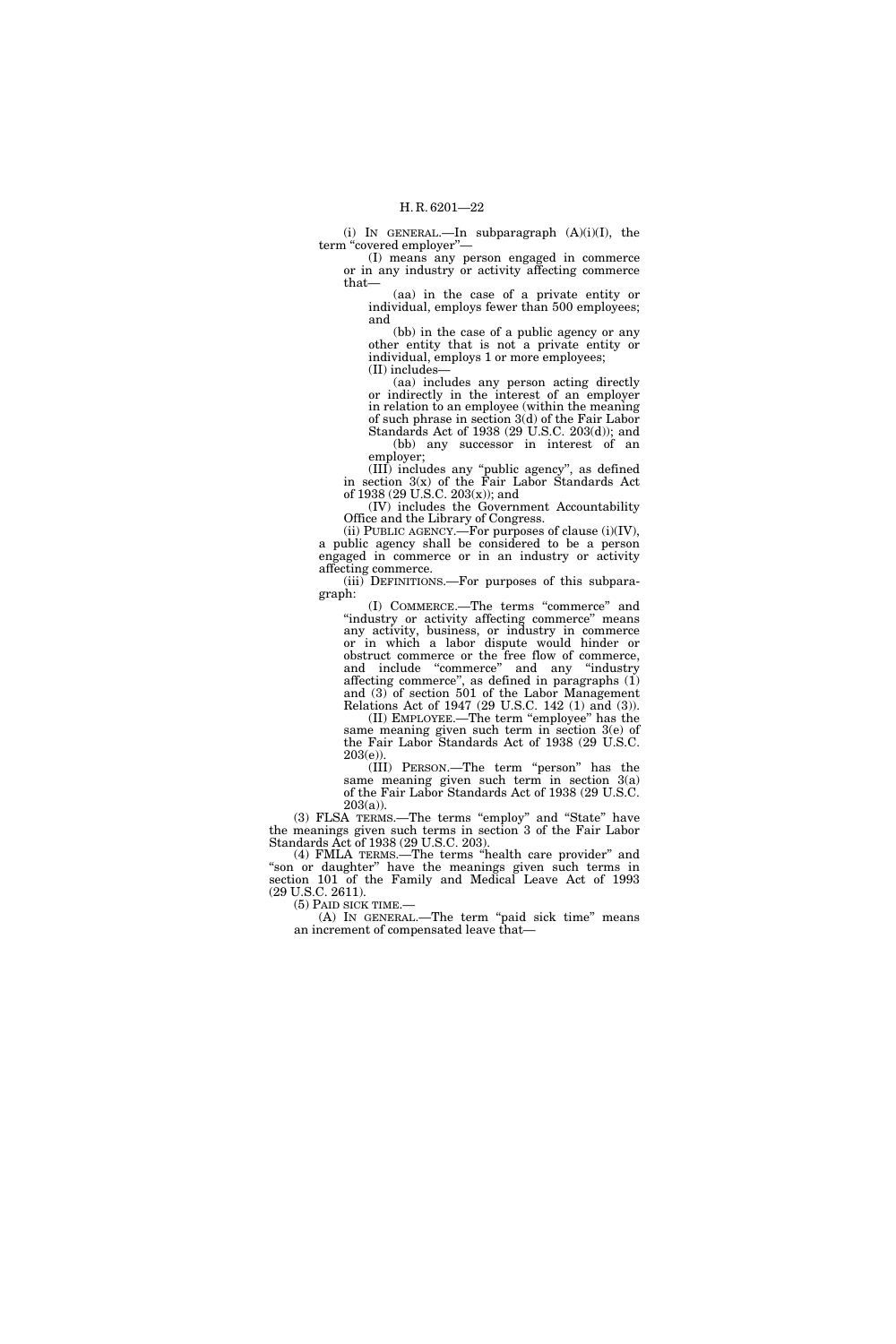(i) is provided by an employer for use during an absence from employment for a reason described in any paragraph of section 2(a); and

(ii) is calculated based on the employee's required compensation under subparagraph (B) and the number of hours the employee would otherwise be normally scheduled to work (or the number of hours calculated under subparagraph (C)), except that in no event shall such paid sick time exceed—

(I) \$511 per day and \$5,110 in the aggregate for a use described in paragraph (1), (2), or (3) of section 5102(a); and

(II) \$200 per day and \$2,000 in the aggregate for a use described in paragraph  $(4)$ ,  $(5)$ , or  $(6)$ of section 5102(a).

(B) REQUIRED COMPENSATION.—

(i) IN GENERAL.—Subject to subparagraph (A)(ii), the employee's required compensation under this subparagraph shall be not less than the greater of the following:

(I) The employee's regular rate of pay (as determined under section 7(e) of the Fair Labor Standards Act of 1938 (29 U.S.C. 207(e)).

(II) The minimum wage rate in effect under section 6(a)(1) of the Fair Labor Standards Act of 1938 (29 U.S.C. 206(a)(1)).

(III) The minimum wage rate in effect for such employee in the applicable State or locality, whichever is greater, in which the employee is employed.

(ii) SPECIAL RULE FOR CARE OF FAMILY MEMBERS.— Subject to subparagraph  $(A)(ii)$ , with respect to any paid sick time provided for any use described in paragraph (4), (5), or (6) of section  $5102(a)$ , the employee's required compensation under this subparagraph shall be two-thirds of the amount described in clause (B)(i).

(C) VARYING SCHEDULE HOURS CALCULATION.—In the case of a part-time employee described in section 5102(b)(2)(B) whose schedule varies from week to week to such an extent that an employer is unable to determine with certainty the number of hours the employee would have worked if such employee had not taken paid sick time under section 2(a), the employer shall use the following in place of such number:

(i) Subject to clause (ii), a number equal to the average number of hours that the employee was scheduled per day over the 6-month period ending on the date on which the employee takes the paid sick time, including hours for which the employee took leave of any type.

(ii) If the employee did not work over such period, the reasonable expectation of the employee at the time of hiring of the average number of hours per day that the employee would normally be scheduled to work.

(D) GUIDELINES.—Not later than 15 days after the date of the enactment of this Act, the Secretary of Labor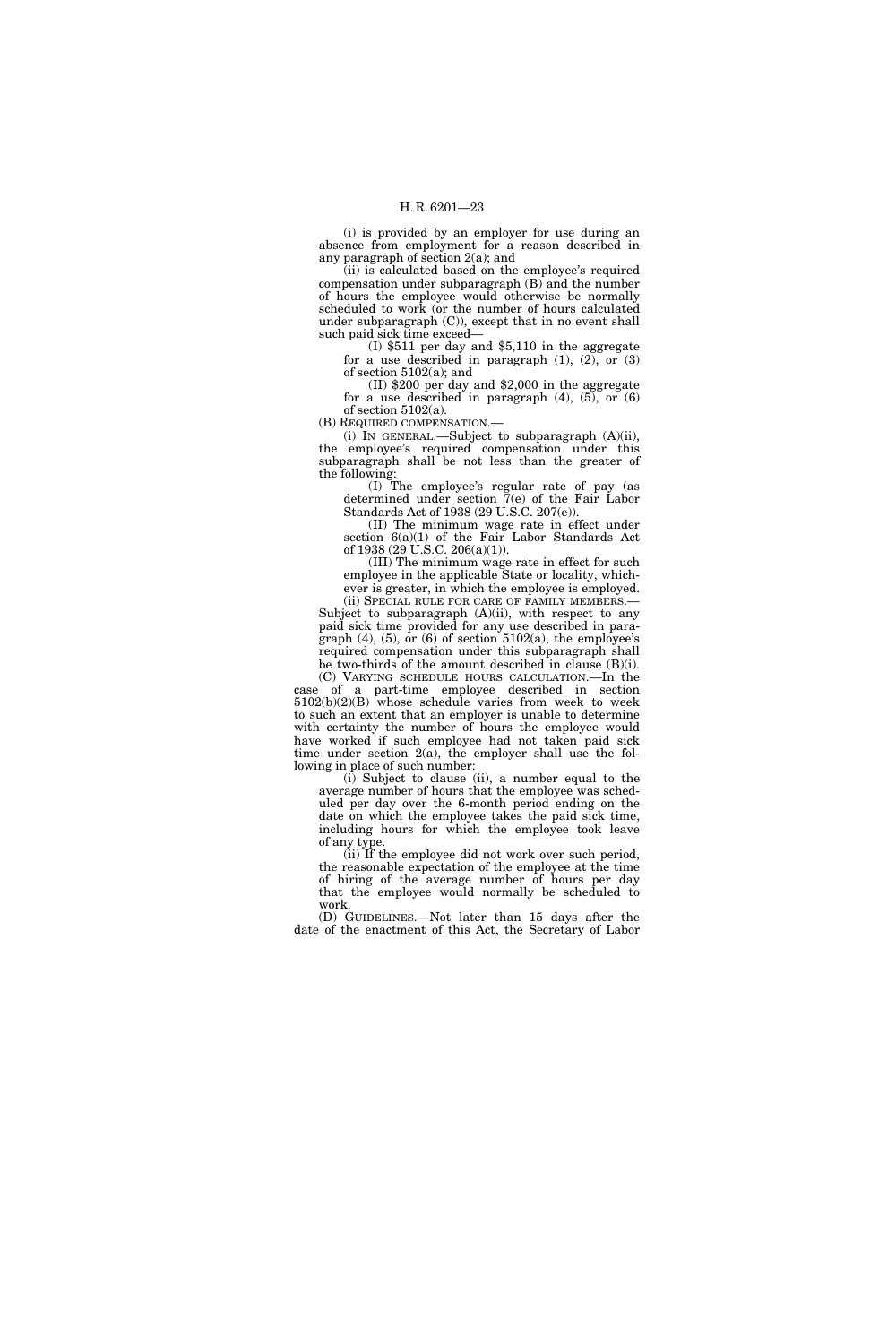shall issue guidelines to assist employers in calculating the amount of paid sick time under subparagraph (A).

(E) REASONABLE NOTICE.—After the first workday (or portion thereof) an employee receives paid sick time under this Act, an employer may require the employee to follow reasonable notice procedures in order to continue receiving such paid sick time.

## **SEC. 5111. REGULATORY AUTHORITIES.**

The Secretary of Labor shall have the authority to issue regulations for good cause under sections  $553(b)(B)$  and  $553(d)(A)$  of title 5, United States Code—

(1) to exclude certain health care providers and emergency responders from the definition of employee under section 5110(1) including by allowing the employer of such health care providers and emergency responders to opt out;

(2) to exempt small businesses with fewer than 50 employees from the requirements of section  $5102(a)(5)$  when the imposition of such requirements would jeopardize the viability of the business as a going concern; and

(3) as necessary, to carry out the purposes of this Act, including to ensure consistency between this Act and Division C and Division G of the Families First Coronavirus Response Act.

## **DIVISION F—HEALTH PROVISIONS**

#### **SEC. 6001. COVERAGE OF TESTING FOR COVID–19.**

(a) IN GENERAL.—A group health plan and a health insurance issuer offering group or individual health insurance coverage (including a grandfathered health plan (as defined in section  $1251(e)$ ) of the Patient Protection and Affordable Care Act)) shall provide coverage, and shall not impose any cost sharing (including deductibles, copayments, and coinsurance) requirements or prior authorization or other medical management requirements, for the following items and services furnished during any portion of the emergency period defined in paragraph (1)(B) of section 1135(g) of the Social Security Act (42 U.S.C. 1320b–5(g)) beginning on or after the date of the enactment of this Act:

(1) In vitro diagnostic products (as defined in section 809.3(a) of title 21, Code of Federal Regulations) for the detection of SARS–CoV–2 or the diagnosis of the virus that causes COVID–19 that are approved, cleared, or authorized under section  $510(k)$ ,  $513$ ,  $515$  or  $564$  of the Federal Food, Drug, and Cosmetic Act, and the administration of such in vitro diagnostic products.

(2) Items and services furnished to an individual during health care provider office visits (which term in this paragraph includes in-person visits and telehealth visits), urgent care center visits, and emergency room visits that result in an order for or administration of an in vitro diagnostic product described in paragraph (1), but only to the extent such items and services relate to the furnishing or administration of such product or to the evaluation of such individual for purposes of determining the need of such individual for such product.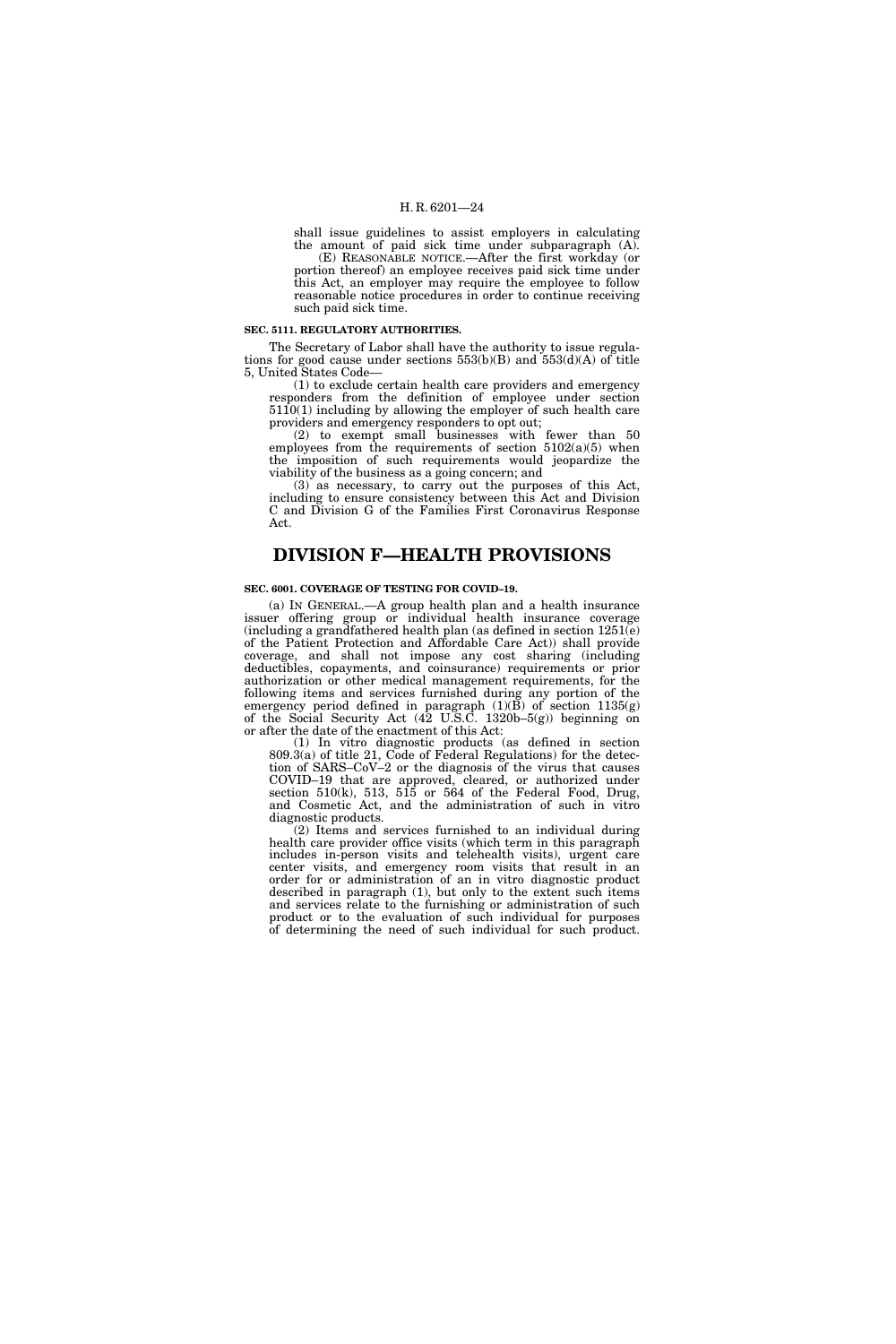(b) ENFORCEMENT.—The provisions of subsection (a) shall be applied by the Secretary of Health and Human Services, Secretary of Labor, and Secretary of the Treasury to group health plans and health insurance issuers offering group or individual health insurance coverage as if included in the provisions of part A of title XXVII of the Public Health Service Act, part 7 of the Employee Retirement Income Security Act of 1974, and subchapter B of chapter 100 of the Internal Revenue Code of 1986, as applicable.

 $(c)$  IMPLEMENTATION.—The Secretary of Health and Human Services, Secretary of Labor, and Secretary of the Treasury may implement the provisions of this section through sub-regulatory guidance, program instruction or otherwise.

(d) TERMS.—The terms ''group health plan''; ''health insurance issuer"; "group health insurance coverage", and "individual health insurance coverage'' have the meanings given such terms in section 2791 of the Public Health Service Act (42 U.S.C. 300gg–91), section 733 of the Employee Retirement Income Security Act of 1974 (29 U.S.C. 1191b), and section 9832 of the Internal Revenue Code of 1986, as applicable.

#### **SEC. 6002. WAIVING COST SHARING UNDER THE MEDICARE PROGRAM FOR CERTAIN VISITS RELATING TO TESTING FOR COVID– 19.**

(a) IN GENERAL.—Section 1833 of the Social Security Act (42 U.S.C. 1395l) is amended—

 $(1)$  in subsection  $(a)(1)$ 

(A) by striking "and" before "(CC)"; and

(B) by inserting before the period at the end the following: ", and (DD) with respect to a specified COVID-19 testing-related service described in paragraph (1) of subsection (cc) for which payment may be made under a specified outpatient payment provision described in paragraph (2) of such subsection, the amounts paid shall be 100 percent of the payment amount otherwise recognized under such respective specified outpatient payment provision for such service,";

(2) in subsection (b), in the first sentence—  $(A)$  by striking "and" before " $(10)$ "; and

(B) by inserting before the period at the end the following: ", and  $(11)$  such deductible shall not apply with respect to any specified COVID–19 testing-related service described in paragraph (1) of subsection (cc) for which payment may be made under a specified outpatient payment provision described in paragraph (2) of such subsection''; and

(3) by adding at the end the following new subsection: ''(cc) SPECIFIED COVID–19 TESTING-RELATED SERVICES.—For purposes of subsection (a)(1)(DD): "(1) DESCRIPTION.—

 $(A)$  In GENERAL.—A specified COVID–19 testingrelated service described in this paragraph is a medical visit that—

''(i) is in any of the categories of HCPCS evaluation and management service codes described in subpara $graph(B);$ 

''(ii) is furnished during any portion of the emergency period (as defined in section  $1135(g)(1)(B)$ )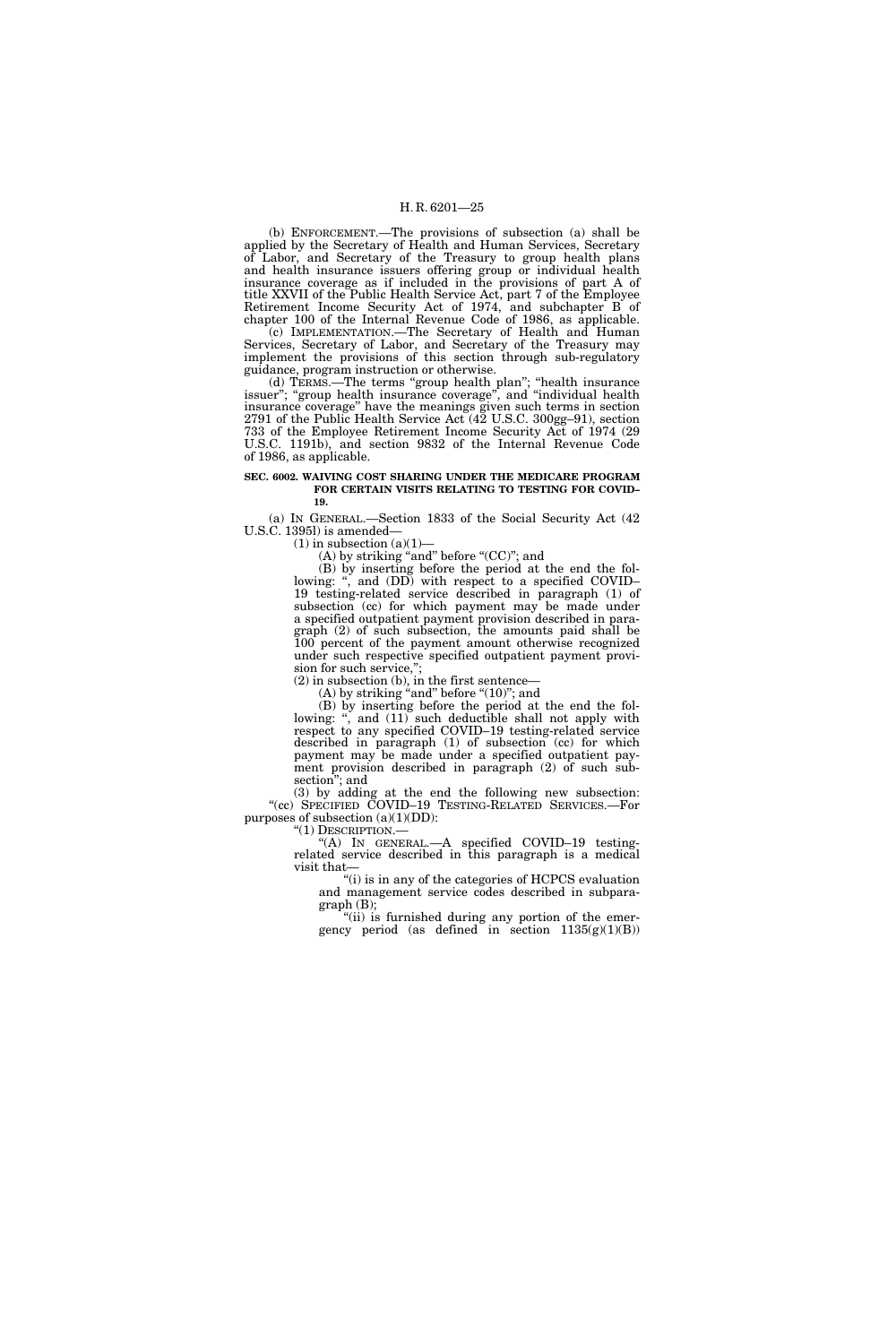(beginning on or after the date of enactment of this subsection);

"(iii) results in an order for or administration of a clinical diagnostic laboratory test described in section  $1852(a)(1)(B)(iv)(IV)$ ; and

"(iv) relates to the furnishing or administration of such test or to the evaluation of such individual for purposes of determining the need of such individual for such test.

''(B) CATEGORIES OF HCPCS CODES.—For purposes of subparagraph (A), the categories of HCPCS evaluation and management services codes are the following:

''(i) Office and other outpatient services.

"(ii) Hospital observation services.

''(iii) Emergency department services.

"(iv) Nursing facility services.

"(v) Domiciliary, rest home, or custodial care services.

"(vi) Home services.

"(vii) Online digital evaluation and management services.

"(2) SPECIFIED OUTPATIENT PAYMENT PROVISION. A specified outpatient payment provision described in this paragraph is any of the following:

''(A) The hospital outpatient prospective payment system under subsection (t).

''(B) The physician fee schedule under section 1848. ''(C) The prospective payment system developed under section 1834(o).

"(D) Section  $1834(g)$ , with respect to an outpatient critical access hospital service.

 $E(E)$  The payment basis determined in regulations pursuant to section 1833(a)(3) for rural health clinic services.''.

(b) CLAIMS MODIFIER.—The Secretary of Health and Human Services shall provide for an appropriate modifier (or other identifier) to include on claims to identify, for purposes of subparagraph (DD) of section 1833(a)(1), as added by subsection (a), specified COVID–19 testing-related services described in paragraph (1) of section 1833(cc) of the Social Security Act, as added by subsection (a), for which payment may be made under a specified outpatient payment provision described in paragraph (2) of such subsection.

(c) IMPLEMENTATION.—Notwithstanding any other provision of law, the Secretary of Health and Human Services may implement the provisions of, including amendments made by, this section through program instruction or otherwise.

#### **SEC. 6003. COVERAGE OF TESTING FOR COVID–19 AT NO COST SHARING UNDER THE MEDICARE ADVANTAGE PROGRAM.**

(a) IN GENERAL.—Section  $1852(a)(1)(B)$  of the Social Security Act (42 U.S.C. 1395w–22(a)(1)(B)) is amended—

 $(1)$  in clause (iv)

(A) by redesignating subclause (IV) as subclause (VI); and

(B) by inserting after subclause (III) the following new subclauses: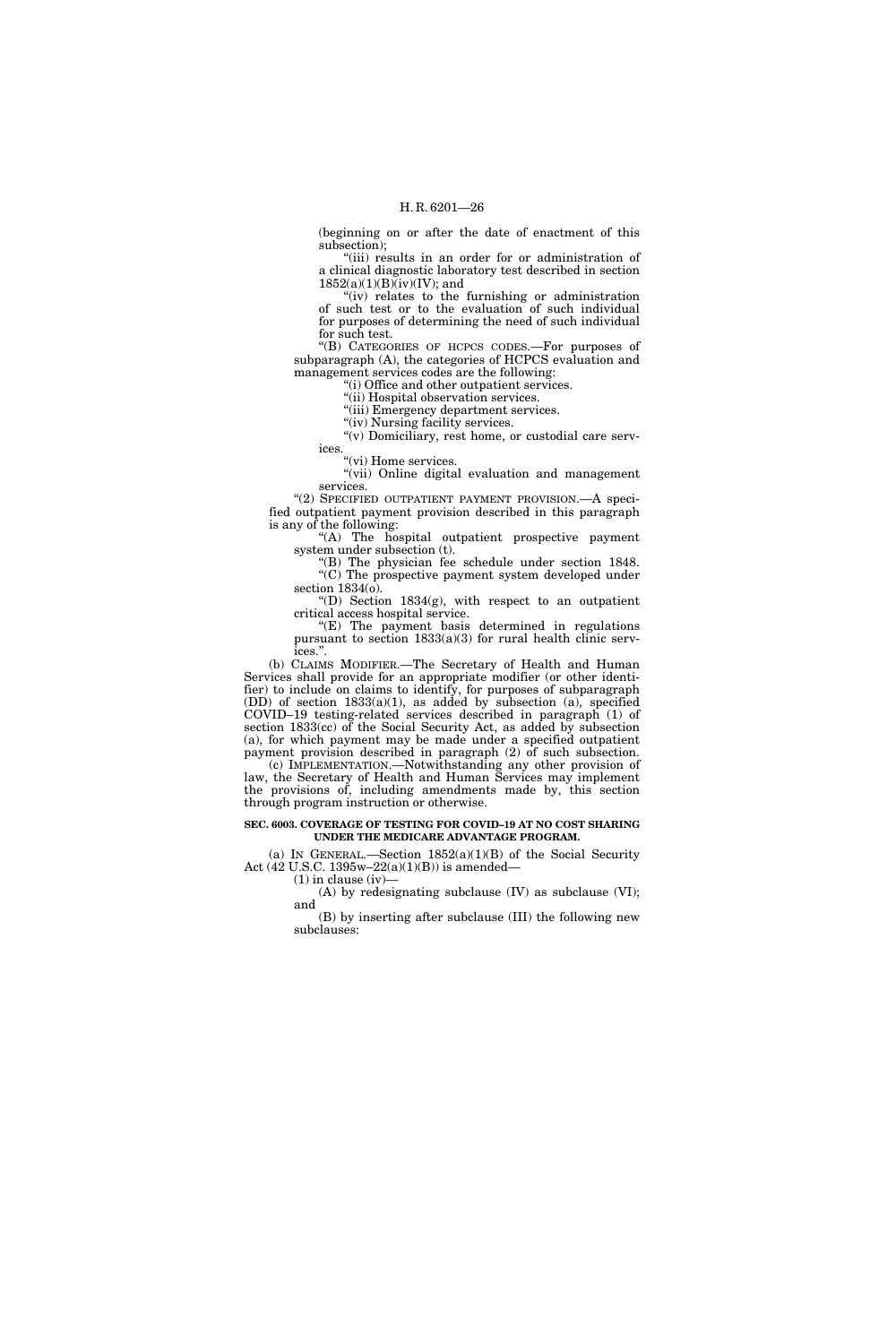''(IV) Clinical diagnostic laboratory test administered during any portion of the emergency period defined in paragraph (1)(B) of section 1135(g) beginning on or after the date of the enactment of the Families First Coronavirus Response Act for the detection of SARS–CoV–2 or the diagnosis of the virus that causes COVID–19 and the administration of such test.

''(V) Specified COVID–19 testing-related services (as described in section  $1833$ (cc)(1)) for which payment would be payable under a specified outpatient payment provision described in section  $1833(cc)(2)$ .";

(2) in clause (v), by inserting '', other than subclauses (IV) and (V) of such clause,'' after ''clause (iv)''; and

(3) by adding at the end the following new clause:

"(vi) PROHIBITION OF APPLICATION OF CERTAIN REQUIREMENTS FOR COVID–19 TESTING.—In the case of a product or service described in subclause (IV) or (V), respectively, of clause (iv) that is administered or furnished during any portion of the emergency period described in such subclause beginning on or after the date of the enactment of this clause, an MA plan may not impose any prior authorization or other utilization management requirements with respect to the coverage of such a product or service under such plan.''.

(b) IMPLEMENTATION.—Notwithstanding any other provision of law, the Secretary of Health and Human Services may implement the amendments made by this section by program instruction or otherwise.

#### **SEC. 6004. COVERAGE AT NO COST SHARING OF COVID–19 TESTING UNDER MEDICAID AND CHIP.**

(a) MEDICAID.—

(1) IN GENERAL.—Section 1905(a)(3) of the Social Security Act (42 U.S.C. 1396d(a)(3)) is amended—

(A) by striking ''other laboratory'' and inserting ''(A) other laboratory'';

(B) by inserting "and" after the semicolon; and

(C) by adding at the end the following new subparagraph:

''(B) in vitro diagnostic products (as defined in section 809.3(a) of title 21, Code of Federal Regulations) administered during any portion of the emergency period defined in paragraph  $(1)(B)$  of section 1135(g) beginning on or after the date of the enactment of this subparagraph for the detection of SARS–CoV–2 or the diagnosis of the virus that causes COVID– 19 that are approved, cleared, or authorized under section 510(k), 513, 515 or 564 of the Federal Food, Drug, and Cosmetic Act, and the administration of such in vitro diagnostic products;"

(2) NO COST SHARING.—

(A) IN GENERAL.—Subsections  $(a)(2)$  and  $(b)(2)$  of section 1916 of the Social Security Act (42 U.S.C. 1396o) are each amended—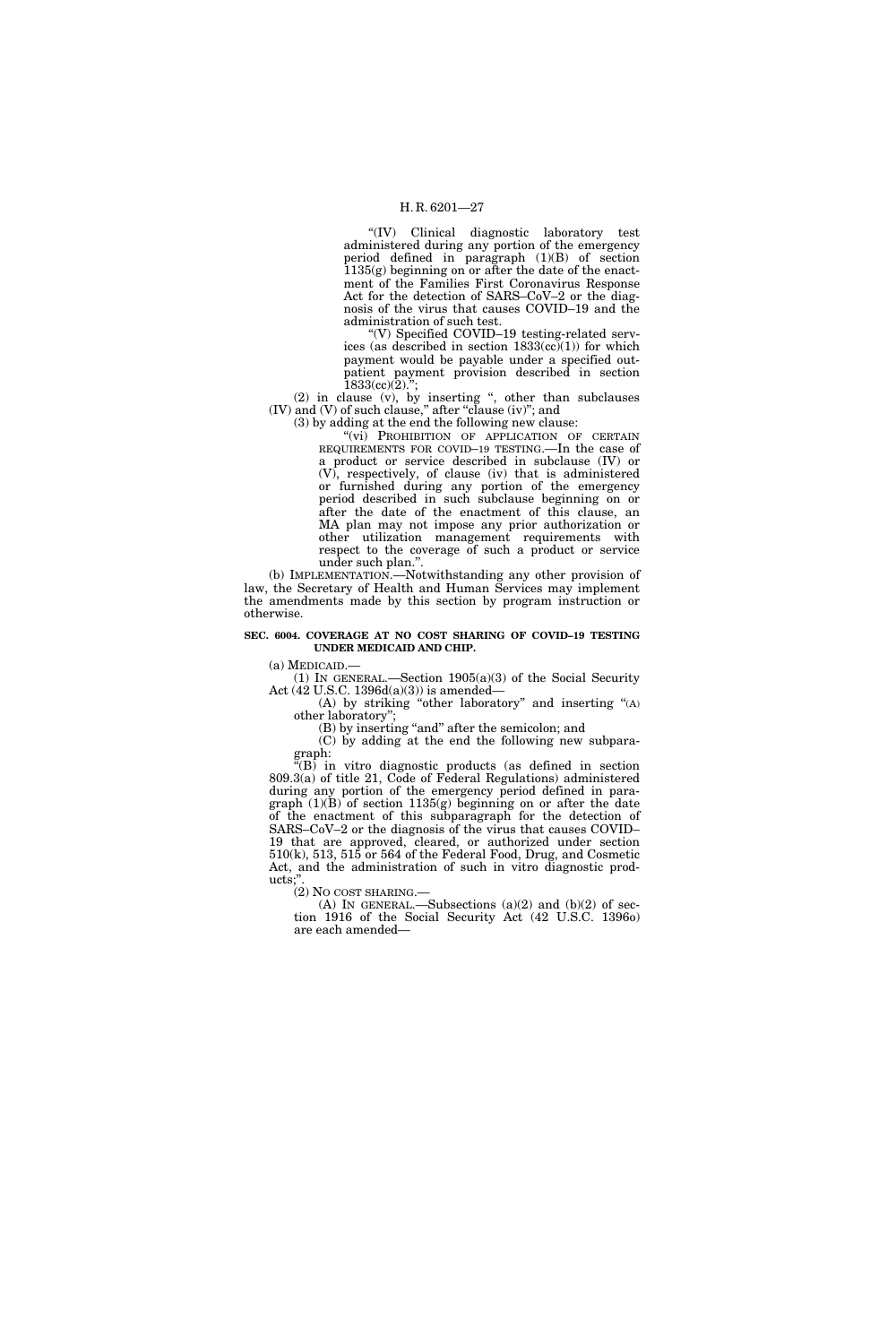(i) in subparagraph  $(D)$ , by striking "or" at the end;

(ii) in subparagraph (E), by striking "; and" and inserting a comma; and

(iii) by adding at the end the following new subparagraphs:

 $\sqrt{F}$  any in vitro diagnostic product described in section  $1905(a)(3)(B)$  that is administered during any portion of the emergency period described in such section beginning on or after the date of the enactment of this subparagraph (and the administration of such product), or

''(G) COVID–19 testing-related services for which payment may be made under the State plan; and''.

(B) APPLICATION TO ALTERNATIVE COST SHARING.—Section 1916A(b)(3)(B) of the Social Security Act (42 U.S.C.  $13960-1(b)(3)(B)$  is amended by adding at the end the following new clause:

"(xi) Any in vitro diagnostic product described in section  $1905(a)(3)(B)$  that is administered during any portion of the emergency period described in such section beginning on or after the date of the enactment of this clause (and the administration of such product) and any visit described in section  $1916(a)(2)(G)$  that is furnished during any such portion.''.

(C) CLARIFICATION.—The amendments made this paragraph shall apply with respect to a State plan of a territory in the same manner as a State plan of one of the 50 States.

(3) STATE OPTION TO PROVIDE COVERAGE FOR UNINSURED INDIVIDUALS.—

(A) IN GENERAL.—Section 1902(a)(10) of the Social Security Act  $(42 \text{ U.S.C. } 1396a(a)(10))$  is amended—

 $(i)$  in subparagraph  $(A)(ii)$ 

 $(I)$  in subclause  $(XXI)$ , by striking "or" at the end;

 $(III)$  in subclause (XXII), by adding "or" at the end; and

(III) by adding at the end the following new subclause:

''(XXIII) during any portion of the emergency period defined in paragraph (1)(B) of section  $1135(g)$  beginning on or after the date of the enactment of this subclause, who are uninsured individuals (as defined in subsection (ss));''; and

(ii) in the matter following subparagraph  $(G)$ — (I) by striking ''and (XVII)'' and inserting '', (XVII)''; and

(II) by inserting after ''instead of through subclause (VIII)'' the following: '', and (XVIII) the medical assistance made available to an uninsured individual (as defined in subsection (ss)) who is eligible for medical assistance only because of subparagraph (A)(ii)(XXIII) shall be limited to medical assistance for any in vitro diagnostic product described in section  $1905(a)(3)(B)$  that is administered during any portion of the emergency period described in such section beginning on or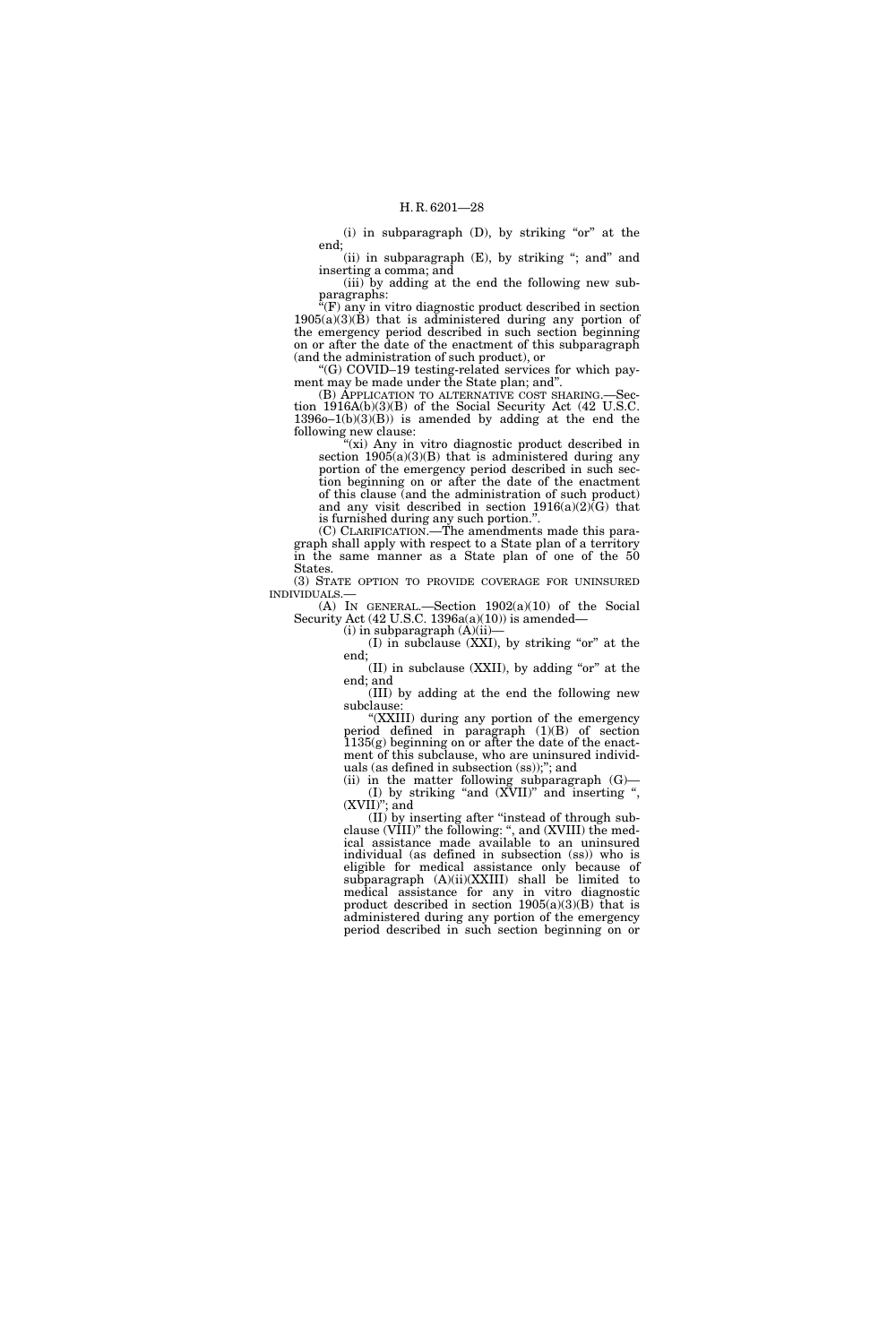after the date of the enactment of this subclause (and the administration of such product) and any visit described in section  $1916(a)\overline{(2)}$  that is furnished during any such portion''.

(B) RECEIPT AND INITIAL PROCESSING OF APPLICATIONS AT CERTAIN LOCATIONS.—Section 1902(a)(55) of the Social Security Act (42 U.S.C. 1396a(a)(55)) is amended, in the matter preceding subparagraph (A), by striking "or  $(a)(10)(A)(ii)(IX)$ " and inserting " $(a)(10)(A)(ii)(IX)$ , or and inserting  $\text{``(a)(10)(A)(ii)(IX)}$ , or  $(a)(10)(A)(ii)(XXIII)''.$ 

(C) UNINSURED INDIVIDUAL DEFINED.—Section 1902 of the Social Security Act (42 U.S.C. 1396a) is amended by adding at the end the following new subsection:

"(ss) UNINSURED INDIVIDUAL DEFINED.—For purposes of this section, the term 'uninsured individual' means, notwithstanding any other provision of this title, any individual who is—

" $(1)$  not described in subsection  $(a)(10)(A)(i)$ ; and

 $''(2)$  not enrolled in a Federal health care program (as defined in section 1128B(f)), a group health plan, group or individual health insurance coverage offered by a health insurance issuer (as such terms are defined in section 2791 of the Public Health Service Act), or a health plan offered under chapter 89 of title 5, United States Code.''.

(D) FEDERAL MEDICAL ASSISTANCE PERCENTAGE.—Section 1905(b) of the Social Security Act (42 U.S.C. 1396d(b)) is amended by adding at the end the following new sentence: ''Notwithstanding the first sentence of this subsection, the Federal medical assistance percentage shall be 100 per centum with respect to (and, notwithstanding any other provision of this title, available for) medical assistance provided to uninsured individuals (as defined in section 1902(ss)) who are eligible for such assistance only on the basis of section  $1902(a)(10)(A)(ii)(XXIII)$  and with respect to expenditures described in section 1903(a)(7) that a State demonstrates to the satisfaction of the Secretary are attributable to administrative costs related to providing for such medical assistance to such individuals under the State plan.''.

 $(b)$  CHIP.

(1) IN GENERAL.—Section 2103(c) of the Social Security Act (42 U.S.C. 1397cc(c)) is amended by adding at the end the following paragraph:

''(10) CERTAIN IN VITRO DIAGNOSTIC PRODUCTS FOR COVID– 19 TESTING.—The child health assistance provided to a targeted low-income child shall include coverage of any in vitro diagnostic product described in section  $1905(a)(3)(B)$  that is administered during any portion of the emergency period described in such section beginning on or after the date of the enactment of this subparagraph (and the administration of such product).''.

(2) COVERAGE FOR TARGETED LOW-INCOME PREGNANT WOMEN.—Section 2112(b)(4) of the Social Security Act (42 U.S.C.  $1397ll(b)(4)$  is amended by inserting "under section" 2103(c)'' after ''same requirements''.

(3) PROHIBITION OF COST SHARING.—Section 2103(e)(2) of the Social Security Act  $(42 \text{ U.S.C. } 1397 \text{cc}(e)(2))$  is amended—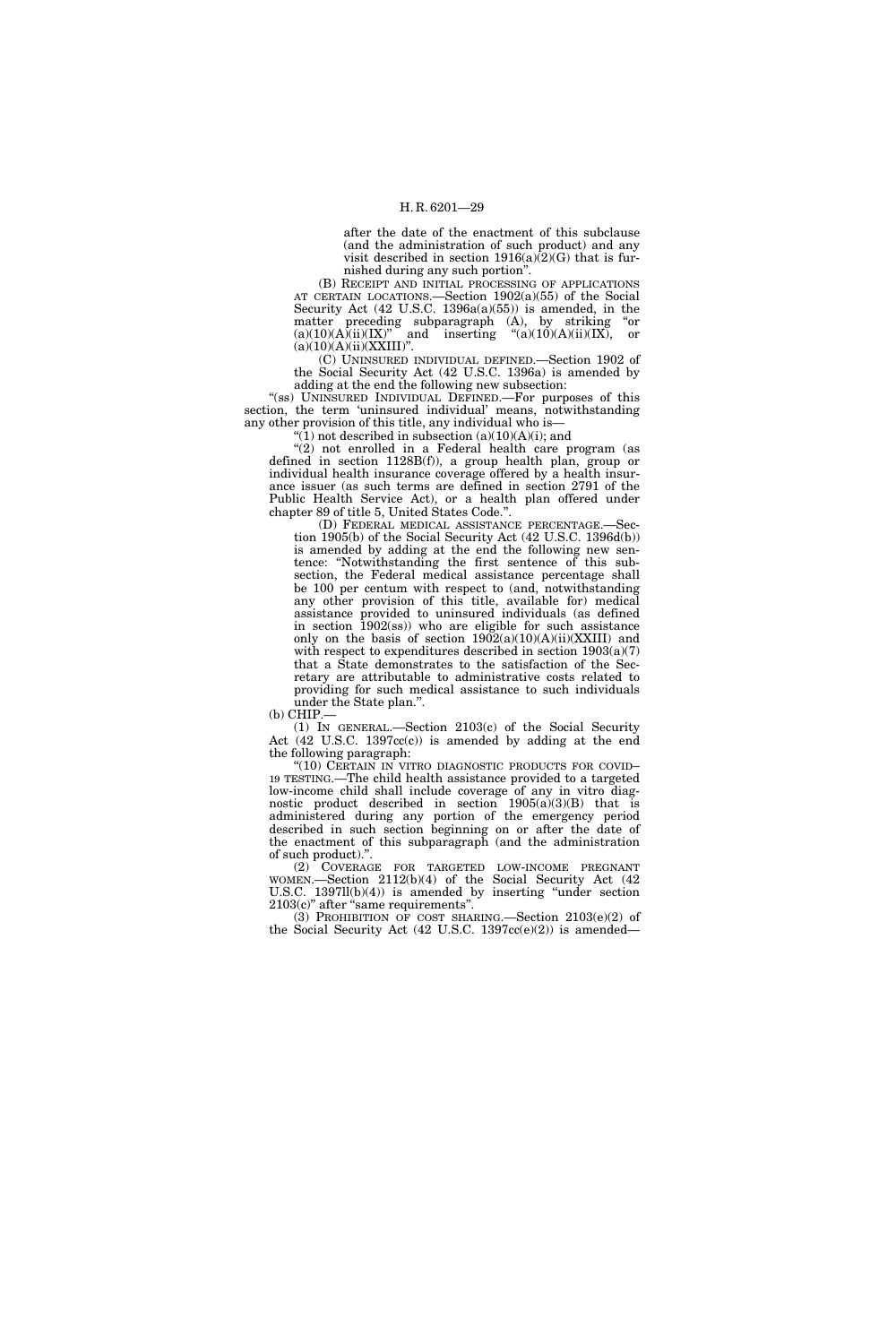(A) in the paragraph header, by inserting ", COVID-19 TESTING," before "OR PREGNANCY-RELATED ASSISTANCE"; and

(B) by striking ''category of services described in subsection  $(c)(1)(D)$  or" and inserting "categories of services described in subsection  $(c)(1)(D)$ , in vitro diagnostic products described in subsection (c)(10) (and administration of such products), visits described in section  $1916(a)(2)(G)$ , or''.

#### **SEC. 6005. TREATMENT OF PERSONAL RESPIRATORY PROTECTIVE DEVICES AS COVERED COUNTERMEASURES.**

Section 319F–3(i)(1) of the Public Health Service Act (42 U.S.C.  $247d - 6d(i)(1)$ ) is amended-

 $(1)$  in subparagraph  $(B)$ , by striking "or" at the end;

(2) in subparagraph (C), by striking the period at the end and inserting "; or"; and

(3) by adding at the end the following new subparagraph:  $\mathcal{L}(\mathbf{D})$  a personal respiratory protective device that is— "(i) approved by the National Institute for Occupa-

tional Safety and Health under part 84 of title 42, Code of Federal Regulations (or successor regulations); "(ii) subject to the emergency use authorization issued by the Secretary on March 2, 2020, or subsequent emergency use authorizations, pursuant to section 564 of the Federal Food, Drug, and Cosmetic Act

(authorizing emergency use of personal respiratory protective devices during the COVID–19 outbreak); and ''(iii) used during the period beginning on January 27, 2020, and ending on October 1, 2024, in response

to the public health emergency declared on January 31, 2020, pursuant to section 319 as a result of confirmed cases of 2019 Novel Coronavirus (2019-nCoV).''.

#### **SEC. 6006. APPLICATION WITH RESPECT TO TRICARE, COVERAGE FOR VETERANS, AND COVERAGE FOR FEDERAL CIVILIANS.**

(a) TRICARE.—The Secretary of Defense may not require any copayment or other cost sharing under chapter 55 of title 10, United States Code, for in vitro diagnostic products described in paragraph (1) of section 6001(a) (or the administration of such products) or visits described in paragraph (2) of such section furnished during any portion of the emergency period defined in paragraph  $(1)(B)$  of section  $1135(g)$  of the Social Security Act  $(42 \text{ U.S.C.})$ 1320b–5(g)) beginning on or after the date of the enactment of this Act.

(b) VETERANS.—The Secretary of Veterans Affairs may not require any copayment or other cost sharing under chapter 17 of title 38, United States Code, for in vitro diagnostic products described in paragraph (1) of section 6001(a) (or the administration of such products) or visits described in paragraph (2) of such section furnished during any portion of the emergency period defined in paragraph  $(1)(B)$  of section 1135(g) of the Social Security Act  $(42)$ U.S.C. 1320b–5(g)) beginning on or after the date of the enactment of this Act.

(c) FEDERAL CIVILIANS.—No copayment or other cost sharing may be required for any individual occupying a position in the civil service (as that term is defined in section 2101(1) of title 5, United States Code) enrolled in a health benefits plan, including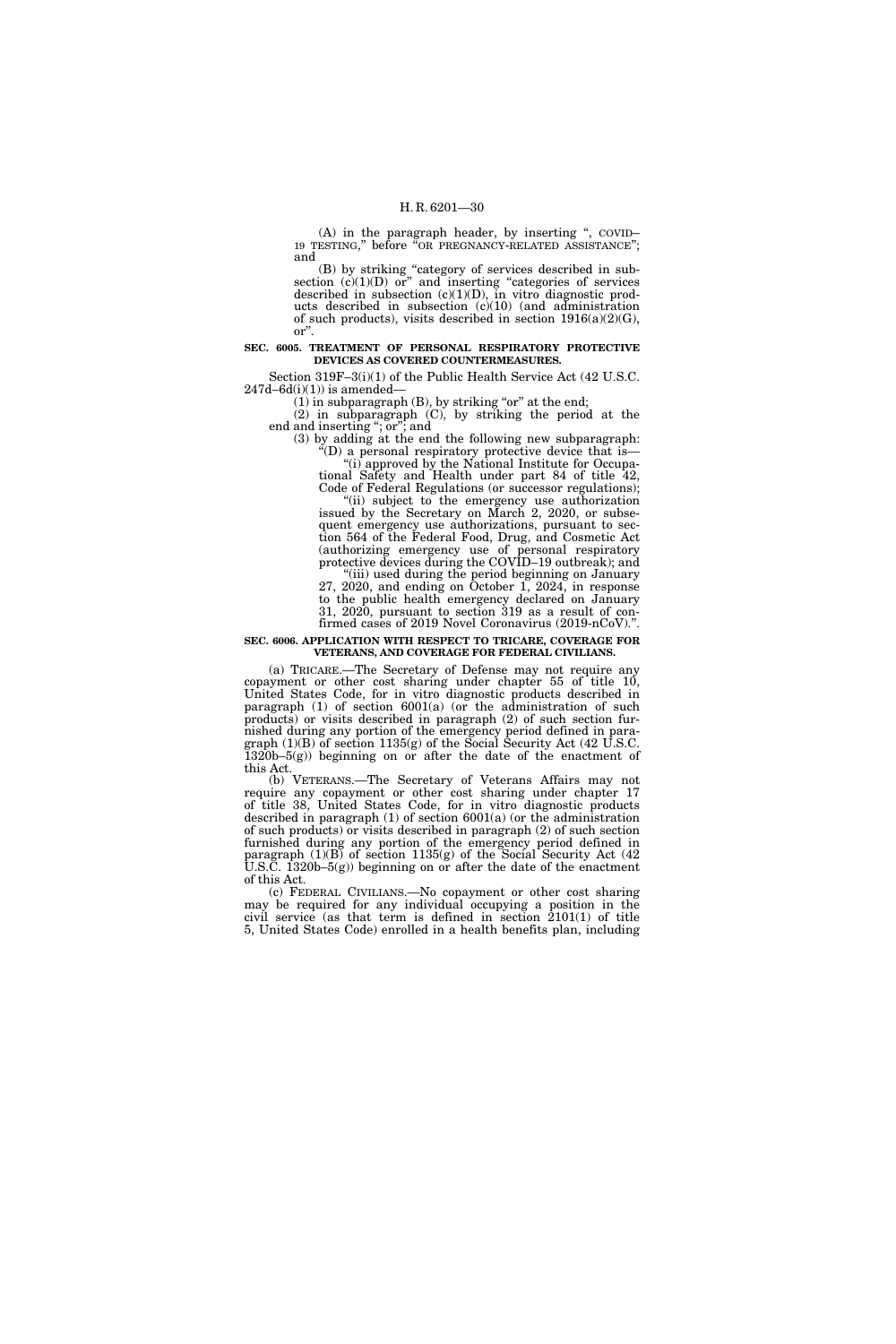any plan under chapter 89 of title 5, United States Code, or for any other individual currently enrolled in any plan under chapter 89 of title 5 for in vitro diagnostic products described in paragraph (1) of section  $6001(a)$  (or the administration of such products) or visits described in paragraph (2) of such section furnished during any portion of the emergency period defined in paragraph  $(1)(B)$ of section 1135(g) of the Social Security Act (42 U.S.C. 1320b– 5(g)) beginning on or after the date of the enactment of this Act. **SEC. 6007. COVERAGE OF TESTING FOR COVID–19 AT NO COST SHARING FOR INDIANS RECEIVING PURCHASED/REFERRED CARE.** 

The Secretary of Health and Human Services shall cover, without the imposition of any cost sharing requirements, the cost of providing any COVID–19 related items and services as described in paragraph (1) of section 6001(a) (or the administration of such products) or visits described in paragraph (2) of such section furnished during any portion of the emergency period defined in paragraph  $(1)(B)$  of section  $1135(g)$  of the Social Security Act  $(42 \text{ U.S.C.})$ 320b–5(g)) beginning on or after the date of the enactment of this Act to Indians (as defined in section 4 of the Indian Health Care Improvement Act (25 U.S.C. 1603)) receiving health services through the Indian Health Service, including through an Urban Indian Organization, regardless of whether such items or services have been authorized under the purchased/referred care system funded by the Indian Health Service or is covered as a health service of the Indian Health Service.

## **SEC. 6008. TEMPORARY INCREASE OF MEDICAID FMAP.**

(a) IN GENERAL.—Subject to subsection (b), for each calendar quarter occurring during the period beginning on the first day of the emergency period defined in paragraph (1)(B) of section 1135(g) of the Social Security Act (42 U.S.C. 1320b–5(g)) and ending on the last day of the calendar quarter in which the last day of such emergency period occurs, the Federal medical assistance percentage determined for each State, including the District of Columbia, American Samoa, Guam, the Commonwealth of the Northern Mariana Islands, Puerto Rico, and the United States Virgin Islands, under section 1905(b) of the Social Security Act  $(42^{\circ}$ U.S.C. 1396d(b)) shall be increased by 6.2 percentage points.

(b) REQUIREMENT FOR ALL STATES.—A State described in subsection (a) may not receive the increase described in such subsection in the Federal medical assistance percentage for such State, with respect to a quarter, if—

(1) eligibility standards, methodologies, or procedures under the State plan of such State under title XIX of the Social Security Act (42 U.S.C. 1396 et seq.) (including any waiver under such title or section 1115 of such Act (42 U.S.C. 1315)) are more restrictive during such quarter than the eligibility standards, methodologies, or procedures, respectively, under such plan (or waiver) as in effect on January 1, 2020;

(2) the amount of any premium imposed by the State pursuant to section 1916 or 1916A of such Act (42 U.S.C. 1396o, 1396o–1) during such quarter, with respect to an individual enrolled under such plan (or waiver), exceeds the amount of such premium as of January 1, 2020;

(3) the State fails to provide that an individual who is enrolled for benefits under such plan (or waiver) as of the date of enactment of this section or enrolls for benefits under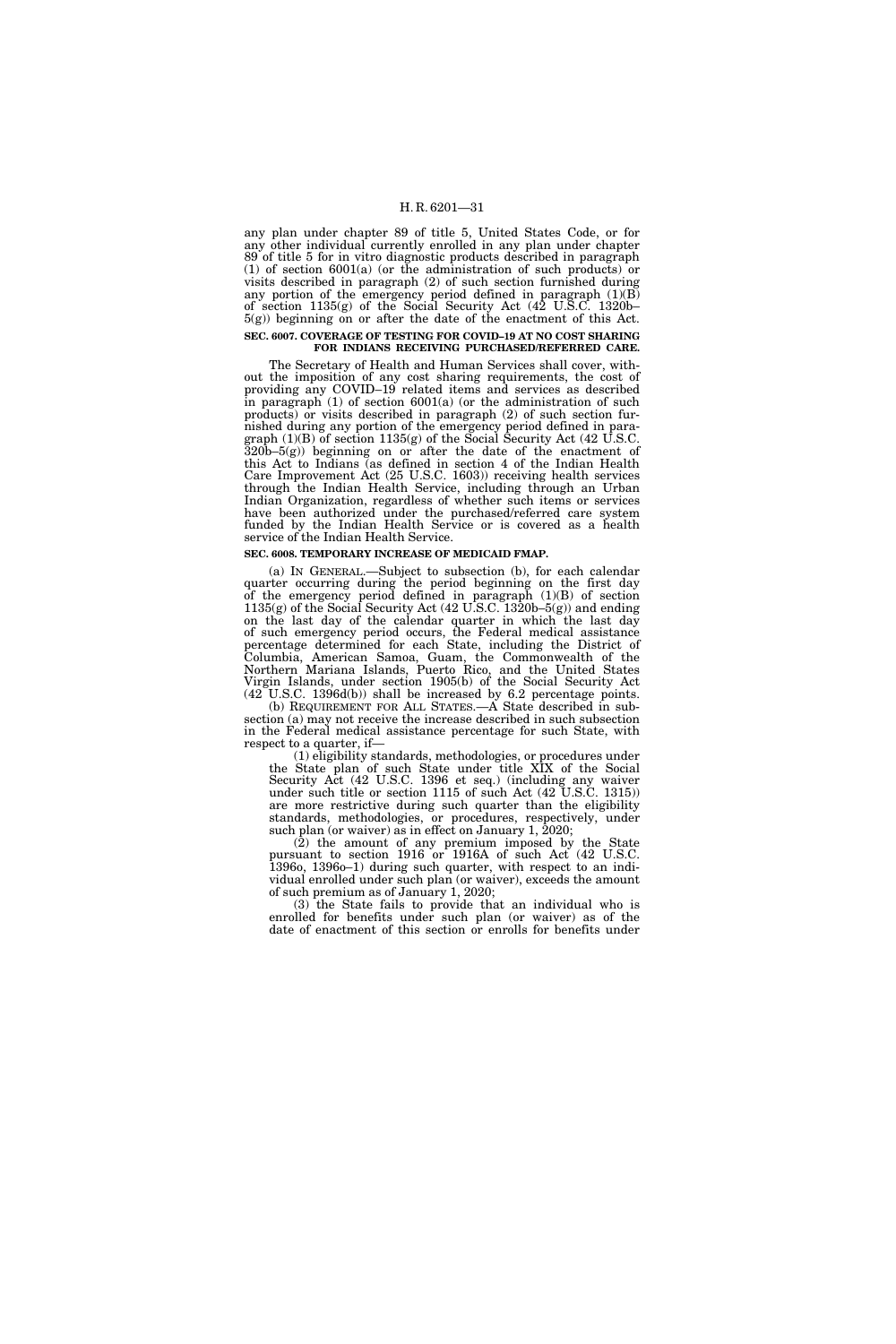such plan (or waiver) during the period beginning on such date of enactment and ending the last day of the month in which the emergency period described in subsection (a) ends shall be treated as eligible for such benefits through the end of the month in which such emergency period ends unless the individual requests a voluntary termination of eligibility or the individual ceases to be a resident of the State; or

(4) the State does not provide coverage under such plan (or waiver), without the imposition of cost sharing, during such quarter for any testing services and treatments for COVID– 19, including vaccines, specialized equipment, and therapies.

(c) REQUIREMENT FOR CERTAIN STATES.—Section 1905(cc) of the Social Security Act (42 U.S.C. 1396d(cc)) is amended by striking the period at the end of the subsection and inserting ''and section 6008 of the Families First Coronavirus Response Act, except that in applying such treatments to the increases in the Federal medical assistance percentage under section 6008 of the Families First Coronavirus Response Act, the reference to 'December 31, 2009' shall be deemed to be a reference to 'March 11, 2020'.''.

#### **SEC. 6009. INCREASE IN MEDICAID ALLOTMENTS FOR TERRITORIES.**

Section  $1108(g)$  of the Social Security Act (42 U.S.C. 1308 $(g)$ ) is amended—

 $(1)$  in paragraph  $(2)$ —

(A) in subparagraph (B)—

 $(i)$  in clause  $(i)$ , by striking "and" at the end;

(ii) in clause (ii), by striking ''for each of fiscal years 2020 through 2021, \$126,000,000;'' and inserting ''for fiscal year 2020, \$128,712,500; and''; and

(iii) by adding at the end the following new clause: ''(iii) for fiscal year 2021, \$127,937,500;'';

 $(B)$  in subparagraph  $(C)$ —

(i) in clause (i), by striking "and" at the end;

(ii) in clause (ii), by striking ''for each of fiscal years 2020 through 2021, \$127,000,000;'' and inserting "for fiscal year 2020,  $$130,875,000$ ; and"; and

(iii) by adding at the end the following new clause: "(iii) for fiscal year 2021, \$129,712,500;";

 $(C)$  in subparagraph  $(D)$ —

 $(i)$  in clause  $(i)$ , by striking "and" at the end;

(ii) in clause (ii), by striking ''for each of fiscal years 2020 through 2021, \$60,000,000; and'' and inserting ''for fiscal year 2020, \$63,100,000; and''; and

(iii) by adding at the end the following new clause: "(iii) for fiscal year 2021,  $$62,325,000$ ; and"; and

(D) in subparagraph (E)—  $(i)$  in clause  $(i)$ , by striking "and" at the end;

(ii) in clause (ii), by striking ''for each of fiscal years 2020 through 2021, \$84,000,000.'' and inserting ''for fiscal year 2020, \$86,325,000; and''; and

(iii) by adding at the end the following new clause: "(iii) for fiscal year 2021,  $$85,550,000."$ ; and

 $(2)$  in paragraph  $(6)(A)$ (A) in clause (i), by striking ''\$2,623,188,000'' and inserting ''\$2,716,188,000''; and

(B) in clause (ii), by striking ''\$2,719,072,000'' and inserting "\$2,809,063,000".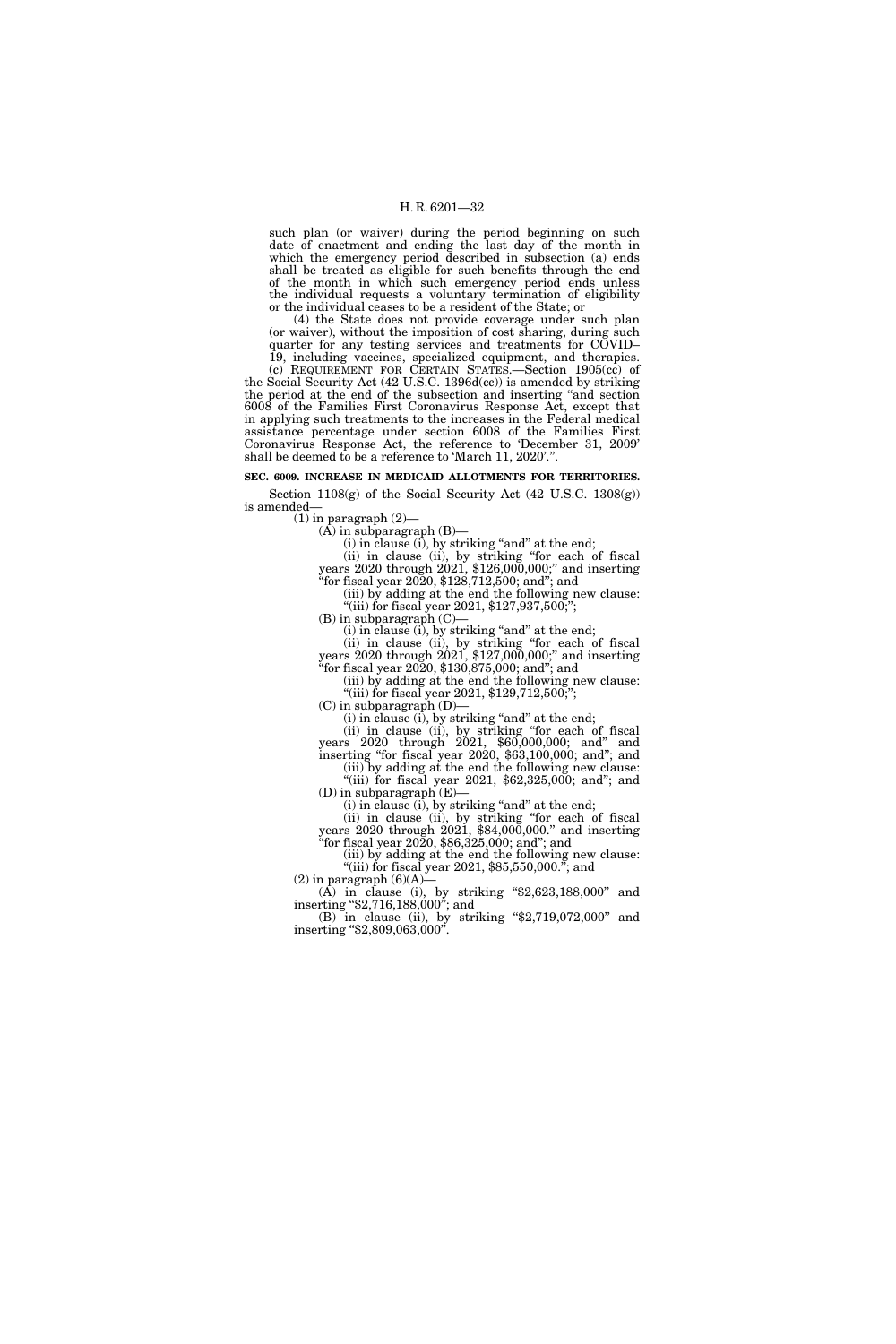#### **SEC. 6010. CLARIFICATION RELATING TO SECRETARIAL AUTHORITY REGARDING MEDICARE TELEHEALTH SERVICES FUR-NISHED DURING COVID–19 EMERGENCY PERIOD.**

Paragraph (3)(A) of section 1135(g) of the Social Security Act  $(42 \text{ U.S.C. } 1320b - 5(g))$  is amended to read as follows:

''(A) furnished to such individual, during the 3-year period ending on the date such telehealth service was furnished, an item or service that would be considered covered under title XVIII if furnished to an individual entitled to benefits or enrolled under such title; or''.

## **DIVISION G—TAX CREDITS FOR PAID SICK AND PAID FAMILY AND MEDICAL LEAVE**

## **SEC. 7001. PAYROLL CREDIT FOR REQUIRED PAID SICK LEAVE.**

(a) IN GENERAL.—In the case of an employer, there shall be allowed as a credit against the tax imposed by section 3111(a) or 3221(a) of the Internal Revenue Code of 1986 for each calendar quarter an amount equal to 100 percent of the qualified sick leave wages paid by such employer with respect to such calendar quarter. (b) LIMITATIONS AND REFUNDABILITY.—

(1) WAGES TAKEN INTO ACCOUNT.—The amount of qualified sick leave wages taken into account under subsection (a) with respect to any individual shall not exceed \$200 (\$511 in the case of any day any portion of which is paid sick time described in paragraph  $(1)$ ,  $(2)$ , or  $(3)$  of section  $5102(a)$  of the Emergency Paid Sick Leave Act) for any day (or portion thereof) for which the individual is paid qualified sick leave wages.

(2) OVERALL LIMITATION ON NUMBER OF DAYS TAKEN INTO ACCOUNT.—The aggregate number of days taken into account under paragraph (1) for any calendar quarter shall not exceed the excess (if any) of—

(A) 10, over

(B) the aggregate number of days so taken into account for all preceding calendar quarters.

(3) CREDIT LIMITED TO CERTAIN EMPLOYMENT TAXES.—The credit allowed by subsection (a) with respect to any calendar quarter shall not exceed the tax imposed by section 3111(a) or 3221(a) of such Code for such calendar quarter (reduced by any credits allowed under subsections (e) and (f) of section 3111 of such Code for such quarter) on the wages paid with respect to the employment of all employees of the employer.

(4) REFUNDABILITY OF EXCESS CREDIT.— (A) IN GENERAL.—If the amount of the credit under subsection (a) exceeds the limitation of paragraph (3) for any calendar quarter, such excess shall be treated as an overpayment that shall be refunded under sections 6402(a) and 6413(b) of such Code.

(B) TREATMENT OF PAYMENTS.—For purposes of section 1324 of title 31, United States Code, any amounts due to an employer under this paragraph shall be treated in the same manner as a refund due from a credit provision referred to in subsection (b)(2) of such section.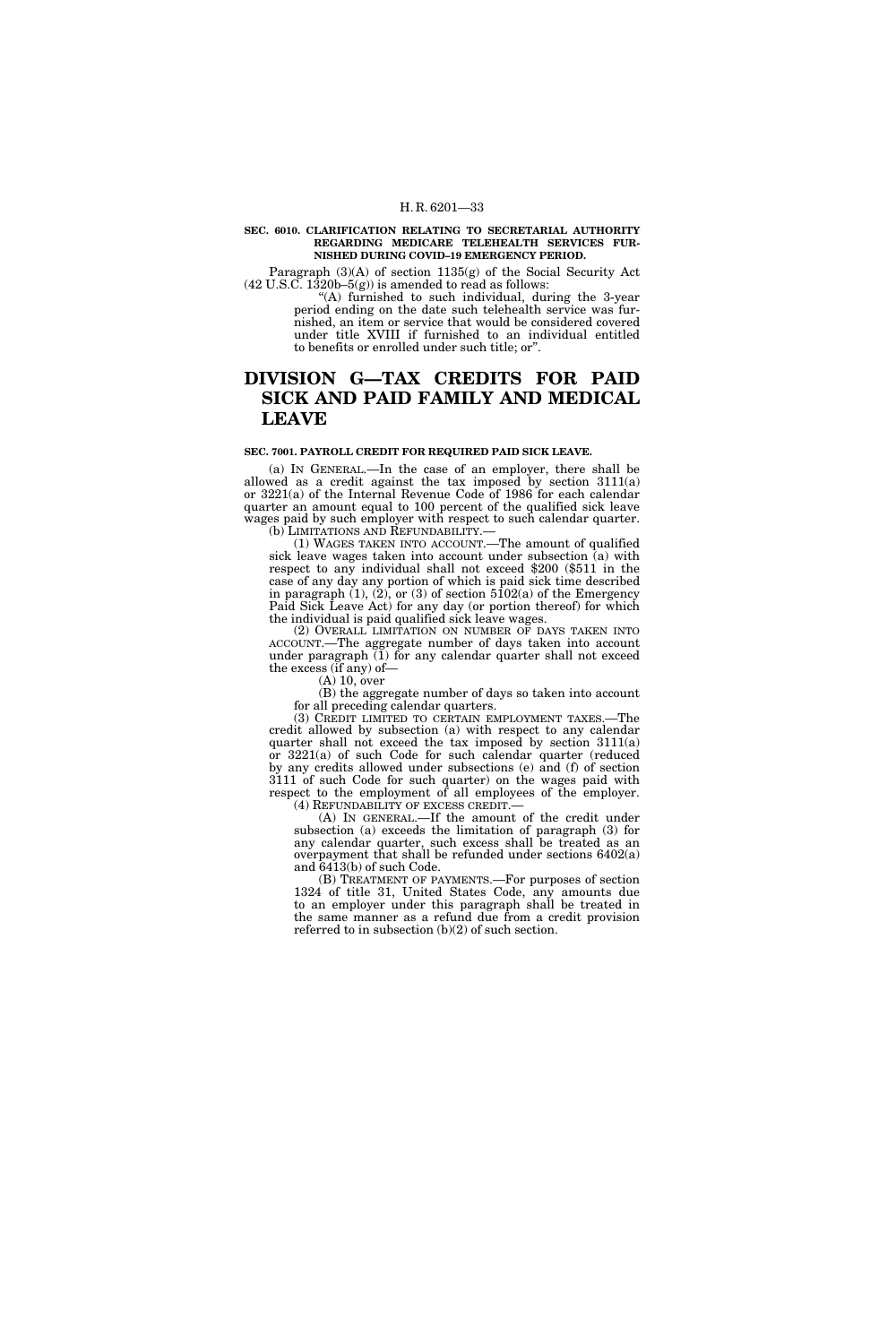(c) QUALIFIED SICK LEAVE WAGES.—For purposes of this section, the term ''qualified sick leave wages'' means wages (as defined in section 3121(a) of the Internal Revenue Code of 1986) and compensation (as defined in section 3231(e) of the Internal Revenue Code) paid by an employer which are required to be paid by reason of the Emergency Paid Sick Leave Act.

(d) ALLOWANCE OF CREDIT FOR CERTAIN HEALTH PLAN EXPENSES.—

(1) IN GENERAL.—The amount of the credit allowed under subsection (a) shall be increased by so much of the employer's qualified health plan expenses as are properly allocable to the qualified sick leave wages for which such credit is so allowed.

(2) QUALIFIED HEALTH PLAN EXPENSES.—For purposes of this subsection, the term ''qualified health plan expenses'' means amounts paid or incurred by the employer to provide and maintain a group health plan (as defined in section 5000(b)(1) of the Internal Revenue Code of 1986), but only to the extent that such amounts are excluded from the gross income of employees by reason of section 106(a) of such Code.

(3) ALLOCATION RULES.—For purposes of this section, qualified health plan expenses shall be allocated to qualified sick leave wages in such manner as the Secretary of the Treasury (or the Secretary's delegate) may prescribe. Except as otherwise provided by the Secretary, such allocation shall be treated as properly made if made on the basis of being pro rata among covered employees and pro rata on the basis of periods of coverage (relative to the time periods of leave to which such wages relate).

(e) SPECIAL RULES.—

(1) DENIAL OF DOUBLE BENEFIT.—For purposes of chapter 1 of such Code, the gross income of the employer, for the taxable year which includes the last day of any calendar quarter with respect to which a credit is allowed under this section, shall be increased by the amount of such credit. Any wages taken into account in determining the credit allowed under this section shall not be taken into account for purposes of determining the credit allowed under section 45S of such Code.

(2) ELECTION NOT TO HAVE SECTION APPLY.—This section shall not apply with respect to any employer for any calendar quarter if such employer elects (at such time and in such manner as the Secretary of the Treasury (or the Secretary's delegate) may prescribe) not to have this section apply.

(3) CERTAIN TERMS.—Any term used in this section which is also used in chapter 21 of such Code shall have the same meaning as when used in such chapter.

(4) CERTAIN GOVERNMENTAL EMPLOYERS.—This credit shall not apply to the Government of the United States, the government of any State or political subdivision thereof, or any agency or instrumentality of any of the foregoing.

(f) REGULATIONS.—The Secretary of the Treasury (or the Secretary's delegate) shall prescribe such regulations or other guidance as may be necessary to carry out the purposes of this section, including—

(1) regulations or other guidance to prevent the avoidance of the purposes of the limitations under this section,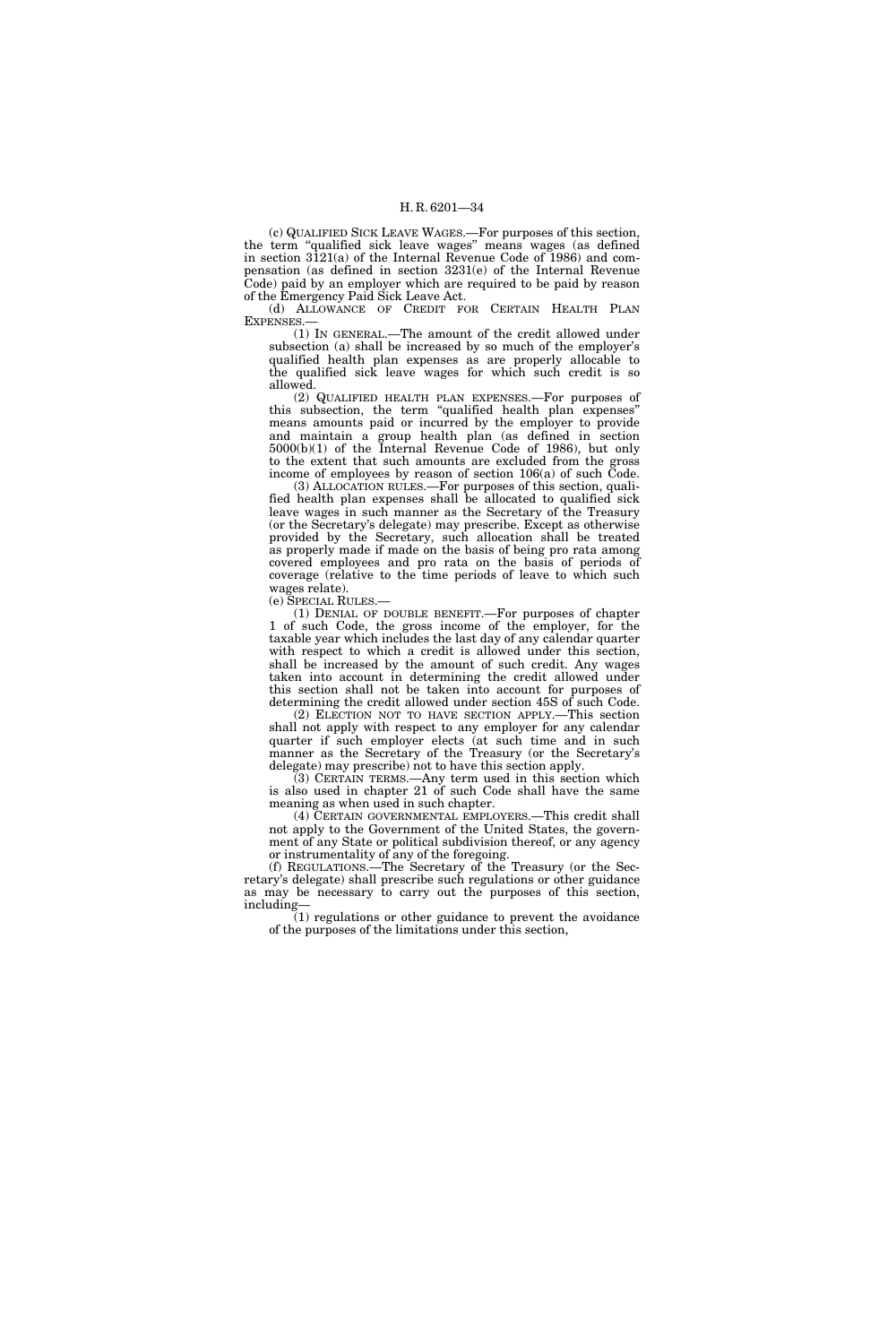(2) regulations or other guidance to minimize compliance and record-keeping burdens under this section,

(3) regulations or other guidance providing for waiver of penalties for failure to deposit amounts in anticipation of the allowance of the credit allowed under this section,

(4) regulations or other guidance for recapturing the benefit of credits determined under this section in cases where there is a subsequent adjustment to the credit determined under subsection (a), and

(5) regulations or other guidance to ensure that the wages taken into account under this section conform with the paid sick time required to be provided under the Emergency Paid Sick Leave Act.

(g) APPLICATION OF SECTION.—This section shall apply only to wages paid with respect to the period beginning on a date selected by the Secretary of the Treasury (or the Secretary's delegate) which is during the 15-day period beginning on the date of the enactment of this Act, and ending on December 31, 2020.

(h) TRANSFERS TO FEDERAL OLD-AGE AND SURVIVORS INSUR-ANCE TRUST FUND.—There are hereby appropriated to the Federal Old-Age and Survivors Insurance Trust Fund and the Federal Disability Insurance Trust Fund established under section 201 of the Social Security Act (42 U.S.C. 401) and the Social Security Equivalent Benefit Account established under section 15A(a) of the Railroad Retirement Act of 1974 (45 U.S.C. 231n–1(a)) amounts equal to the reduction in revenues to the Treasury by reason of this section (without regard to this subsection). Amounts appropriated by the preceding sentence shall be transferred from the general fund at such times and in such manner as to replicate to the extent possible the transfers which would have occurred to such Trust Fund or Account had this section not been enacted.

#### **SEC. 7002. CREDIT FOR SICK LEAVE FOR CERTAIN SELF-EMPLOYED INDIVIDUALS.**

(a) CREDIT AGAINST SELF-EMPLOYMENT TAX.—In the case of an eligible self-employed individual, there shall be allowed as a credit against the tax imposed by subtitle A of the Internal Revenue Code of 1986 for any taxable year an amount equal to the qualified sick leave equivalent amount with respect to the individual.

(b) ELIGIBLE SELF-EMPLOYED INDIVIDUAL.—For purposes of this section, the term ''eligible self-employed individual'' means an individual who—

(1) regularly carries on any trade or business within the meaning of section 1402 of such Code, and

(2) would be entitled to receive paid leave during the taxable year pursuant to the Emergency Paid Sick Leave Act if the individual were an employee of an employer (other than himself or herself).

(c) QUALIFIED SICK LEAVE EQUIVALENT AMOUNT.—For purposes of this section—

(1) IN GENERAL.—The term ''qualified sick leave equivalent amount'' means, with respect to any eligible self-employed individual, an amount equal to—

(A) the number of days during the taxable year (but not more than the applicable number of days) that the individual is unable to perform services in any trade or business referred to in section 1402 of such Code for a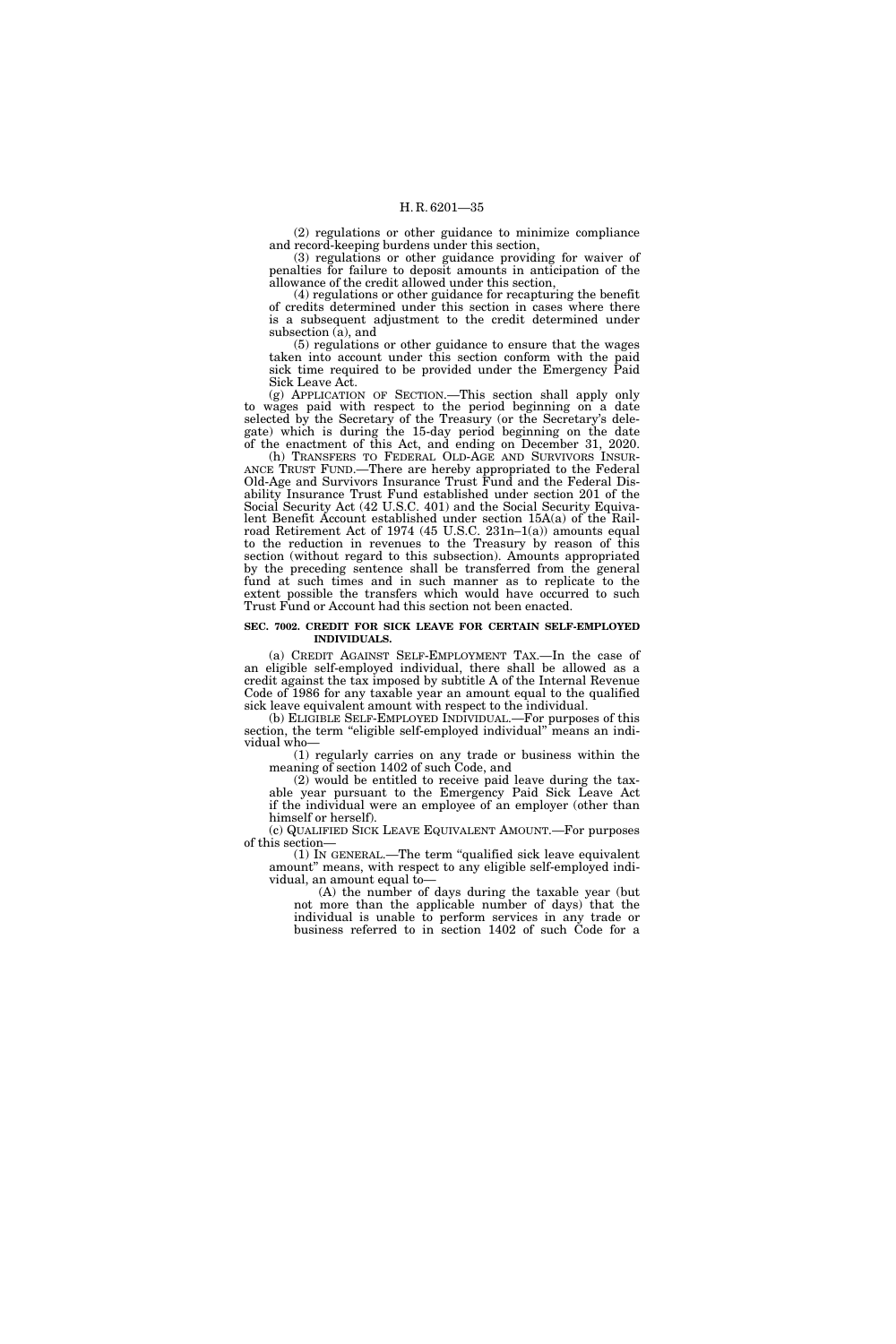reason with respect to which such individual would be entitled to receive sick leave as described in subsection (b), multiplied by

(B) the lesser of—

(i) \$200 (\$511 in the case of any day of paid sick time described in paragraph  $(1)$ ,  $(2)$ , or  $(3)$  of section 5102(a) of the Emergency Paid Sick Leave Act), or

(ii) 67 percent (100 percent in the case of any day of paid sick time described in paragraph (1), (2), or (3) of section 5102(a) of the Emergency Paid Sick Leave Act) of the average daily self-employment income of the individual for the taxable year.

(2) AVERAGE DAILY SELF-EMPLOYMENT INCOME.—For purposes of this subsection, the term ''average daily self-employment income'' means an amount equal to—

(A) the net earnings from self-employment of the individual for the taxable year, divided by

(B) 260.

(3) APPLICABLE NUMBER OF DAYS.—For purposes of this subsection, the term "applicable number of days" means, with respect to any taxable year, the excess (if any) of 10 days over the number of days taken into account under paragraph (1)(A) in all preceding taxable years. (d) SPECIAL RULES.—

(1) CREDIT REFUNDABLE.—

(A) IN GENERAL.—The credit determined under this section shall be treated as a credit allowed to the taxpayer under subpart C of part IV of subchapter A of chapter 1 of such Code.

(B) TREATMENT OF PAYMENTS.—For purposes of section 1324 of title 31, United States Code, any refund due from the credit determined under this section shall be treated in the same manner as a refund due from a credit provision referred to in subsection (b)(2) of such section.

(2) DOCUMENTATION.—No credit shall be allowed under this section unless the individual maintains such documentation as the Secretary of the Treasury (or the Secretary's delegate) may prescribe to establish such individual as an eligible self-employed individual.

(3) DENIAL OF DOUBLE BENEFIT.—In the case of an individual who receives wages (as defined in section 3121(a) of the Internal Revenue Code of 1986) or compensation (as defined in section 3231(e) of the Internal Revenue Code) paid by an employer which are required to be paid by reason of the Emergency Paid Sick Leave Act, the qualified sick leave equivalent amount otherwise determined under subsection (c) shall be reduced (but not below zero) to the extent that the sum of the amount described in such subsection and in section 7001(b)(1) exceeds \$2,000 (\$5,110 in the case of any day any portion of which is paid sick time described in paragraph (1),  $(2)$ , or  $(3)$  of section  $5102(a)$  of the Emergency Paid Sick Leave Act).

(4) CERTAIN TERMS.—Any term used in this section which is also used in chapter 2 of the Internal Revenue Code of 1986 shall have the same meaning as when used in such chapter.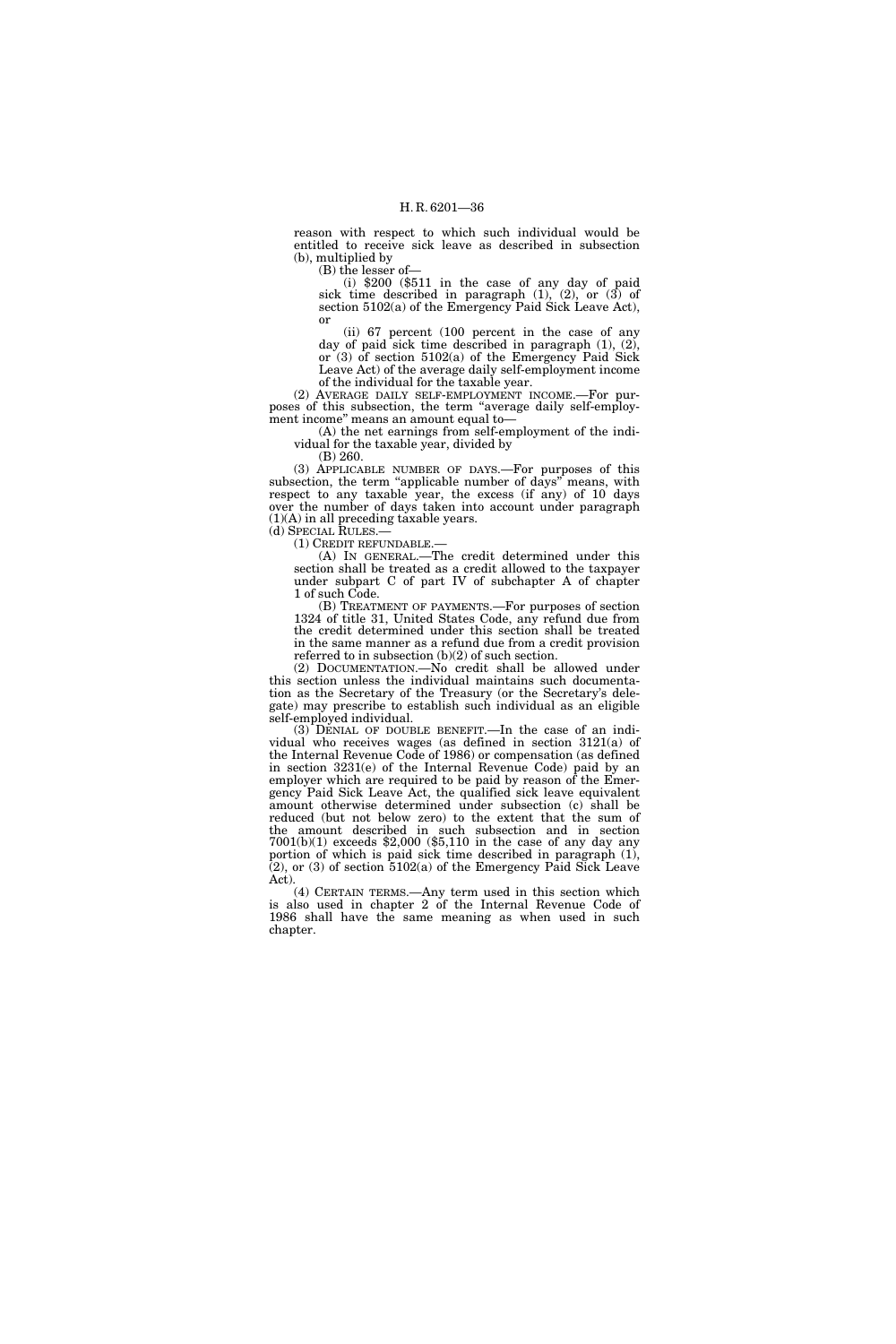(e) APPLICATION OF SECTION.—Only days occurring during the period beginning on a date selected by the Secretary of the Treasury (or the Secretary's delegate) which is during the 15-day period beginning on the date of the enactment of this Act, and ending on December 31, 2020, may be taken into account under subsection  $(c)(1)(A).$ 

(f) APPLICATION OF CREDIT IN CERTAIN POSSESSIONS.—

(1) PAYMENTS TO POSSESSIONS WITH MIRROR CODE TAX SYS-TEMS.—The Secretary of the Treasury (or the Secretary's delegate) shall pay to each possession of the United States which has a mirror code tax system amounts equal to the loss (if any) to that possession by reason of the application of the provisions of this section. Such amounts shall be determined by the Secretary of the Treasury (or the Secretary's delegate) based on information provided by the government of the respective possession.

(2) PAYMENTS TO OTHER POSSESSIONS.—The Secretary of the Treasury (or the Secretary's delegate) shall pay to each possession of the United States which does not have a mirror code tax system amounts estimated by the Secretary of the Treasury (or the Secretary's delegate) as being equal to the aggregate benefits (if any) that would have been provided to residents of such possession by reason of the provisions of this section if a mirror code tax system had been in effect in such possession. The preceding sentence shall not apply unless the respective possession has a plan, which has been approved by the Secretary of the Treasury (or the Secretary's delegate), under which such possession will promptly distribute such payments to its residents.

(3) MIRROR CODE TAX SYSTEM.—For purposes of this section, the term ''mirror code tax system'' means, with respect to any possession of the United States, the income tax system of such possession if the income tax liability of the residents of such possession under such system is determined by reference to the income tax laws of the United States as if such possession were the United States.

(4) TREATMENT OF PAYMENTS.—For purposes of section 1324 of title 31, United States Code, the payments under this section shall be treated in the same manner as a refund due from a credit provision referred to in subsection (b)(2) of such section.

(g) REGULATIONS.—The Secretary of the Treasury (or the Secretary's delegate) shall prescribe such regulations or other guidance as may be necessary to carry out the purposes of this section, including—

(1) regulations or other guidance to effectuate the purposes of this Act, and

(2) regulations or other guidance to minimize compliance and record-keeping burdens under this section.

#### **SEC. 7003. PAYROLL CREDIT FOR REQUIRED PAID FAMILY LEAVE.**

(a) IN GENERAL.—In the case of an employer, there shall be allowed as a credit against the tax imposed by section 3111(a) or 3221(a) of the Internal Revenue Code of 1986 for each calendar quarter an amount equal to 100 percent of the qualified family leave wages paid by such employer with respect to such calendar quarter.

(b) LIMITATIONS AND REFUNDABILITY.—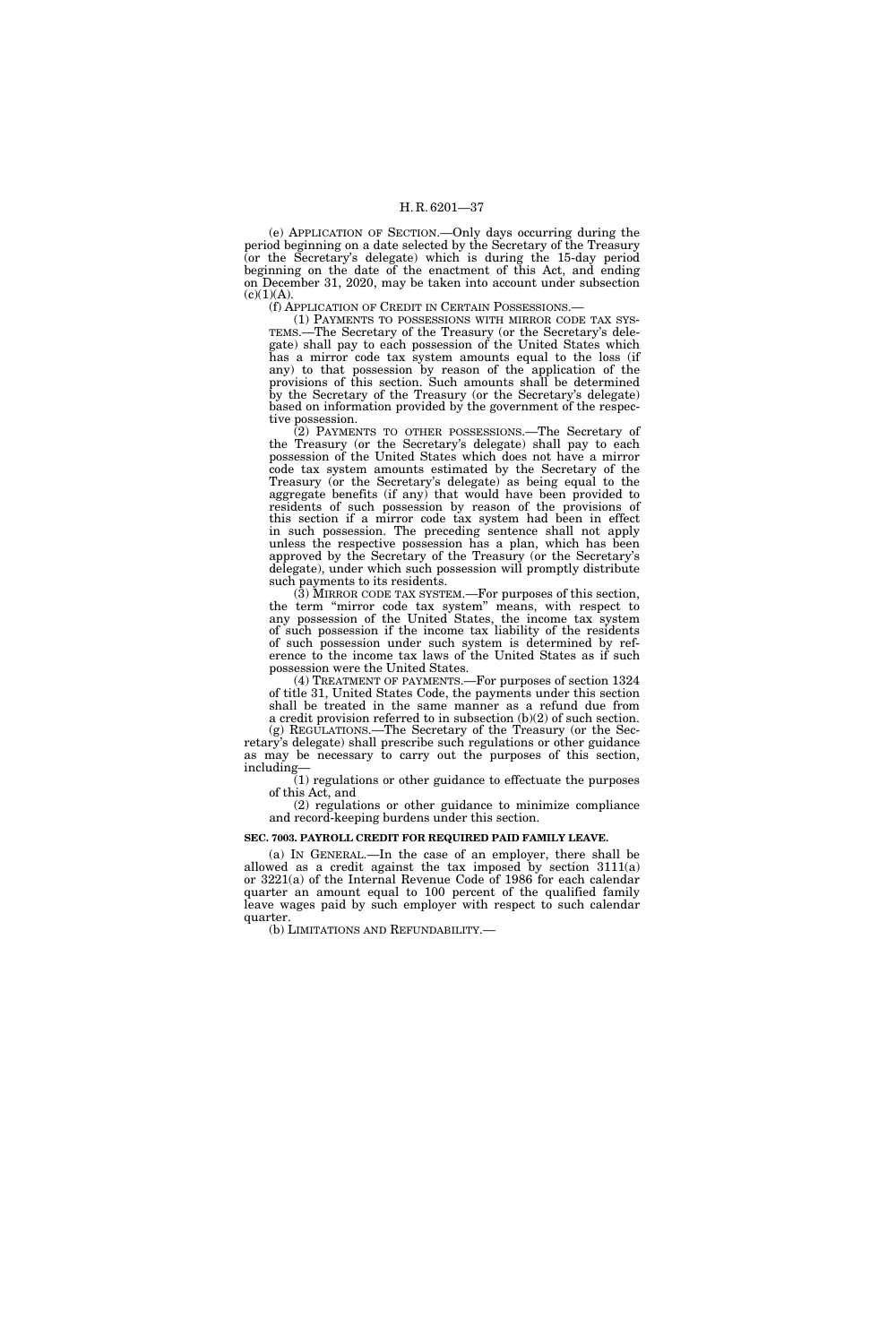(1) WAGES TAKEN INTO ACCOUNT.—The amount of qualified family leave wages taken into account under subsection (a) with respect to any individual shall not exceed—

(A) for any day (or portion thereof) for which the individual is paid qualified family leave wages, \$200, and

(B) in the aggregate with respect to all calendar quarters, \$10,000.

(2) CREDIT LIMITED TO CERTAIN EMPLOYMENT TAXES.—The credit allowed by subsection (a) with respect to any calendar quarter shall not exceed the tax imposed by section 3111(a) or 3221(a) of such Code for such calendar quarter (reduced by any credits allowed under subsections (e) and (f) of section 3111 of such Code, and section 7001 of this Act, for such quarter) on the wages paid with respect to the employment of all employees of the employer.

(3) REFUNDABILITY OF EXCESS CREDIT.—If the amount of the credit under subsection (a) exceeds the limitation of paragraph (2) for any calendar quarter, such excess shall be treated as an overpayment that shall be refunded under sections  $6402(a)$  and  $6413(b)$  of such Code.

(c) QUALIFIED FAMILY LEAVE WAGES.—For purposes of this section, the term "qualified family leave wages" means wages (as defined in section 3121(a) of such Code) and compensation (as defined in section 3231(e) of the Internal Revenue Code) paid by an employer which are required to be paid by reason of the Emergency Family and Medical Leave Expansion Act (including the amendments made by such Act).

(d) ALLOWANCE OF CREDIT FOR CERTAIN HEALTH PLAN **EXPENSES** 

(1) IN GENERAL.—The amount of the credit allowed under subsection (a) shall be increased by so much of the employer's qualified health plan expenses as are properly allocable to the qualified family leave wages for which such credit is so allowed.

(2) QUALIFIED HEALTH PLAN EXPENSES.—For purposes of this subsection, the term ''qualified health plan expenses'' means amounts paid or incurred by the employer to provide and maintain a group health plan (as defined in section 5000(b)(1) of the Internal Revenue Code of 1986), but only to the extent that such amounts are excluded from the gross income of employees by reason of section 106(a) of such Code.

(3) ALLOCATION RULES.—For purposes of this section, qualified health plan expenses shall be allocated to qualified family leave wages in such manner as the Secretary of the Treasury (or the Secretary's delegate) may prescribe. Except as otherwise provided by the Secretary, such allocation shall be treated as properly made if made on the basis of being pro rata among covered employees and pro rata on the basis of periods of coverage (relative to the time periods of leave to which such wages relate).<br>(e) SPECIAL RULES.—

(1) DENIAL OF DOUBLE BENEFIT.—For purposes of chapter 1 of such Code, the gross income of the employer, for the taxable year which includes the last day of any calendar quarter with respect to which a credit is allowed under this section, shall be increased by the amount of such credit. Any wages taken into account in determining the credit allowed under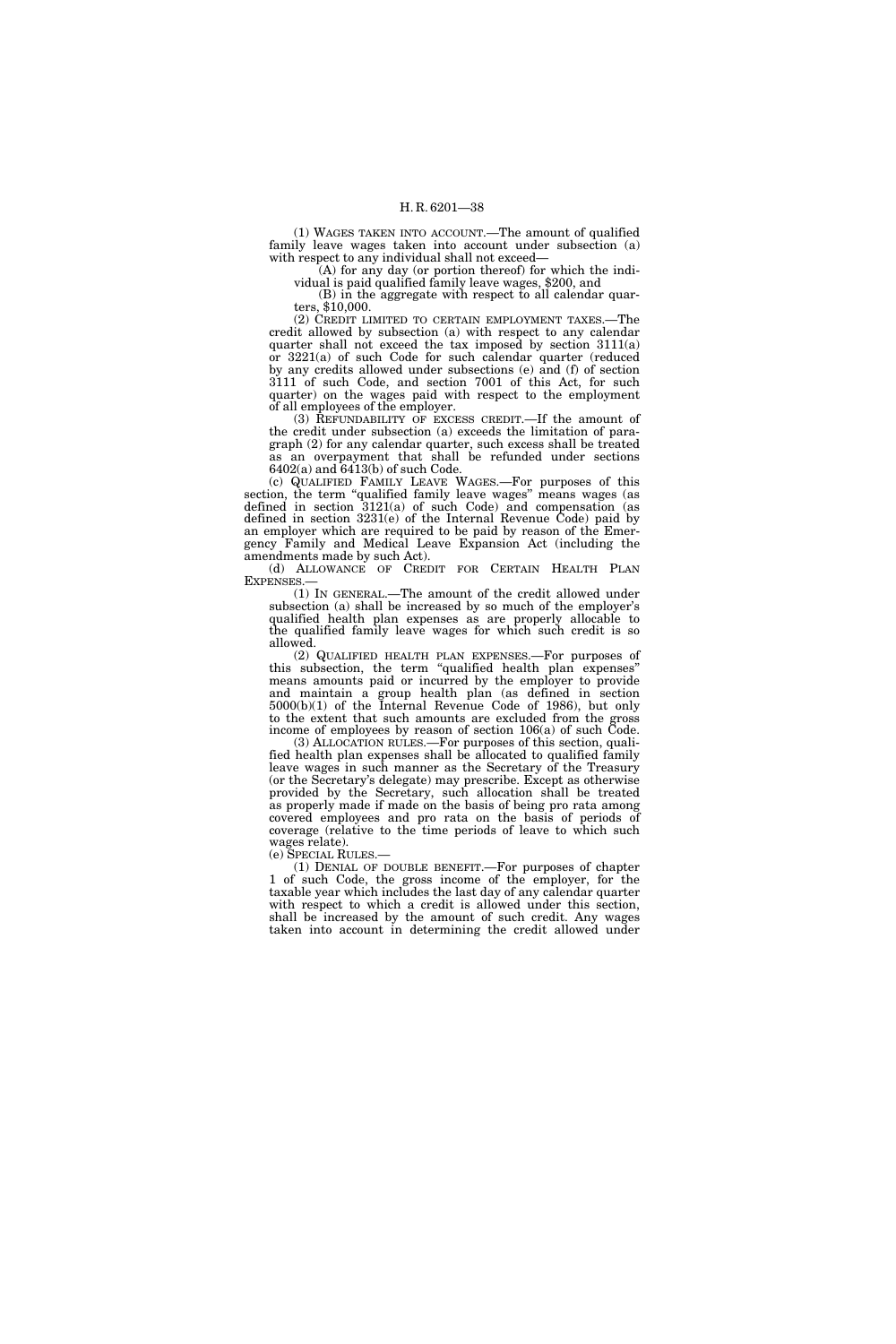this section shall not be taken into account for purposes of determining the credit allowed under section 45S of such Code.

(2) ELECTION NOT TO HAVE SECTION APPLY.—This section shall not apply with respect to any employer for any calendar quarter if such employer elects (at such time and in such manner as the Secretary of the Treasury (or the Secretary's delegate) may prescribe) not to have this section apply.

(3) CERTAIN TERMS.—Any term used in this section which is also used in chapter 21 of such Code shall have the same meaning as when used in such chapter.

(4) CERTAIN GOVERNMENTAL EMPLOYERS.—This credit shall not apply to the Government of the United States, the government of any State or political subdivision thereof, or any agency or instrumentality of any of the foregoing.

(f) REGULATIONS.—The Secretary of the Treasury (or the Secretary's delegate) shall prescribe such regulations or other guidance as may be necessary to carry out the purposes of this section, including—

(1) regulations or other guidance to prevent the avoidance of the purposes of the limitations under this section,

(2) regulations or other guidance to minimize compliance and record-keeping burdens under this section,

(3) regulations or other guidance providing for waiver of penalties for failure to deposit amounts in anticipation of the allowance of the credit allowed under this section,

(4) regulations or other guidance for recapturing the benefit of credits determined under this section in cases where there is a subsequent adjustment to the credit determined under subsection (a), and

(5) regulations or other guidance to ensure that the wages taken into account under this section conform with the paid leave required to be provided under the Emergency Family and Medical Leave Expansion Act (including the amendments made by such Act).

(g) APPLICATION OF SECTION.—This section shall apply only to wages paid with respect to the period beginning on a date selected by the Secretary of the Treasury (or the Secretary's delegate) which is during the 15-day period beginning on the date of the enactment of this Act, and ending on December 31, 2020.

(h) TRANSFERS TO FEDERAL OLD-AGE AND SURVIVORS INSUR-ANCE TRUST FUND.—There are hereby appropriated to the Federal Old-Age and Survivors Insurance Trust Fund and the Federal Disability Insurance Trust Fund established under section 201 of the Social Security Act (42 U.S.C. 401) and the Social Security Equivalent Benefit Account established under section 15A(a) of the Railroad Retirement Act of 1974 (45 U.S.C. 231n–1(a)) amounts equal to the reduction in revenues to the Treasury by reason of this section (without regard to this subsection). Amounts appropriated by the preceding sentence shall be transferred from the general fund at such times and in such manner as to replicate to the extent possible the transfers which would have occurred to such Trust Fund or Account had this section not been enacted.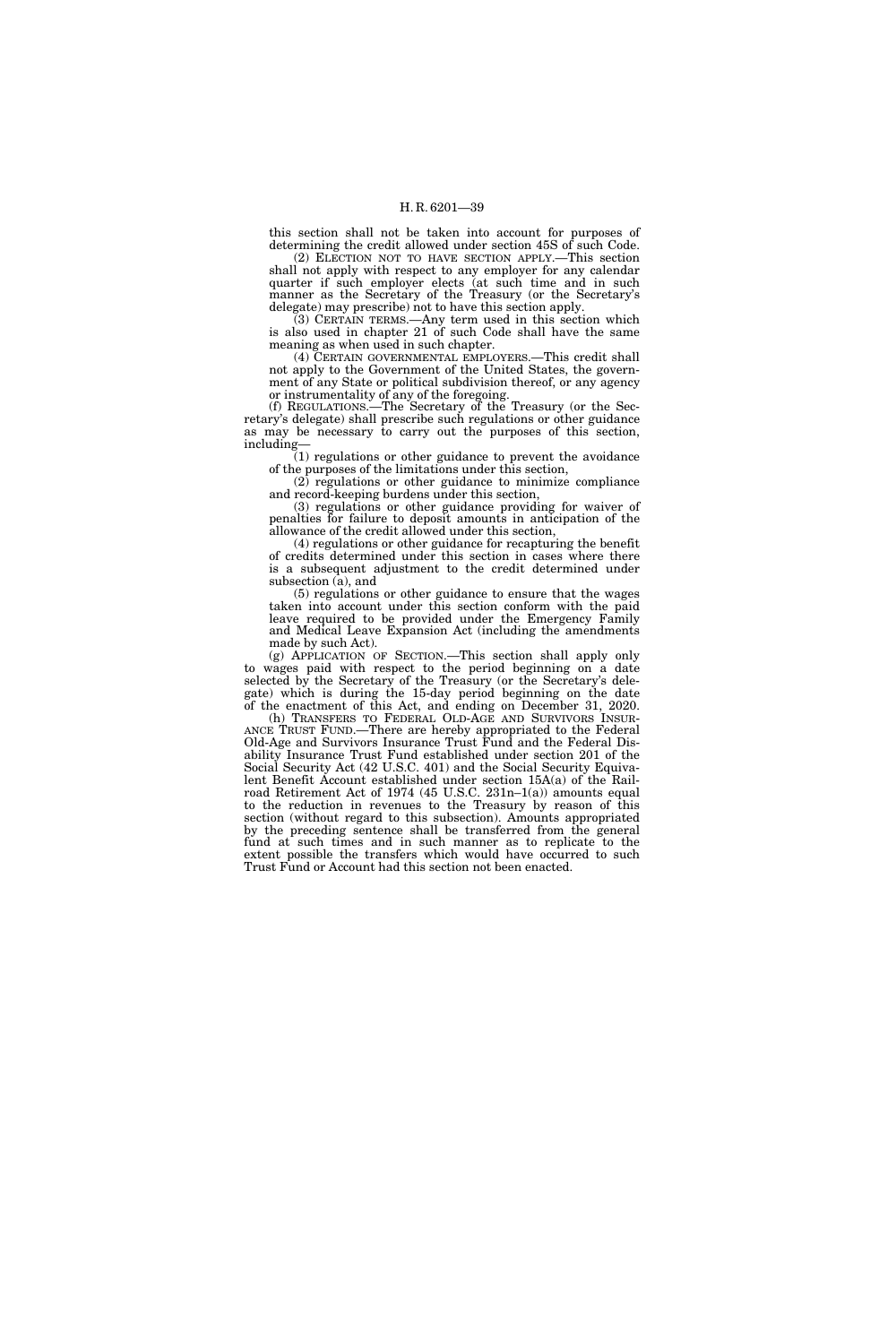#### **SEC. 7004. CREDIT FOR FAMILY LEAVE FOR CERTAIN SELF-EMPLOYED INDIVIDUALS.**

(a) CREDIT AGAINST SELF-EMPLOYMENT TAX.—In the case of an eligible self-employed individual, there shall be allowed as a credit against the tax imposed by subtitle A of the Internal Revenue Code of 1986 for any taxable year an amount equal to 100 percent of the qualified family leave equivalent amount with respect to the individual.

(b) ELIGIBLE SELF-EMPLOYED INDIVIDUAL.—For purposes of this section, the term "eligible self-employed individual" means an individual who—

(1) regularly carries on any trade or business within the meaning of section 1402 of such Code, and

(2) would be entitled to receive paid leave during the taxable year pursuant to the Emergency Family and Medical Leave Expansion Act if the individual were an employee of an employer (other than himself or herself).

(c) QUALIFIED FAMILY LEAVE EQUIVALENT AMOUNT.—For purposes of this section—

(1) IN GENERAL.—The term ''qualified family leave equivalent amount" means, with respect to any eligible self-employed individual, an amount equal to the product of—

(A) the number of days (not to exceed 50) during the taxable year that the individual is unable to perform services in any trade or business referred to in section 1402 of such Code for a reason with respect to which such individual would be entitled to receive paid leave as described in subsection (b), multiplied by

(B) the lesser of—

(i) 67 percent of the average daily self-employment income of the individual for the taxable year, or (ii) \$200.

(2) AVERAGE DAILY SELF-EMPLOYMENT INCOME.—For purposes of this subsection, the term ''average daily self-employment income'' means an amount equal to—

(A) the net earnings from self-employment income of the individual for the taxable year, divided by

(B) 260.

(d) SPECIAL RULES.—<br>(1) CREDIT REFUNDABLE.—

(A) IN GENERAL.—The credit determined under this section shall be treated as a credit allowed to the taxpayer under subpart C of part IV of subchapter A of chapter 1 of such Code.

(B) TREATMENT OF PAYMENTS.—For purposes of section 1324 of title 31, United States Code, any refund due from the credit determined under this section shall be treated in the same manner as a refund due from a credit provision referred to in subsection (b)(2) of such section.

(2) DOCUMENTATION.—No credit shall be allowed under this section unless the individual maintains such documentation as the Secretary of the Treasury (or the Secretary's delegate) may prescribe to establish such individual as an eligible self-employed individual.

(3) DENIAL OF DOUBLE BENEFIT.—In the case of an individual who receives wages (as defined in section 3121(a) of the Internal Revenue Code of 1986) or compensation (as defined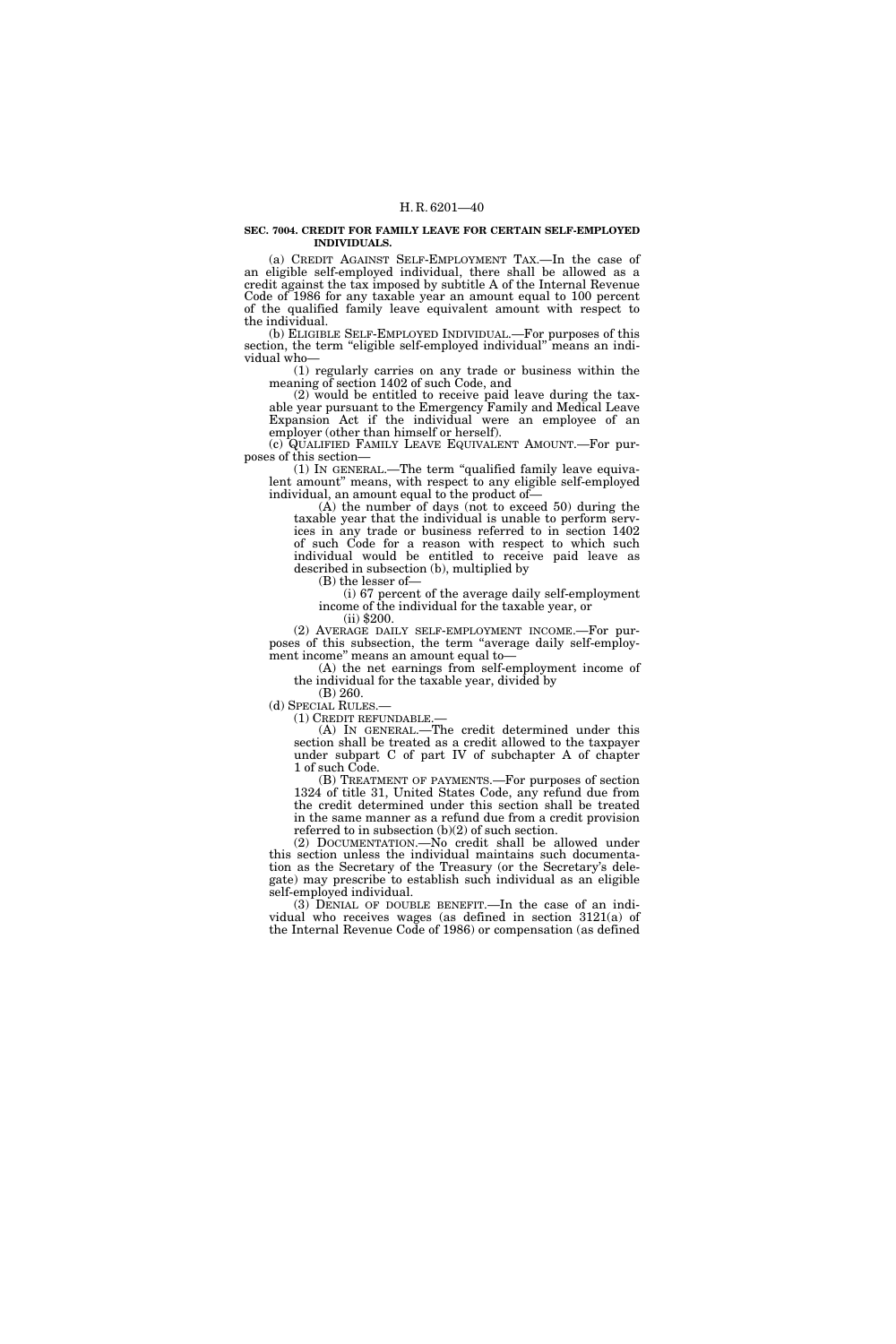in section 3231(e) of the Internal Revenue Code) paid by an employer which are required to be paid by reason of the Emergency Family and Medical Leave Expansion Act, the qualified family leave equivalent amount otherwise described in subsection (c) shall be reduced (but not below zero) to the extent that the sum of the amount described in such subsection and in section 7003(b)(1) exceeds \$10,000.

(4) CERTAIN TERMS.—Any term used in this section which is also used in chapter 2 of the Internal Revenue Code of 1986 shall have the same meaning as when used in such chapter.

(5) REFERENCES TO EMERGENCY FAMILY AND MEDICAL LEAVE EXPANSION ACT.—Any reference in this section to the Emergency Family and Medical Leave Expansion Act shall be treated as including a reference to the amendments made by such Act.

(e) APPLICATION OF SECTION.—Only days occurring during the period beginning on a date selected by the Secretary of the Treasury (or the Secretary's delegate) which is during the 15-day period beginning on the date of the enactment of this Act, and ending on December 31, 2020, may be taken into account under subsection  $(c)(1)(A).$ 

(f) APPLICATION OF CREDIT IN CERTAIN POSSESSIONS.—

(1) PAYMENTS TO POSSESSIONS WITH MIRROR CODE TAX SYS-TEMS.—The Secretary of the Treasury (or the Secretary's delegate) shall pay to each possession of the United States which has a mirror code tax system amounts equal to the loss (if any) to that possession by reason of the application of the provisions of this section. Such amounts shall be determined by the Secretary of the Treasury (or the Secretary's delegate) based on information provided by the government of the respective possession.

(2) PAYMENTS TO OTHER POSSESSIONS.—The Secretary of the Treasury (or the Secretary's delegate) shall pay to each possession of the United States which does not have a mirror code tax system amounts estimated by the Secretary of the Treasury (or the Secretary's delegate) as being equal to the aggregate benefits (if any) that would have been provided to residents of such possession by reason of the provisions of this section if a mirror code tax system had been in effect in such possession. The preceding sentence shall not apply unless the respective possession has a plan, which has been approved by the Secretary of the Treasury (or the Secretary's delegate), under which such possession will promptly distribute such payments to its residents.

(3) MIRROR CODE TAX SYSTEM.—For purposes of this section, the term ''mirror code tax system'' means, with respect to any possession of the United States, the income tax system of such possession if the income tax liability of the residents of such possession under such system is determined by reference to the income tax laws of the United States as if such possession were the United States.

(4) TREATMENT OF PAYMENTS.—For purposes of section 1324 of title 31, United States Code, the payments under this section shall be treated in the same manner as a refund due from a credit provision referred to in subsection (b)(2) of such section.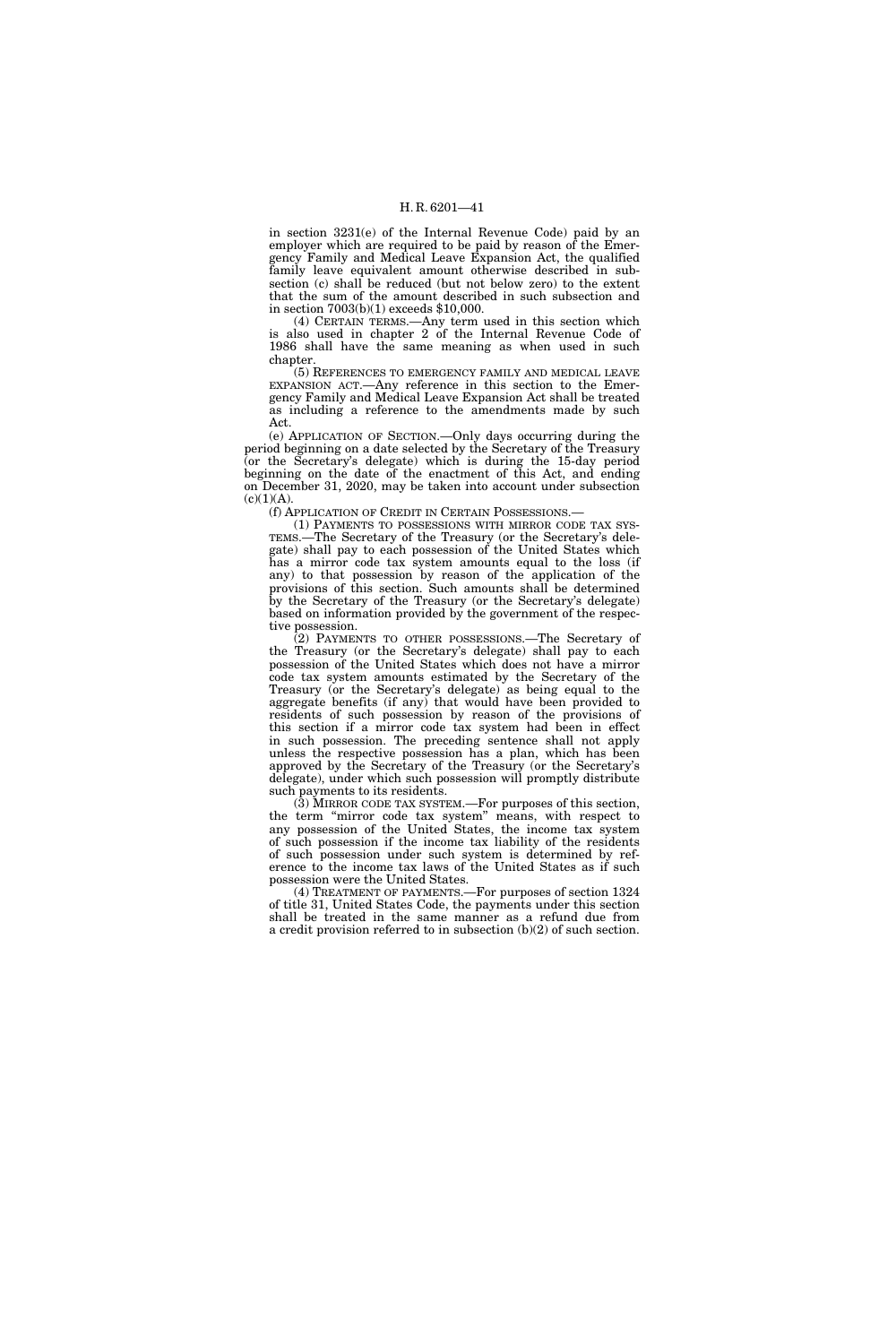(e) REGULATIONS.—The Secretary of the Treasury (or the Secretary's delegate) shall prescribe such regulations or other guidance as may be necessary to carry out the purposes of this section, including—

(1) regulations or other guidance to prevent the avoidance of the purposes of this Act, and

(2) regulations or other guidance to minimize compliance and record-keeping burdens under this section.

#### **SEC. 7005. SPECIAL RULE RELATED TO TAX ON EMPLOYERS.**

(a) IN GENERAL.—Any wages required to be paid by reason of the Emergency Paid Sick Leave Act and the Emergency Family and Medical Leave Expansion Act shall not be considered wages for purposes of section 3111(a) of the Internal Revenue Code of 1986 or compensation for purposes of section 3221(a) of such Code. (b) ALLOWANCE OF CREDIT FOR HOSPITAL INSURANCE TAXES.—

(1) IN GENERAL.—The credit allowed by section 7001 and the credit allowed by section 7003 shall each be increased by the amount of the tax imposed by section 3111(b) of the Internal Revenue Code of 1986 on qualified sick leave wages, or qualified family leave wages, for which credit is allowed under such section 7001 or 7003 (respectively).

(2) DENIAL OF DOUBLE BENEFIT.—For denial of double benefit with respect to the credit increase under paragraph (1), see sections  $7001(e)(1)$  and  $7003(e)(1)$ .

(c) TRANSFERS TO FEDERAL OLD-AGE AND SURVIVORS INSURANCE TRUST FUND.—There are hereby appropriated to the Federal Old-Age and Survivors Insurance Trust Fund and the Federal Disability Insurance Trust Fund established under section 201 of the Social Security Act (42 U.S.C. 401) and the Social Security Equivalent Benefit Account established under section 15A(a) of the Railroad Retirement Act of 1974 (45 U.S.C.  $231n-1(a)$ ) amounts equal to the reduction in revenues to the Treasury by reason of this section (without regard to this subsection). Amounts appropriated by the preceding sentence shall be transferred from the general fund at such times and in such manner as to replicate to the extent possible the transfers which would have occurred to such Trust Fund or Account had this section not been enacted.

## **DIVISION H—BUDGETARY EFFECTS**

#### **SEC. 8001. BUDGETARY EFFECTS.**

(a) STATUTORY PAYGO SCORECARDS.—The budgetary effects of division B and each succeeding division shall not be entered on either PAYGO scorecard maintained pursuant to section 4(d) of the Statutory Pay-As-You-Go Act of 2010.

(b) SENATE PAYGO SCORECARDS.—The budgetary effects of division B and each succeeding division shall not be entered on any PAYGO scorecard maintained for purposes of section 4106 of H. Con. Res. 71 (115th Congress).

(c) CLASSIFICATION OF BUDGETARY EFFECTS.—Notwithstanding Rule 3 of the Budget Scorekeeping Guidelines set forth in the joint explanatory statement of the committee of conference accompanying Conference Report 105–217 and section 250(c)(8) of the Balanced Budget and Emergency Deficit Control Act of 1985, the